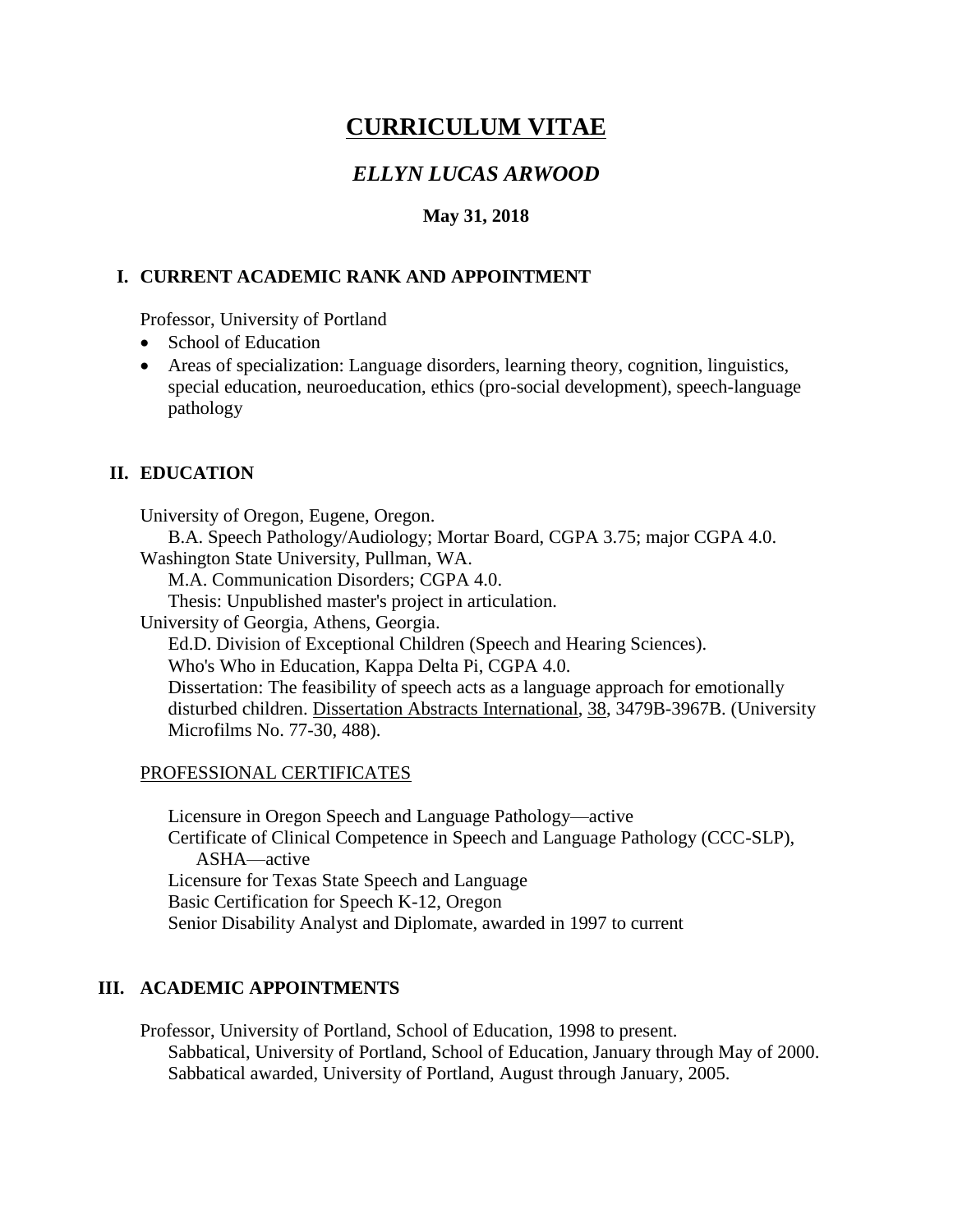- Associate Professor, University of Portland, School of Education, 1986 to 1998 (tenured 1990).
- Visiting Scholar, UP ACE Program, Notre Dame, Summer 1994.
- Associate Professor, Texas Tech University, Arts and Sciences—Speech & Hearing Sciences, 1983 to 1986, (tenured 1983).
- Leave of Absence from Texas Tech, Fall 1983 to Spring 1984.
- Assistant Professor, Speech and Hearing Sciences, Texas Tech University, 1980-1983.
- Member graduate faculty 1980 to 1986.
- Assistant Professor, Louisiana Tech University, Special Education, Ruston, Louisiana, 1979- 1980.
- Assistant Professor of Arts and Sciences—Communication Disorders, Washington State University, 1977-1979 (member graduate faculty).

Clinical Supervisor, University of Georgia, Exceptional Child, (part-time, 1975-1977).

Visiting Instructor, University of Illinois, Arts and Sciences—Speech and Hearing, 1973- 1975 (full-time clinical supervisor)

Instructor, Washington State University, 1972-1973.

# **IV. ADMINISTRATIVE POSITIONS**

Administrative Position: .5 faculty and .5 Graduate Program Director 1996 to 1999 (UP) Administrative Council to the Dean 1993 to 1999 (UP)

- Graduate Program Director, School of Education, University of Portland, 1989 to 1996 (added to full time faculty load—no load adjustment)
- Project Director for Teacher Education: A Clinical University Program (TEACUP), 1990- 1993
- Clinical Director: Texas Tech University (Arts and Sciences), 1981-1983; Supervised 9 FTE, 2 support, and 1 adjunct faculty; 140 clients per semester year-round; 60 diagnostics per semester; 20+ master's students

Coordinator BEH grant, Louisiana Tech University, 1979-1980

Director of Early Childhood Education Grants, Southeastern Washington, 1977-1979

# **V. CLINICAL POSITIONS**

Direct Delivery of Services: university, private agencies, schools, diagnostic multidisciplinary teams, and private speech-language pathology practice (APRICOT, Inc.) Supervision of Clinical Work (student practica/interns)

University of Illinois) – Speech Pathology and Language

University of Georgia – Speech Pathology and Language

Washington State University – Speech Pathology and Language

Louisiana Tech – Early Childhood

Texas Tech University – Multidisciplinary Diagnostics; Speech Pathology and Language Supervision of CFY's: Supervised six people – year long commitments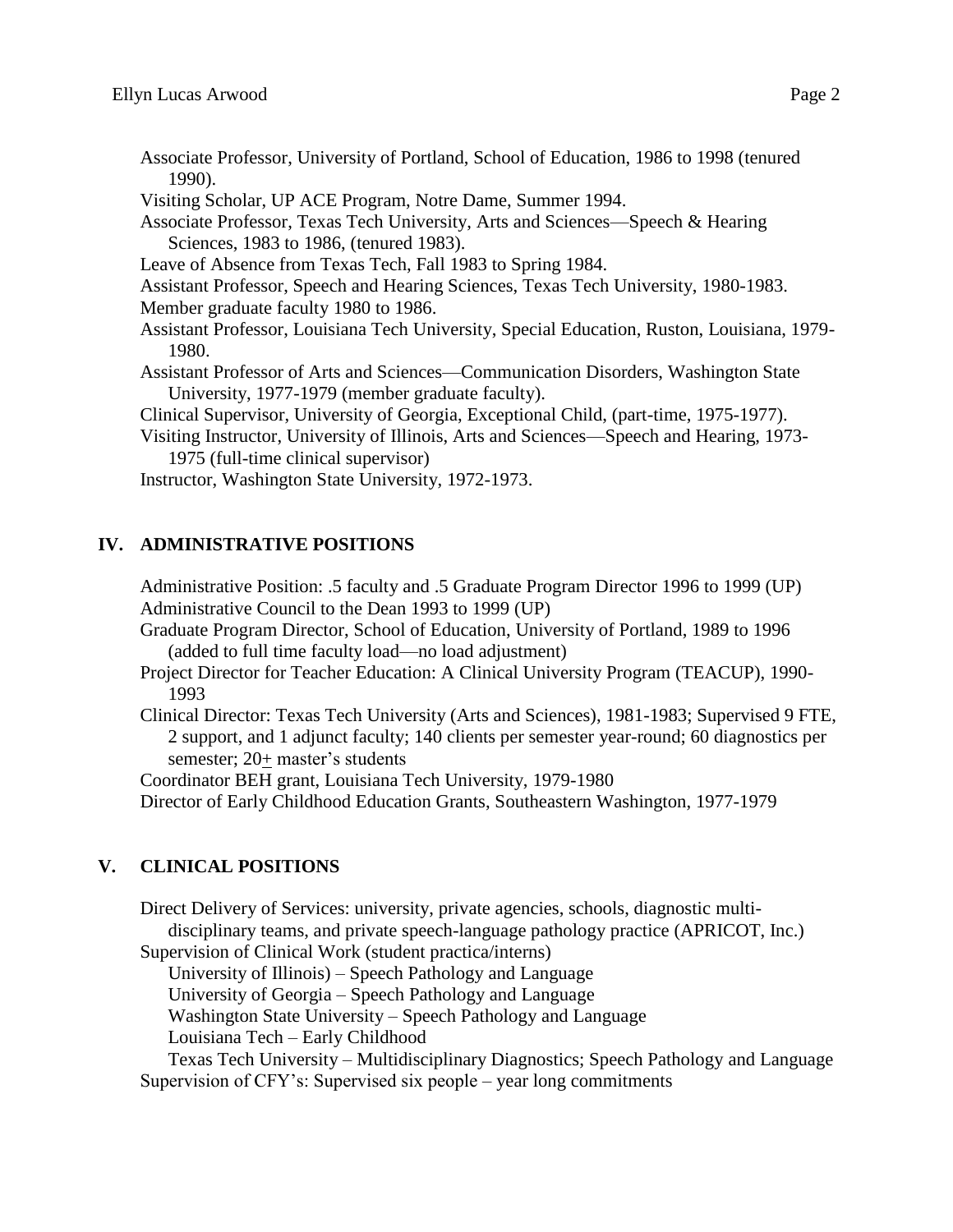## SUPERVISION OF EXTERNSHIPS/OFF CAMPUS INTERNSHIPS

Student Teachers (special education and general education), University of Portland Counseling Practicum, University of Portland Developmental Disabilities Clinic, multidisciplinary team, Medical School Pediatrics, Lubbock, Texas Milam's Children's Training Center, severely- profoundly handicapped population, Lubbock, Texas Ballinger School, moderately-handicapped, Lubbock, Texas, (various semesters) Public Preschools, Louisiana northern 20 parishes Workshop for Adults, Colfax, Washington Preschool for Child Development, Washington State University Sheltered Workshop, Pullman, Washington Child Development Center, Lewiston, Idaho Rutland Center for Emotionally Disturbed, Athens, Georgia Help and Education for Severely Emotionally Disturbed, Champaign, Illinois Sheltered Workshop/contract based for Urbana, Illinois

# **VI. RESEARCH SUPPORT**

2018 Diversity, Inclusion, and Internationalization (DII) Grant, Provost's Office, 3/15/2018. Student Development Fund Request, Departmental Funds, 1/19/2018. [Not Funded] Endowed Chairs Cup, College/School Funds, 10/31/2014. Arthur Butine Development Grant, \$1500 for Mind-Brain Conference, Fort Worth (2014). ATI Grant, \$2000. Online Neuroeducation Program (2014) Arthur Butine Development Grant, \$790 for ABDA Conference in Montreal, Canada, October 8-9, 2011. ATI Grant, \$2000. 2011-2013. Going Green: A Portfolio; co-authored with Sally Hood. University of Portland. Arthur Butine Development Grant, 2010, \$2005 to support the Neuroeducator Symposium on May 21 and 22, 2010. Co-written with Tisha Morrell (primary author) and Rich Christen Kappa Delta Pi, Reading is Fun (RIF) grant, February 2006. National Science Foundation, Teacher Enhancement Fund, ELMS Project: Educating Leaders in Math and Science. Project Director: Ellyn Arwood, University of Portland, August, 1993. University-Funded Faculty Research Award, The Study of Best Practices in Educating Elementary Teachers to Integrate Science into the Curriculum. Authors: Ellyn Arwood and Ruby Schendel, University of Portland, \$2630, March 1993.

- U.S. Department of Education, Innovation in Education, Teacher Education: A Clinical University Program: (TEACUP) to Improve Education for Underachieving Children. Project Director, Ellyn Arwood, University of Portland, \$301,208 for three years, May 3, 1990, ranked.
- U.S. Department of Education, Office of Special Education and Rehabilitative Services, Teacher Education: A Clinical University Program: (TEACUP) with Emphasis in Rural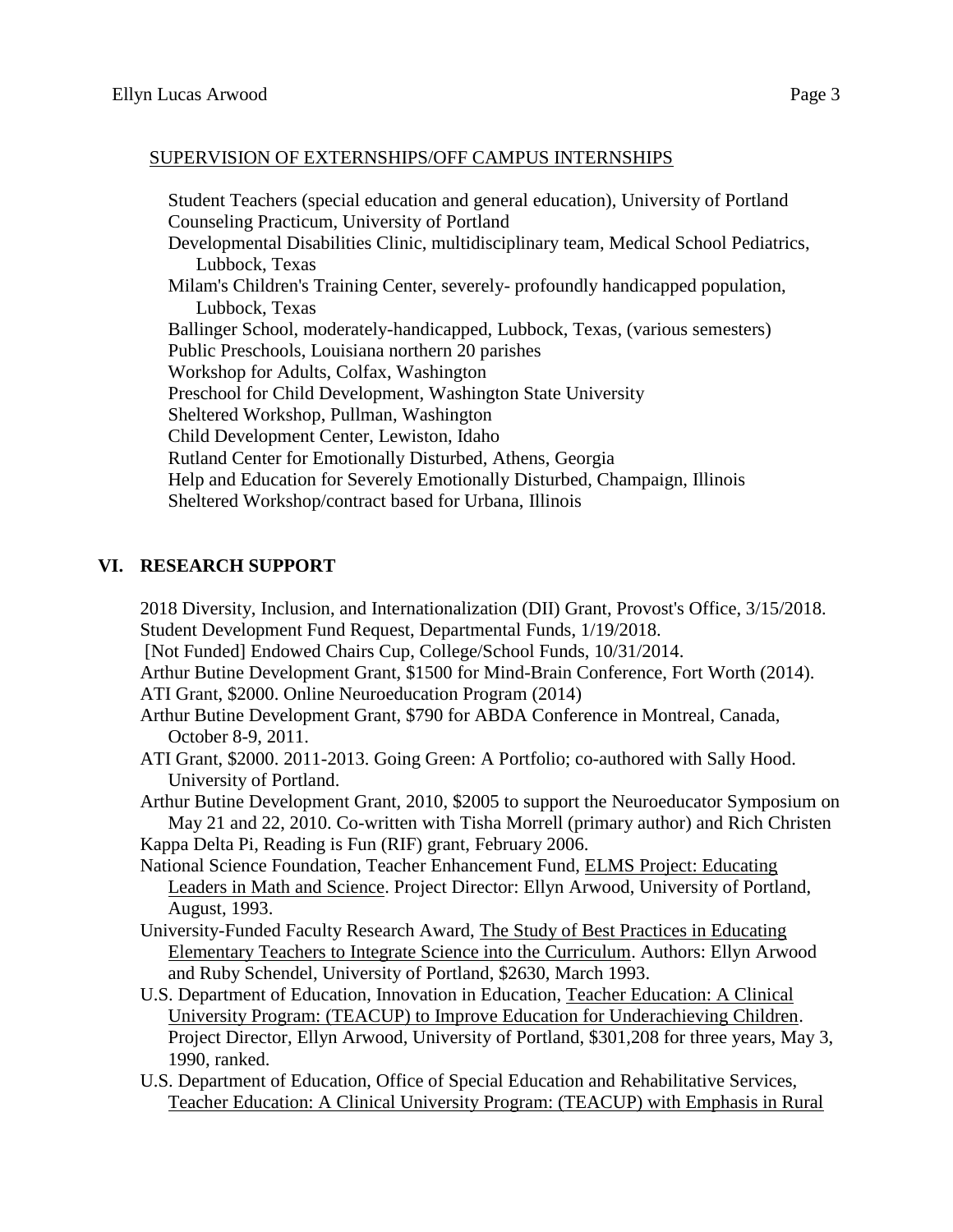Education. Project Director, Ellyn Arwood, University of Portland, \$356,328 for three years, January 1990, ranked.

- U.S. Department of Education, Office of Special Education, Teacher Education: A Clinical Program (TEACUP) to Promote Successful Integration of Children with Disabilities. Project Director, Ellyn Arwood, University of Portland, \$74,183 for three years (1990- 1993), November 1989.
- U.S. Department of Education, Office of Special Education and Rehabilitative Services, Urban University/Rural School Districts Exchange Training Model. Co-authored with Dvenna Duncan, University of Portland, \$66,229 per year, \$198,687 over three years, 1987-1990.
- U.S. Department of Education, Office of Special Education and Rehabilitative Services, Community Based Program Training Consulting Teachers to Serve Special Education Students in the Least Restrictive Environment. Co-authored with Dvenna Duncan, University of Portland, \$67,576 per year, \$202,728 over three years, 1987-1990.
- University of Portland Faculty Research Grant, Propositional Analysis: A Quick Way to Quantify a Language Sample Based Upon Quality, \$2,502, 1987-1988.
- An Investigation to Compare the Effectiveness of an Optional Instructional Method on Student Achievement in the General Education Setting. Prepared for ESU #9, Hastings, Nebraska, February 1985.
- Faculty-graduate assistant summer grant funded for learning disabilities research, Texas Tech University, 1982.
- Faculty teacher training grant funded for videotape use in observational practice, Texas Tech University, 1980-1981.
- Nonspeech communication training for severely handicapped individuals utilizing computer interfaced systems (three-year project to BEH for 1981, 1982, 1983, ranked).

New faculty research grant in Speech Act Theory, Texas Tech University (1980-1981). Inservice training for educators of preschool handicapped children (second year of a three-

year project—BEH), Behavioral Sciences, Louisiana Tech University, Ruston, LA (1980- 1982).

Needs assessment for WSU Regional Technical Assistance Center, 1978 (OPSI).

Inservice training for WSU Regional Technical Assistance Center, 1978 (OPSI).

Needs assessment for WSU Regional Technical Assistance Center, 1977 (OPSI).

# **VII. MAJOR RESEARCH INTEREST**

My major research interest is in studying the relationship between language and literacy based on an understanding of neuroscience, cognition, and language for all populations including those with moderate to severe communication disorders such as individuals with Autism Spectrum Disorders, ADHD, FAS/FAE, various syndromes and so forth.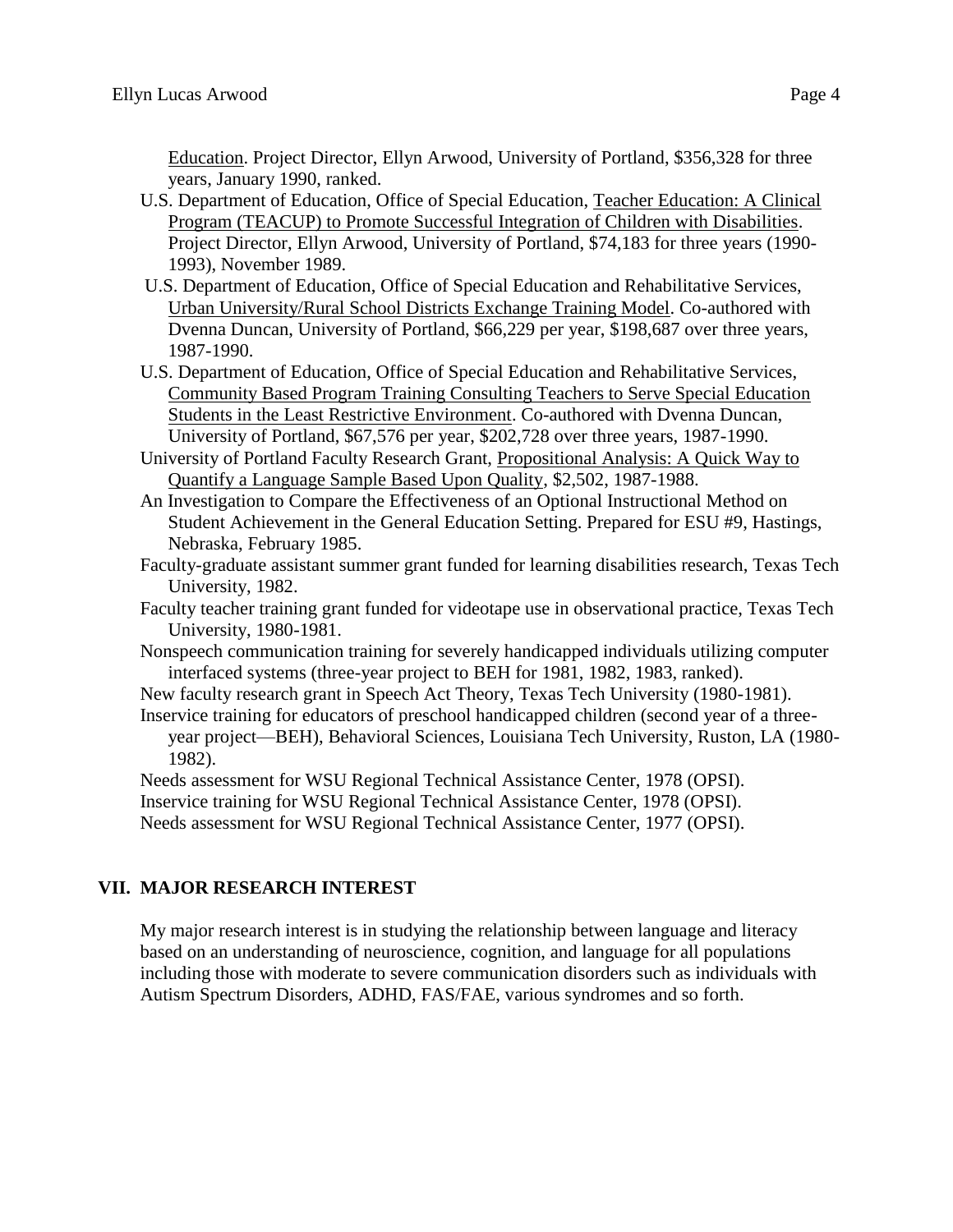#### **VIII. CONSULTANTSHIPS**

- Arwood, E. & Rostamizadeh, A. Language Acquisition for Bend School District, March 24 and April 21, 2017 (two days).
- Beaverton ELL program, 6 days throughout academic year. 2016-2017.
- Arwood, E. Visual Thinking and the NsLLT for the School of Nursing, August and October (one full day), 2016.
- NWRESD, Hillsboro, OR Two days of consultation. 2015-2016.: 30 hours.
- NWRESD, Hillsboro, OR. Three days of consultation. 2014-2015.
- NW Regional Education Service District, Hillsboro, OR, Six days of presentation: February 28, 2014, December 6, 2013, September 27, 2013, March 1, 2013, December 14, 2012, September 28, 2012. (30 hrs. in 2012-13, 30 hrs. in 2013-14, 30 hrs. in 2014-15)
- University of Nevada Las Vegas, Jessica Doolen, Simulation using the SIMBaLL model, May 2012.
- Hough Foundation Preschool Planning Committee, Vancouver, WA, 2010 to 2012.
- 4J School District, Deaf and Hard of Hearing administrators, teachers and staff, Eugene, Oregon, April 8, 2011.
- Cascade Middle School, Vancouver, Washington—Language Applications to the Middle School Classroom, August 28 and October 12, 2007.
- Arwood, E. Consultant to Wilder School District's AYP (No Child Left Behind Annual Yearly Progress) Grant and Federal Character Education Grant (Idaho). Wilder, Idaho, 2005-2006 with presentations on August 17 & 19, October 21 & 22, and March 16 & 17.
- Lakeridge High School, Lake Oswego, Oregon; "Applications of Visual Language to the Classroom," April 22, 2005, February 18, 2005, November 12, 2004, October 7, 2004 and August 31, 2004.
- Language/Thinking/Learning, Nursing Faculty at PCC-Sylvania Campus, Portland, Oregon, February 18, 2004. Joined by Joanna Kaakinen.
- Clark Elementary School, Portland, Oregon, "Language of RESPECT." School improvement grant during 2002-2003 school year (several meetings with faculty).
- Group Health Cooperative of Puget Sound, "How to educate diabetic patients using visual strategies," October 24, 2002.
- Gresham-Barlow School District, Special Education Consultant, June 2, 2000.
- Joy Lynch, Speech and Language Pathologist in Edmonds, Washington, May 11, 2000.
- Grant High School, Peer Tutoring Program, Guest Consultant, 1999-2000.
- Washougal School District, Special Education Consultant for a specific student, January 30, 1996 through June 1997.
- Portsmouth Middle School, Reading/Language Consultation, Fall 1996 through June 1997.
- Portland Public Schools, Special Education Consultation for Wilson High School, September 16, 1994.
- Washington County Educational Service District, Dilley Elementary/Forest Grove, Special Education, April 1994.
- Evergreen Junior High, Special Education, classroom consultation and staffing, Hillsboro, Oregon, October 22, 1993.
- Gilliam County Educational Service District, Condon, Oregon, May 18, 1993.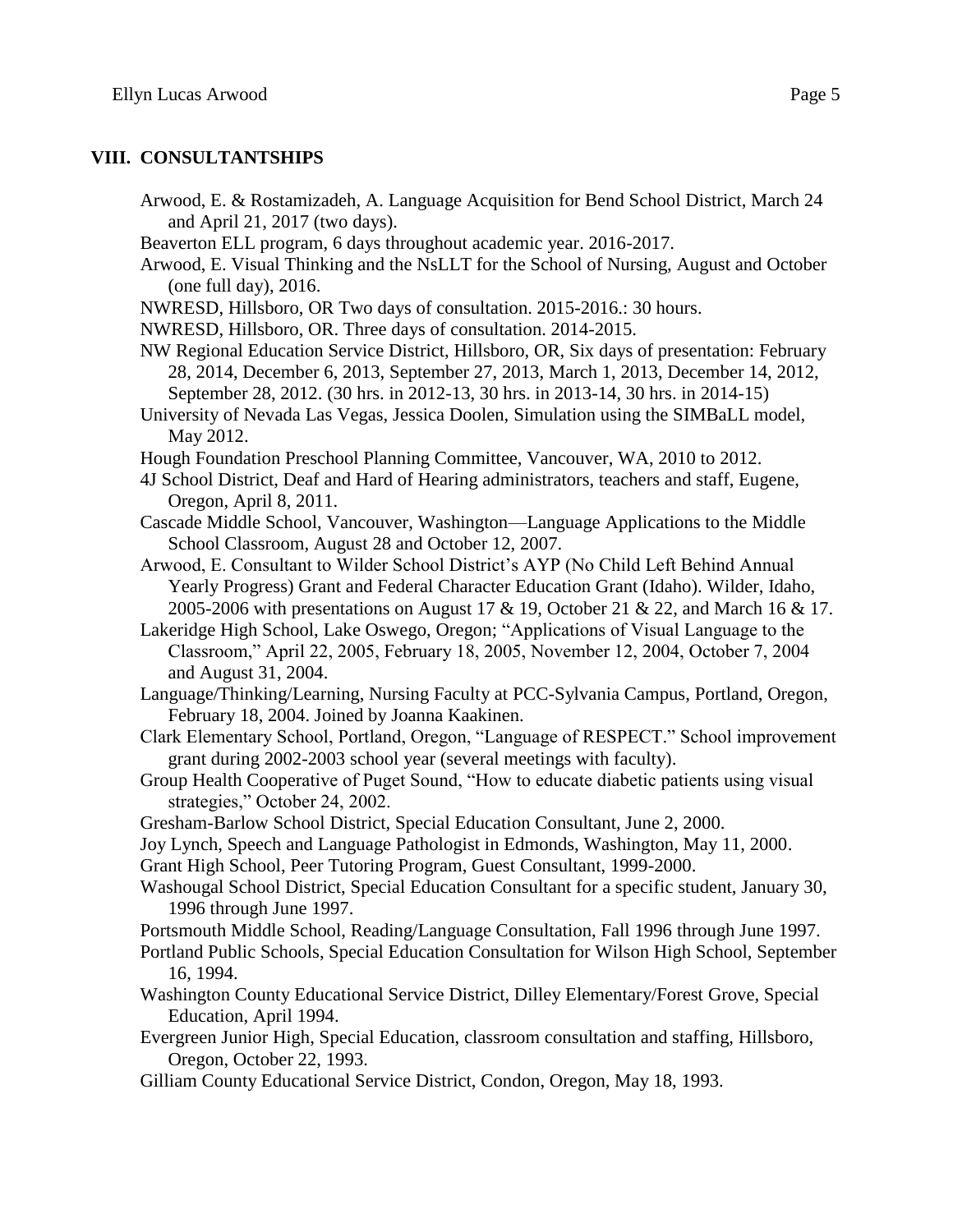- Department of Human Services/Educational Service Unit 123, Walla Walla, WA, April 23- 24, 1993.
- Mid-state, Educational Service Unit #9, Educational Service District #6, Henderson Public Schools, Henderson, NE, April 16-17, 1993.
- Portland Public Schools, Special Education Consultation for Area II (Rieke Elementary), April 2, 1993.
- Multnomah County, Community and Family Services Division, Partner's Project, Portland, Oregon, Education Consultation for Special Needs Students, February 11, 1993.
- Siskiyou County Office of Education, Yreka, CA, March 26-27, 1993.
- Arcadia Schools, Toledo, Oregon, Education Consultation for Special Education Student, January 28, 1993.
- TEACUP, Grant Professionals, 1990-1993 (approximately 20 meetings a year with grant staff).
- Buckman School, (Portland Public Schools—Personal Services Contract), Lyn Colvin/Lisa Hixenbaugh, Portland, OR, May 16, 1992.
- Siskiyou County Office of Education, Yreka, CA, March 6-7 and 13-14, 1992.
- Portland Public School/Personal Services Contract for Special Education Services, Mary Ann Stowell, Portland, OR, 2/26/91 to 6/30/91.
- Washington County Educational Service District, Beaverton, OR, April 30 and May 20, 1991.
- Creswell School District #40, Director of Special Education, Creswell, OR, April 15, 1991.
- Oakridge Elementary, Oakridge, OR, April 12, 1991.
- Rice School, Portland, OR, April 10, 1991.
- Chapman School (Portland Public Schools/Personal Services Contract), Portland, OR, March 27, 1991.
- TEACUP, Grant Professionals, 1990-1991.
- Parkrose School District September 28, 1990.
- Parry Center, Portland Public Schools/Personal Services Contract, Portland, OR, March 2, 1990.
- Vancouver School District #37, Vancouver, WA, June 12, 1989.
- Lincoln County School District, Newport, OR, April 21, 1989.
- Parry Center (Portland Public School/Personal Services Contract, Portland, OR, April 3, 1989.
- Reedville School District #29, Butternut Creek School, Aloha, OR, February 3, 1989.
- Waverly School (Portland Public School/Personal Services Contract, Portland, OR, January 23, 1989.
- Linn-Benton Educational Service District, Albany, Oregon, January 13-14, 1989.
- Ashland Public Schools, Mr. Hollis, Ashland, OR, August 1, 1988.
- Umatilla School District (coupled with inservice), Pendleton, Oregon, 1983-1986.
- Peninsula School District, Peninsula, Washington, 1986.
- West Texas Rehabilitation Center, Abilene, Texas, August to December 1984.
- Richardson School District, Richardson, TX, July 1985.
- Lincoln Public Schools, Lincoln, Nebraska, August 1984-May 1985 (contract).
- Educational Service Unit #9, Hastings, Nebraska, August 1984 to June 1985.

Lincoln Preschools, Lincoln, NE, 1984-1985.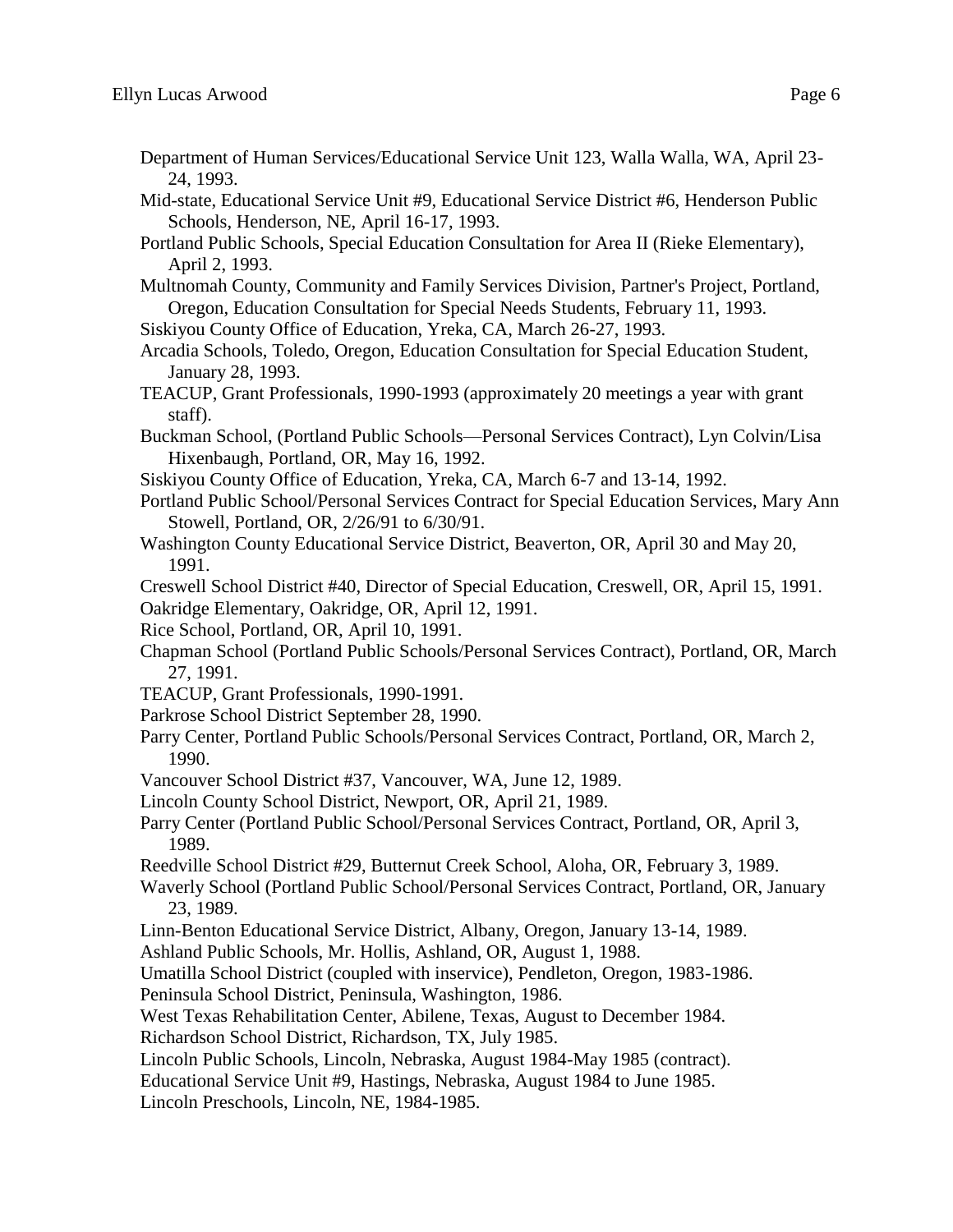Educational Service Unit #9, Hastings, Nebraska, 1984-1985. West Texas Rehabilitation Center, Abilene, Texas, 1983-1984. HEED (Help and Education for the Emotionally Disturbed), 1973-1975. Slaton Texas Public Schools, on-site consultation for public school teachers, 1981-1982.

# **IX. MEMBERSHIPS IN PROFESSIONAL SOCIETIES/ACADEMIES (current)**

American Board of Disability Analysts – Diplomate Level (also faculty presenter and reviewer), 1997 to present

American Association of Colleges for Teacher Education, Institutional Representative, 1987 to 2007

American Speech, Language and Hearing Association, 1977 to present Association of Supervision and Curriculum Development, 1992 to 2013

BRAINet, 2007 to present

Council of Exceptional Children, 1985 to present

International Association of Special Education, 2006 to present

International Pragmatics Association, 1985 to present

International Mind-Brain Education Society, 2008 to present

Kappa Delta Pi—since 1976 (associate counselor, 2001-2002, 2007-2008; counselor, 2003 to 2007)

Oregon Speech, Language and Hearing Association, 1986 to present People to People, 1992 to 2003

# POSITIONS HELD

Manresa Center for Professional Development, UP representative, 2013-2015. BRAINet (*Brain* Research Awareness and Information Network (*BRAINet*) is the volunteer outreach organization of the *OHSU Brain* Institute (OBI); Chair of Education, Portland, Oregon, 2010 to present Editorial Review Board for American Board of Disability Analysts, 2003 to present Oregon Higher Education Council (HEC)—Special Educators from Oregon Colleges & Universities to review, write and propose OAR changes, 1996 to 1998; 2002-2006 Oregon's EI/ECSE (Early Childhood Special Education) Core Competency Project Advisory Board, 1995 to 1999 OSHA - Second Vice-President, in charge of conferences and programs, 1991-1992 ESA Review Board for Public School Preparatory Certificate in Washington (state level), 1977-1978 ESA Review Board for Initial and Continuing Certification for the Public Schools (regional level of Washington), 1977-1978 Early Childhood Task Force, Washington, 1977-1979 Early Childhood Task Force, Louisiana, 1979-1980 Prevention Task Force for Texas Speech-Hearing Association, 1985 to 1986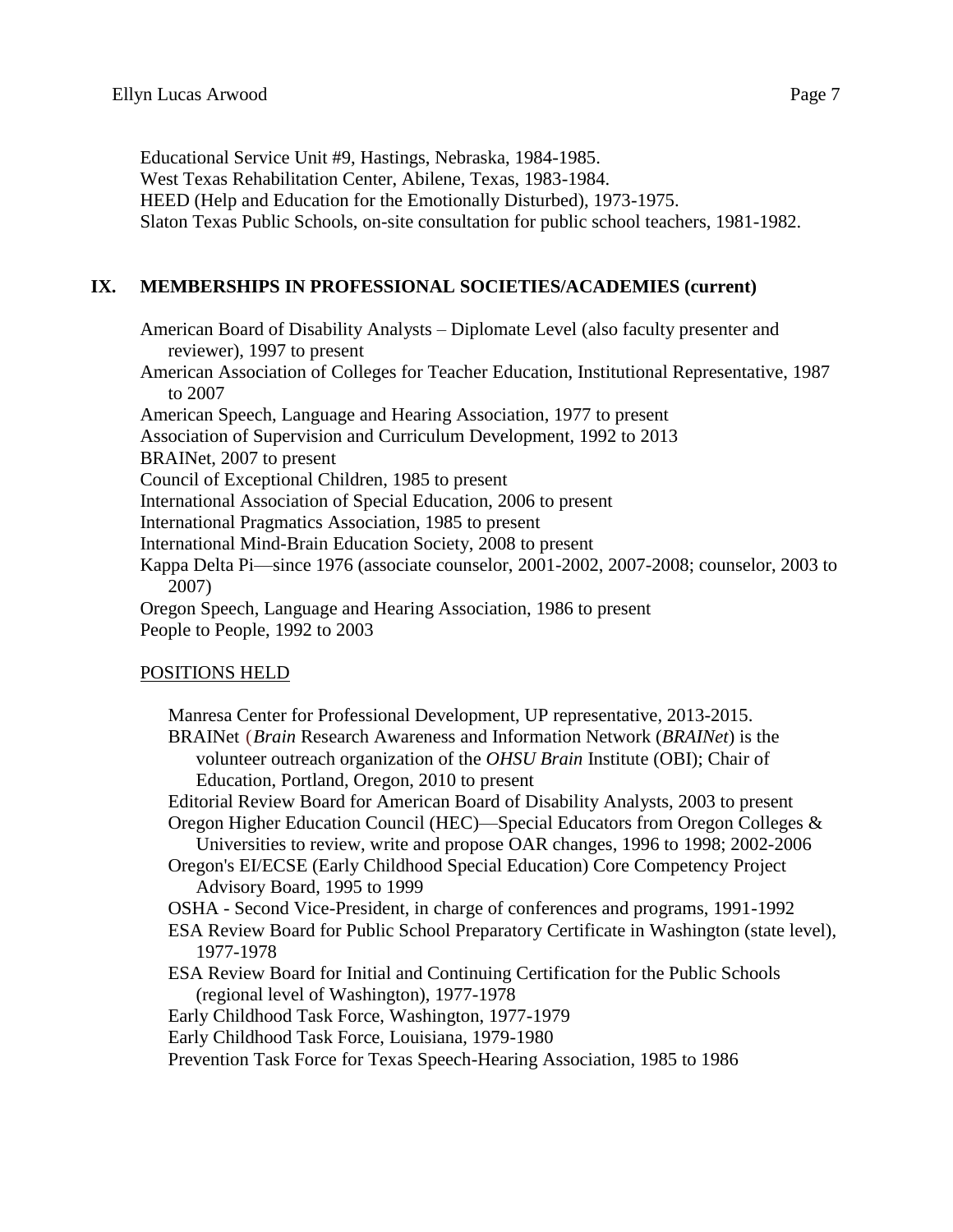## **X. CONFERENCES, WORKSHOPS, AND PROFESSIONAL MEETINGS**

#### A. CONFERENCES ATTENDED

In addition to hearing many papers at conferences at which I've presented, I also have attended specific courses for professional development. Full courses which I've attended have included: LSU Medical Physiology course; The Kresge neuroanatomy short course on the brain, Louisiana State University, New Orleans; the electrophysiology short course at the American Speech Hearing Association (ASHA) in Boston, MA; and Marian Down's conference on Learning-Language/Otitis Media; an entire sequence of counseling courses; short course material by neuroscientists at Brain Expo 2003-2008. In the sections below, **I have not listed attended papers, only those I presented.** Furthermore, my *vita* is on file at the National ASHA Headquarters as an approved speaker for other professionals to receive ASHA CEU's. See the sections on workshops and inservices presented by me for others. ASHA CEU's and solicitation by professionals in the field are so indicated.

#### B. WORKSHOPS PRESENTED

These workshops (designated\*) were presented for district clock hours and usually for ASHA CEU credit. Most of the workshops are on management of communication and language services for multi-handicapped or difficult to diagnose children. Almost all workshops are 5 to 6 hours per day and I am sole presenter. Abbreviated titles are used. Most are requested by agencies. 2012-2017 workshops provided University of Portland CEUs as well as ASHA CEUs.

- \*Arwood, E. & Rostamizadeh, A. Neuro-Viconic Education: The System (NvES). June 21, 22 & 23, 2018.
- \*Arwood, E. Drilling Deeper into Brain-Language Function. APRICOT, Inc. April 21. 2018.
- \*Arwood, E. Beginning Mentee Workshop Seeing Concepts through Improved Thinking. January 20, 2018.
- \*Arwood, E. Intermediate Implementation of Language Strategies. October 28, 2017.
- \*Arwood, E. Beginning Mentee Workshop: How does Language Acquisition Affect Learning? September 16, 2017.
- \*Arwood, E. Cognitive Neuroscience and Translational Support April 22, 2017.
- \*Arwood, E. Learning to Conceptualize Creatively February 25, 2017.
- \*Arwood, E. Learning from Multi-Professional Perspectives January 21, 2017.
- \*Arwood, E. Translating Neuroscience into Effective Methods, November 12, 2016.
- \*Arwood, E. & Robb, B. Effective Methods for Struggling English Language Learners, October 29, 2016.
- \*Arwood, E. Part II of Parent's Workshop: Suggestions for Home Strategies. October 8, 2016.
- \*Arwood, E. All Professionals: How do we learn? September 24, 2016
- \*Arwood, E. Parent's Workshop: Suggestions for Home Strategies. Portland, OR. May 21, 2016.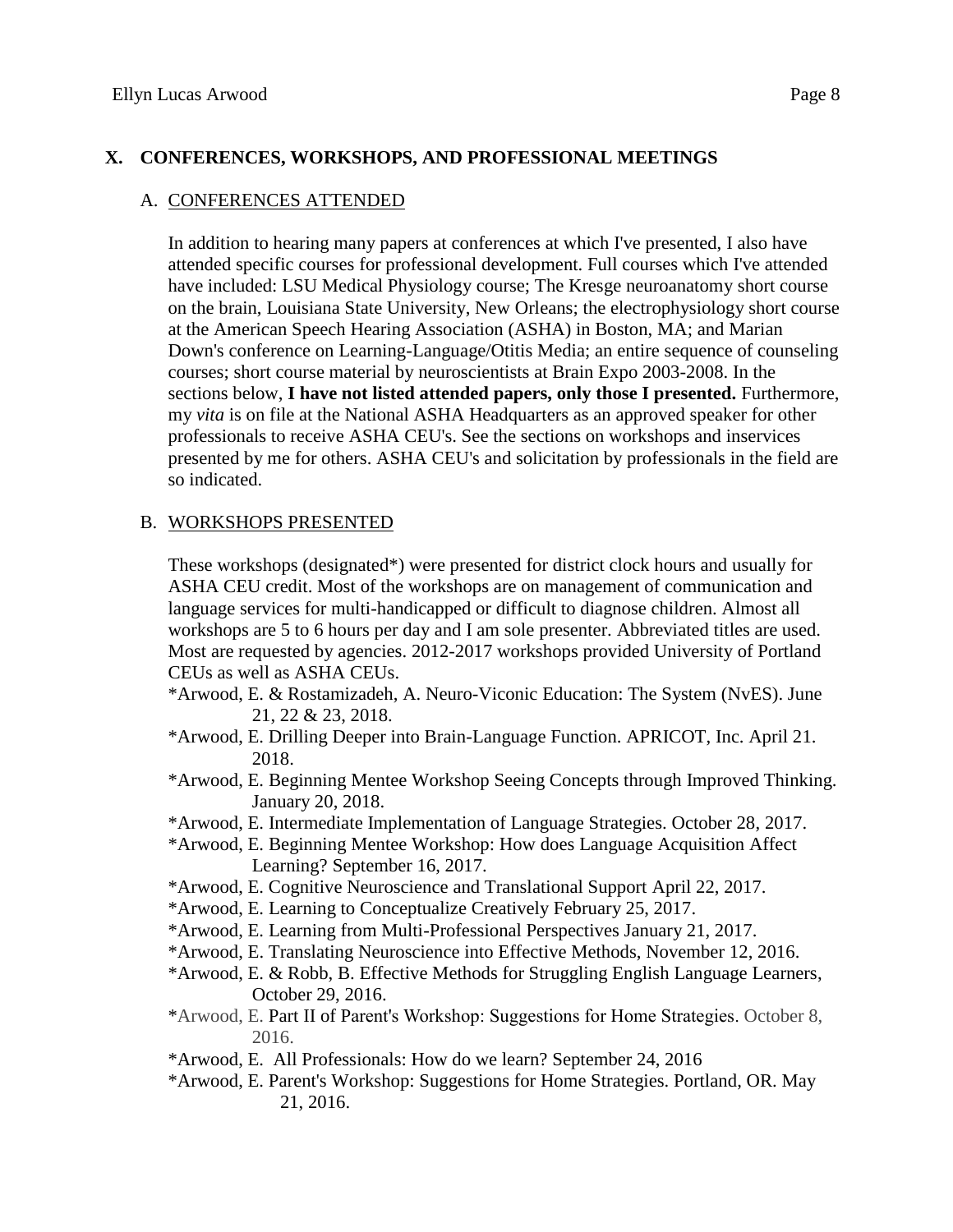- \*Arwood, E. Andragogy is not Pedagogy: Learning to be Empathic. Portland, OR. April 9, 2016.
- \*Arwood, E. Seeing to Learn: Events to Increase Thinking. Portland, OR. Feb. 27, 2016.
- \*Arwood, E. Thinking about Change: Learning to See. Portland, OR. January 23, 2016.
- \*Arwood, E. Celebrating APRICOT: Lessons learned over 30 years. Nov. 21, 2015.
- \*Arwood, E. Seeing the Learner: Putting the Learner in the Picture. Portland, OR. October 24, 2015.
- \*Arwood, E. Seeing and Learning: The Big Picture. Portland, OR. September 12, 2015.
- \*Arwood, E. (2015). Language is an Assessment Tool! Finding the Brain's Window into the Mind: A Shift from the Mind to the Brain. Portland, OR. April 18, 2015.
- \*Arwood, E. (2015). Language Improves Thinking! A Shift from Parts to Whole. Portland, OR., February 21, 2015.
- \*Arwood, E. (2015). Learning and Language! A Shift from Development to Learning. Portland, OR, January 24, 2015.
- \*Arwood, E. (2014). Let's Revisit Educational Philosophy! A Shift from Behaviorism to Pragmaticism. Portland, OR. Nov. 11, 2014
- \*Arwood, E. Visual Thinking! A Shift from Product to Process. Portland, OR: October 25, 2014.
- \*Arwood, E. Seeing & Thinking! An Inclusive Process. Portland, OR. September 20, 2014.
- \*Co-Morbidity among Disabilities: Language and Neuroeducation, Portland, OR. April 26, 2014.
- \*Language Strategies can Raise Cognition. Portland, OR. February 22, 2014.
- \*Learning to Visually Think and Socially Behave. January 25, 2014.
- \*Neuroscience Applications: Creating a Model of Neuroeducation from Language Functions. Portland, OR. November 23, 2013.
- \*Visual Thinking: Event-Based-Learning (EBL). Portland, OR. October 26, 2013.
- \*Visual Strategies: Begin with Context. Portland, OR. September 21, 2013.
- \*Neuro-Auditory Processing: Brain and Language, Portland, OR, June 19-21, 2013. (Three-day workshop co-presented with Kerry Ormson, Mabel Brown, and Carole Kaulitz. Approved for ASHA CEUs.)
- \*Current Brain Topics: Neuro-Viconic Education, Portland, OR, April 20, 2013.
- \*Learning to See Creativity from a language Perspective, Portland, OR, February 23, 2013.
- \*Reading and Writing is a Language Learning Process, Portland, OR, January 26, 2013.
- \*Learning to Behave is a Neuro-Semantic Process, Portland, OR, November 10, 2012.
- \*Thinking is More than the Mind's Eye, Portland, OR, October 27, 2012.
- \*Neuro-Auditory Processing: Brain and Language, Dallas, Texas, October 19 & 20, 2012.
- \*Let's Think about Seeing Ideas. Portland, OR, September 22, 2012.
- \*Neuroscience and Learning: A Mind-brain Paradigm Shift, Portland, Oregon, April 7, 2012.
- \*Assessing Thinking, Portland, Oregon, February 25, 2012.
- \*Changing Thinking into Learning: VLM's, Portland, Oregon, January 21, 2012.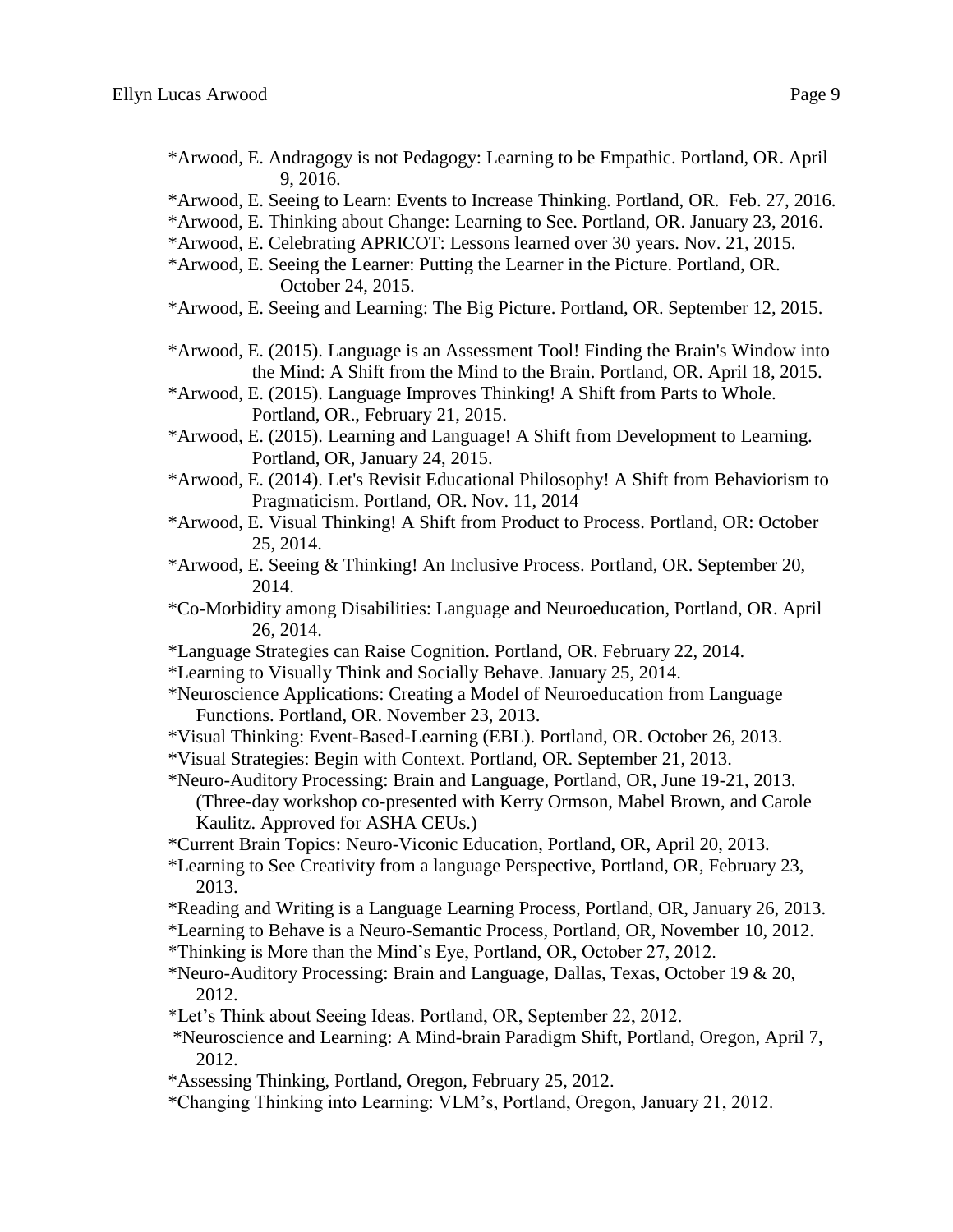- \*Thinking about Why! Portland, Oregon, November 5, 2011.
- \*Think and Learn about Others! Portland, Oregon, October 22, 2011.
- \*Think, See, Learn! Portland, Oregon, September 17, 2011.
- \*Developing the Hand and Mind, Portland, Oregon, April 16, 2011.
- \*Can Time and Organization be Taught? Portland, Oregon, February 26, 2011.
- \*Seeing Numbers as Language, Portland, Oregon, January 22, 2011.
- \*Language Function, Portland, Oregon, November 13, 2010.
- \*Behavior is Communication, Portland, Oregon, October 23, 2010.
- \*Cognitive Strategies through Language, Portland, Oregon, September 25, 2010.
- \*Learning with a Visual Brain in an Auditory World, Boulder, Colorado, July 26-29, 2010.
- \*The Linguistic Connection between Seeing the Shapes of the Hand and Learning to Cognitively Read and Write. Neuroscience and Education Workshop, May 22, 2010, School of Education, University of Portland.
- \*The Paradigm Shift: From Teaching to Learning, Portland, Oregon, April 24, 2010.
- \*Pro-Social Behavior is a Cognitive Function of Language: Learning to be Socially Competent, Portland, Oregon, February 27, 2010.
- \*A Social Form of Communication: Behavior is not Discipline, Portland, Oregon, January 23, 2010.
- \*Cultural Linguistic Characteristics of English: Thinking is Knowing, Portland, Oregon, November 13-14, 2009.
- \*The Language of Pictures: Seeing is Not Knowing, Portland, Oregon, October 24, 2009.
- \*Teaching to Visual Thinkers: Seeing is Learning, Portland, Oregon, September 19, 2009.
- Learning with a Visual Brain in an Auditory World, Abilene, Texas, July 31 & August 1, 2009.
- Learning with a Visual Brain in an Auditory World, Caldwell, Idaho, July 17 & 18, 2009.
- Learning with a Visual Brain in an Auditory World, Fredericksburg, Virginia, June 11 & 12, 2009.
- \*Innovative Teaching with Visual Strategies, Portland, Oregon, April 18, 2009 (copresented with Kaakinen).
- \*Update on Mind-Brain Connection, Portland, Oregon, March 21, 2009.
- \*Language for Individuals Severely Impacted by Autism "Assigning Meaning Develops the Brain," Portland, Oregon, February 28, 2009 (co-present with Kaulitz).
- \*The Language of Pictures, Portland, Oregon, November 14 & 15, 2008 (co-presented with Brown and Kaulitz).
- When is drawing not art? "When drawing a concept," Portland, Oregon, October 25, 2008.
- \*Language Strategies for Children with Autism Spectrum Disorders. Birmingham, Alabama, September, 2008.
- \*Language Applications: What does Visual Language Really Sound Like? Portland, Oregon, April 12, 2008.
- \*Brain-Based Language: Neurosemantics, Portland, Oregon, February 22 & 23, 2008.
- \*Learning More Than One Language: The Literacy of Cognitive Language, Portland, Oregon January 26, 2008.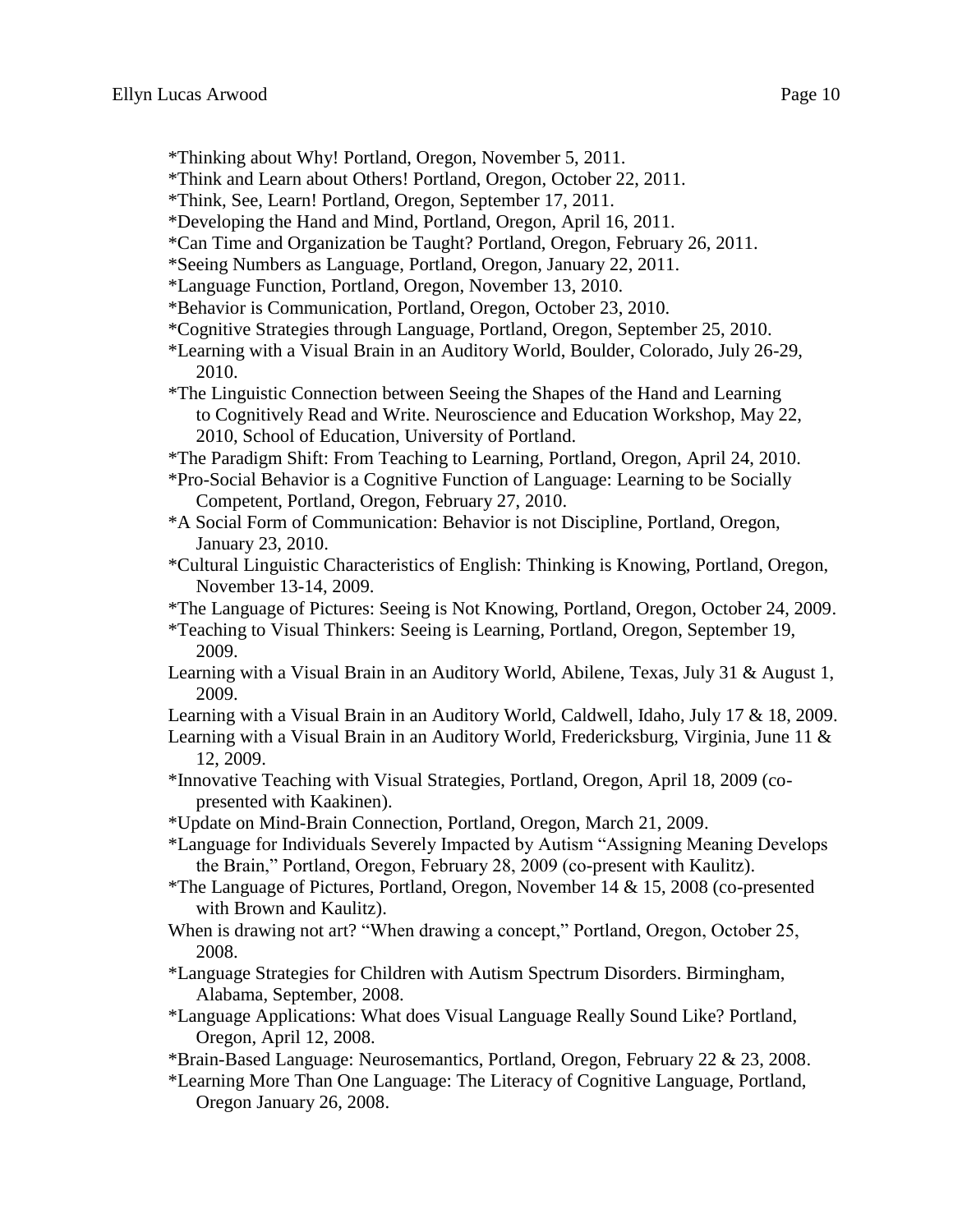- \*Language is Learning: The Metacognitive Basis to Symbolization and Semantic Memory, Portland, Oregon, November 16 & 17, 2007.
- \*Strategies for Children on the Spectrum: Moving Frame by Frame, Portland, Oregon October 27, 2007.
- \*Autism: Working with the Shape of Language, Portland, Oregon, April 21, 2007.
- \*Brain-Based Language Differences in Adolescents and Adults, Portland, Oregon, March 10, 2007.
- \*Applying Language Structure and Language Function to Behavior, Portland, Oregon, February 9 & 10, 2007.
- \*Creating Language Concepts with Shapes, Portland, Oregon, January 20, 2007.
- \*Autism: Language Bridges Learning, Portland, Oregon, November 17 & 18, 2006.
- \*Social Language Development: Intervention and Strategies, Portland, Oregon, October 21, 2006.
- \*Using Language for Learning, Portland, Oregon, September 30, 2006.
- Language of RESPECT, Edmonds Homeschool Resource Center, Edmonds, Washington, July 7, 2006.
- \*Literacy through Learning Language, Wichita Falls, Texas, May 23 & 24, 2006.
- \*Visual Language in the Classroom, San Angelo, Texas, April 24 & 25, 2006.
- \*Autism and Learning, San Angelo, Texas, April 21 and 22, 2006.
- \*Visual Language: An Update, Portland, Oregon, February 24 & 25, 2006.
- \*Autism and Learning, Portland, Oregon, January 28, 2006.
- \*Spatial Language and the Brain, Portland, Oregon, November 18 & 19, 2005.
- \*Language: A Cognitive Product or a Functional Process, Portland, Oregon, October 29, 2005.
- \*Visual Language Literacy in the Classroom, Portland, Oregon, September 17, 2005.
- Language Accesses—videotape presentation, Caldwell, Idaho, completed May 22, 2005.
- \*Disturbing Behavior, Portland, Oregon, April 16, 2005.
- \*Language After Trauma, Portland, Oregon, February 25 & 26, 2005.
- \*Visual Language Symbols are Different, Portland, Oregon, January 29, 2005.
- \*Cultural and Linguistic Diversity, Portland, Oregon, November 19 & 20, 2004.
- \*Language Accesses, Portland, Oregon, October 23, 2004.
- \*Language Literacy, Portland, Oregon, September 25, 2004.
- \*Language, Learning, & Literacy, Portland, Oregon, June 28, 29, & 30 2004.
- The Processing Continuum—videotape presentation, Caldwell, Idaho, completed June 7, 2004.
- \*Motor Processing, Portland, Oregon, May 22, 2004.
- \*The Processing Continuum, Portland, Oregon, February 20 & 21, 2004.
- \*Balanced Literacy, Portland, Oregon, January 24, 2004.
- Primary Literacy Strategies—videotape presentation, Caldwell, Idaho, November 23, 2003.
- \*What Do You Really Know About Language? Portland, Oregon, November 14 & 15, 2003.
- \*Make It Visual, Portland, Oregon, October 18, 2003.
- \*Primary Literacy Strategies, Portland, Oregon, September 20, 2003.
- \*Language and Behavior: Motor Language, San Angelo, Texas, August 8, 2003.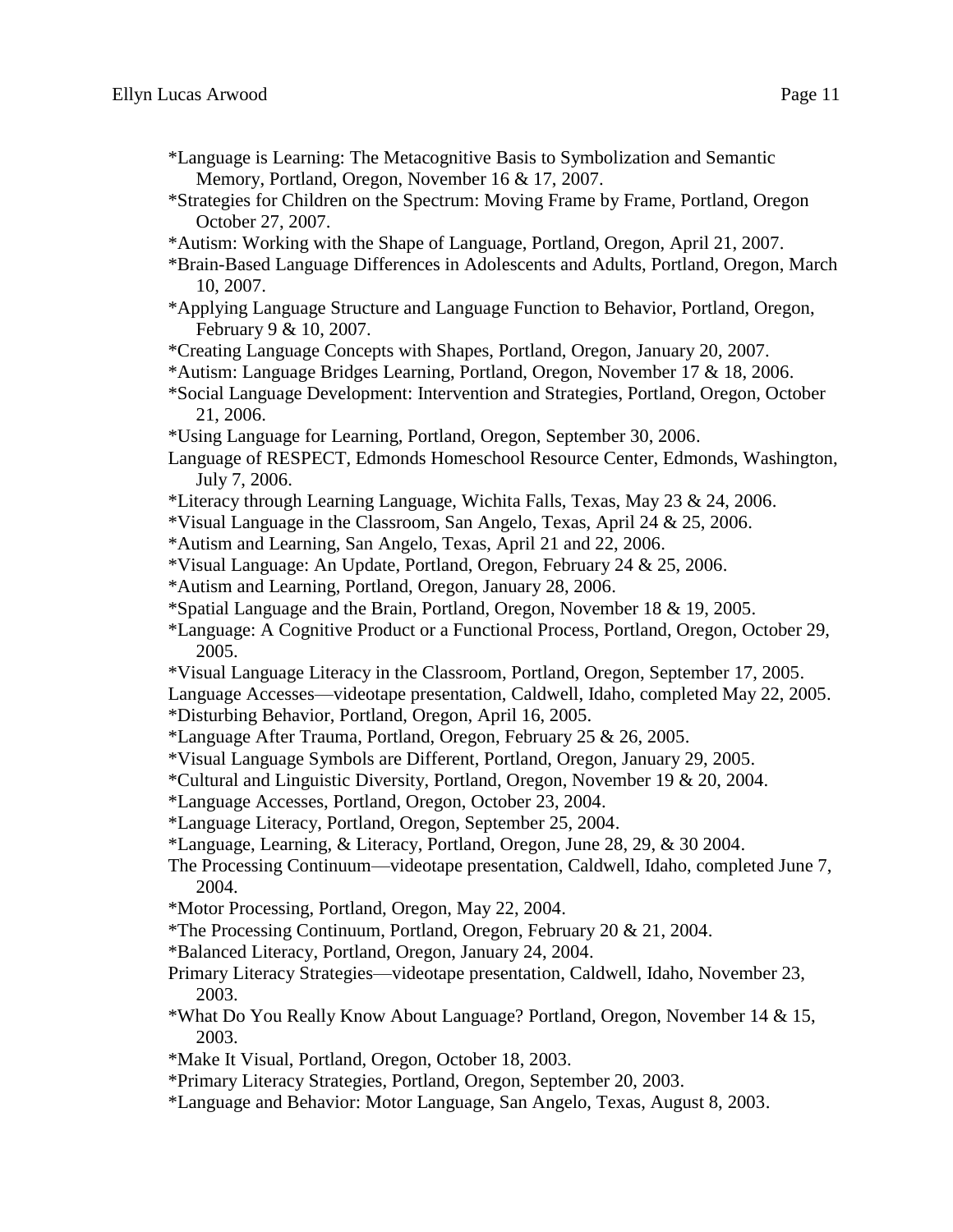- \*Sensory Integration: The Motor-to-Motor Child, San Angelo, Texas, August 7, 2003.
- \*A Successful Approach to Phonics: Balanced Literacy, Hastings, Nebraska, August 5, 2003.
- \*Learning Disabled 'TAG' Students, Portland, Oregon, April 12, 2003.
- \*Motor Language, Portland, Oregon, February 21 and 22, 2003.
- \*Language Programming of the Brain, Portland, Oregon, November 15 and 16, 2002.
- \*A Successful Approach to Phonics, Portland, Oregon, September 28, 2002.
- \*Motor-to-Motor—four, one-day videotape presentations, Aurora, Nebraska, May 2, June 28, July 18, and September 14, 2002.
- \*Language Based Literacy: Why and How to Use Drawing to Facilitate Language Development, Wichita Falls, Texas, August 12 and 13, 2002.
- \*Language Based Literacy: Why and How to Use Language to Facilitate Learning, Henderson, Nebraska, August 8 and 9, 2002.
- \*A Round Table Presentation for Language Problems, Portland, Oregon, August 1 and 2, 2002.
- \*Language and Creativity, Portland, Oregon, May 11, 2002.
- \*It's Time for Literacy, Portland, Oregon, April 20, 2002.
- \*As Literacy Developed the Matriarchal World became Patriarchal: Why? Portland, Oregon, February 22 & 23, 2002.
- \*Motor-to-Motor, Portland, Oregon, January 26, 2002.
- \*Image Making—videotape presentation, Heartland Community Schools, Henderson, Nebraska, December 4 and 19, 2001.
- \*An Eclectic Approach to Behavior—videotape presentation, Geneva Support Services Cooperative, Geneva, Nebraska, November 16-17, 2001 (Conference held in Lincoln, Nebraska at Cornhusker Hotel).
- \*Language: Form or Function, Portland, Oregon, November 3, 2001.
- \*Image Making, Portland, Oregon, September 22, 2001.
- \*Make Language Work, Portland, Oregon, August 7, 8, & 9, 2001.
- \*An Eclectic Approach to Behavior, Portland, Oregon, July 13 & 14, 2001.
- \*Development, Assessment, and Evaluation, Portland, Oregon, May 19, 2001.
- \*Photographic and Phonographic Differences: Case Studies, Portland, Oregon, April 7, 2001.
- \*How Does Personal and Professional Growth Affect Social and Cultural Ontogeny? Portland, Oregon, February 23 & 24, 2001.
- \*Adolescent and Young Adult Strategies, Portland, Oregon, January 20, 2001.
- \*Seeing in Space, Portland, Oregon, November 18, 2000.
- \*Language Help for the Classroom, Portland, Oregon, October 28, 2000.
- \*More on Reading: An Auditory Language Function, Portland, Oregon, September 23, 2000.
- \*How does a Learner Develop Mental Pictures? Portland, Oregon, July 14, 2000.
- Learning and Language, Tokeland, Washington, a series of four workshops presented for Shoalwater Bay Indian Tribe during the spring of 2000.
- \*Motor Language, Portland, Oregon, April 8, 2000.
- \*Language of Respect, Portland, Oregon, February 25 & 26, 2000.
- \*Curriculum Companion Materials, Portland, Oregon, January 22, 2000.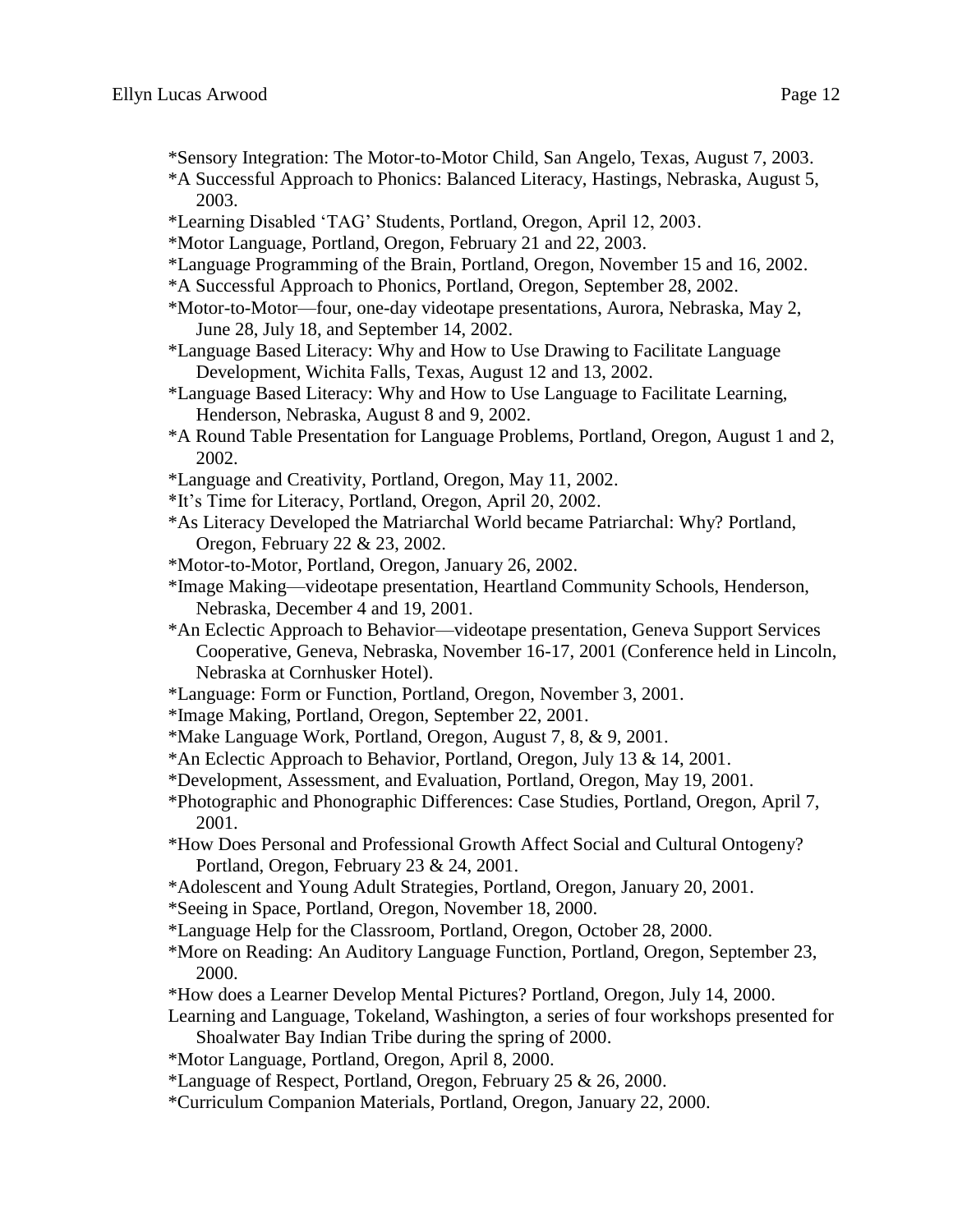- \*The Manual on How to Cartoon and Flowchart, Portland, Oregon, November 6, 1999.
- \*Reading: An Auditory Language Function, Portland, Oregon, October 22 & 23, 1999.
- \*An Application for Visual Language to Autism, Kansas, City, Kansas, August 13-14, 1999.
- \*Visual Language in the Classroom, Kansas City, Kansas, August 10, 11 & 12, 1999.
- \*Flowcharting for Academic and Organizational Purposes, Portland, Oregon, July 22 & 23, 1999.
- \*Educational Therapy for ADHD, Portland, Oregon, July 19 & 20, 1999.
- \*Discipline: How to Change Behavior, July 15, 16, & 17, 1999.
- \*Reading: An Auditory Language Function, Caldwell, Idaho, June 21, 22 & 23, 1999.
- \*Language in Math and Science, Portland, Oregon, May 15, 1999.
- \*Differential Diagnosis through Language Sampling, Portland, Oregon, April 24, 1999.
- \*Brain vs. Mind: The Culture and Function of Language, Portland, Oregon, February 26 & 27, 1999.
- \*How do We Teach Time? Portland, Oregon, January 23, 1999.
- \*Why are Students "Brighter" but Test Scores Lower? Portland, Oregon, November 14, 1998.
- \*Editing Through Cartooning and Flowcharting, Portland, Oregon, October 24, 1998.
- \*RISES—Reading It's So Easy to See, Lynnwood, Washington, October 17, 1998.
- \*Events to Scripts: Reading and Writing, Portland, Oregon, September 26, 1998.
- \*Events to Scripts: Reading and Writing, Kansas City, Kansas, August 10-12, 1998.

\*Communication Strategies for the Severely Language Impaired Child or Adult, Portland, Oregon, July 24-25, 1998.

- \*Language / Learning Institute, Caldwell, Idaho, June 22-26, 1998.
- \*How to Improve Reading and Math for all Students, Portland, Oregon, May 8-9, 1998.
- \*Integrating Language Arts into the Content Areas, Portland, Oregon, April 18, 1998.
- \*Flowcharts, Portland, Oregon, March 7, 1998.
- \*Visual Language Update: Research and Strategies, Portland, OR, February 6-7, 1998.
- \*Learning How to Behave, Portland, Oregon, January 17, 1998.
- \*Creating a Language Rich Environment, Portland, Oregon, November 15, 1997.
- \*Visual Language: Symbols of the Brain, Portland, Oregon, October 18, 1997.
- \*Learning to Behave and Integrating Language Arts into the Content Areas, Kansas City, Kansas, August 11-15, 1997 for Unified School District, #500.
- \*Visual Language: Symbols of the Brain, Cedar Rapids, Iowa, August 6-8, 1997 for Grant Wood Area Education Agency.
- \*Differential Diagnosis Based on Language: To Assess is to Intervene, Portland, Oregon, July 18 & 19, 1997.
- \*Language Usage: Respect and Excellence—Rapport through Learning, Portland, Oregon, June 27 & 28, 1997.
- \*Writing to Read: Doing is Seeing What to Do, Portland, Oregon, May 17, 1997.
- \*Communicative Competence in Early Childhood, Portland, Oregon, April 19, 1997.
- \*Make It Visual: Hands-On Workshop for Language/Learning Disabilities, Seattle, Washington, April 11 & 12, 1997 for Speech, Language & Learning Services (Bellevue).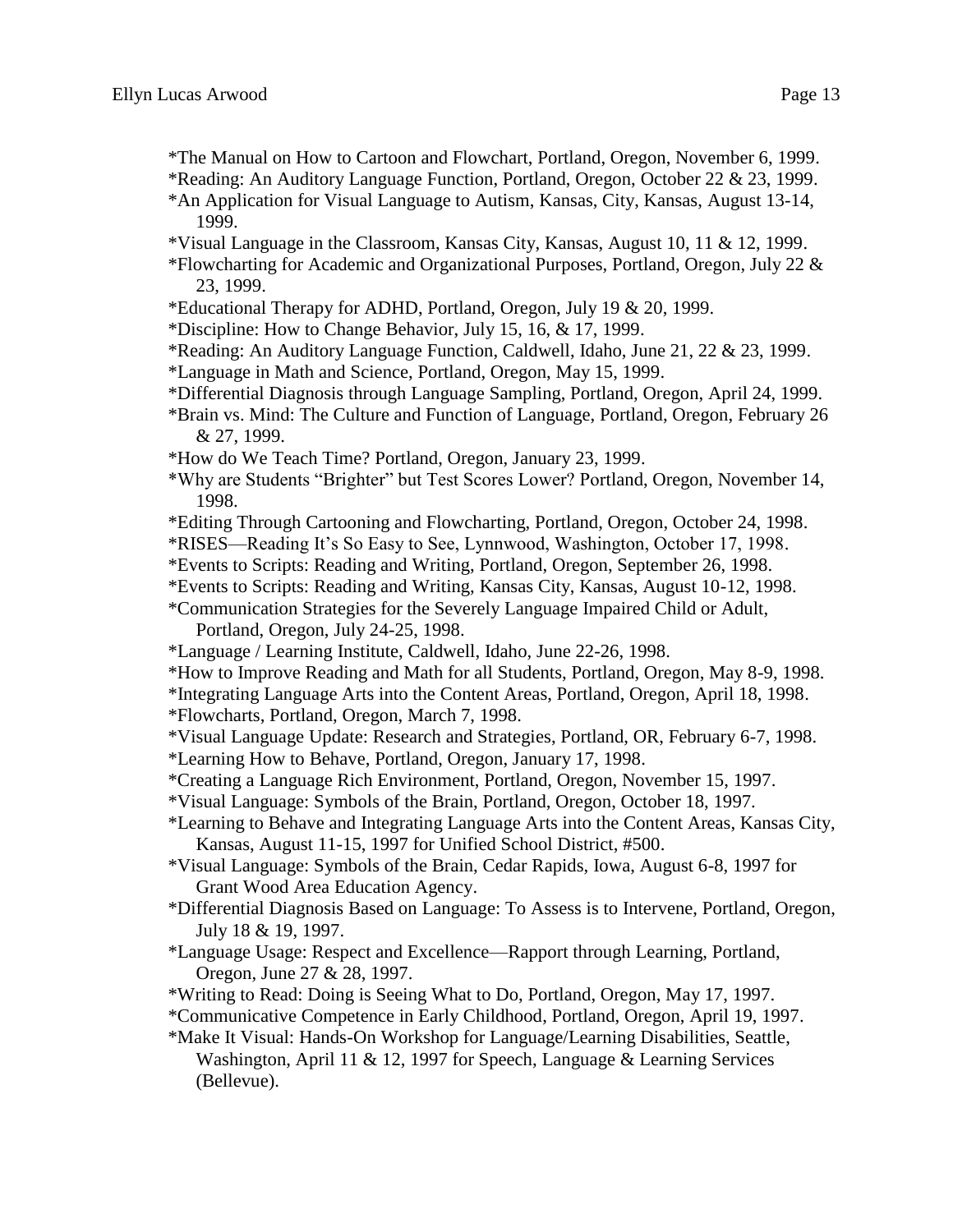- Visual Language Systems, Chemeketa Community College, Salem, Oregon, February 28, 1997
- \*Is There Time in Space? Portland, Oregon, February 7, 1997.
- Is There Time in Space and Visual Structures for Use as Strategies for Communication Disordered Students? Albany, Oregon, December 6, 1996.
- Cognitive Development: Action Research Projects, Pleasant Valley Elementary, Centennial School District, Portland, Oregon, November 18, 1996.
- Cognitive Development: Formal Level, Pleasant Valley Elementary, Centennial School District, Portland, Oregon, November 4, 1996.
- \*RISES II--Story Scripts: Supplements APRICOT II Kit, Portland, Oregon, November 2, 1996.
- Cognitive Development: Concrete Level, Pleasant Valley Elementary, Centennial School District, Portland, Oregon, October 21, 1996.
- \*Adolescent and Young Adult Language Strategies, Portland, Oregon, October 19, 1996.
- Cognitive Development: Preoperational Level, Pleasant Valley Elementary, Centennial School District, Portland, Oregon, October 7, 1996.
- \*Communication in Early Intervention, Portland, Oregon, September 28, 1996.
- \* Language Across the Curriculum: A Part of 21st Century Change, Portland, Oregon, July 16-18, 1996.

\* On Language: Learning to Behave, Portland, Oregon, July 9-11, 1996.

- Making It Visual: A four-day workshop on Pragmaticism Methodology, School District #88, Terrace, B.C., Canada, July 2-5, 1996.
- \*Part II: Developmental Assessment and Intervention, Portland, Oregon, June 26-28, 1996.
- \*Part I: Developmental Assessment and Intervention, Portland, Oregon, June 24-25, 1996.
- \*Advanced Personal & Professional Development, Portland, Oregon, May 17 & 18, 1996.
- \*Language Based Reading & Mathematics Workshops, Portland, Oregon, April 19 & 20, 1996.
- \*A Hands-on Workshop: Make It Visual, Portland, Oregon, March 29 & 30, 1996.
- \*Social & Cultural Foundations of Language, Portland, Oregon, February 23 & 24, 1996.
- \*A Hands-on Workshop: Make It Visual, Portland, Oregon, October 27-28, 1995.
- \*APRICOT WORKS-LEVEL II, Portland, Oregon, August 7-11, 1995.
- \*APRICOT WORKS-LEVEL I, Portland, Oregon, July 31-August 4, 1995.
- \*Reading: It's So Easy to See Level II, Portland, Oregon, May 12-13, 1995.
- \*A Hands-on Workshop: Make It Visual, Portland, Oregon, March 31-April 1, 1995.
- \*I See What You Mean: Making It Visual, Vancouver, British Columbia, Canada, March 15-17, 1995.
- \*A Hands-on Workshop: Make It Visual, Portland, Oregon, February 24-25, 1995.
- \*Communication Therapy for Children: Birth to Eight, Portland, Oregon, November 4-5, 1994.
- \*APRICOT WORKS-LEVEL I, Portland, Oregon, July 25-29, 1994.
- \*21st Century Reforms, Roseburg, Oregon, June 27-29, 1994.
- \*Integrating Language Arts into the Content Areas, Rome, Georgia, June 23-24, 1994.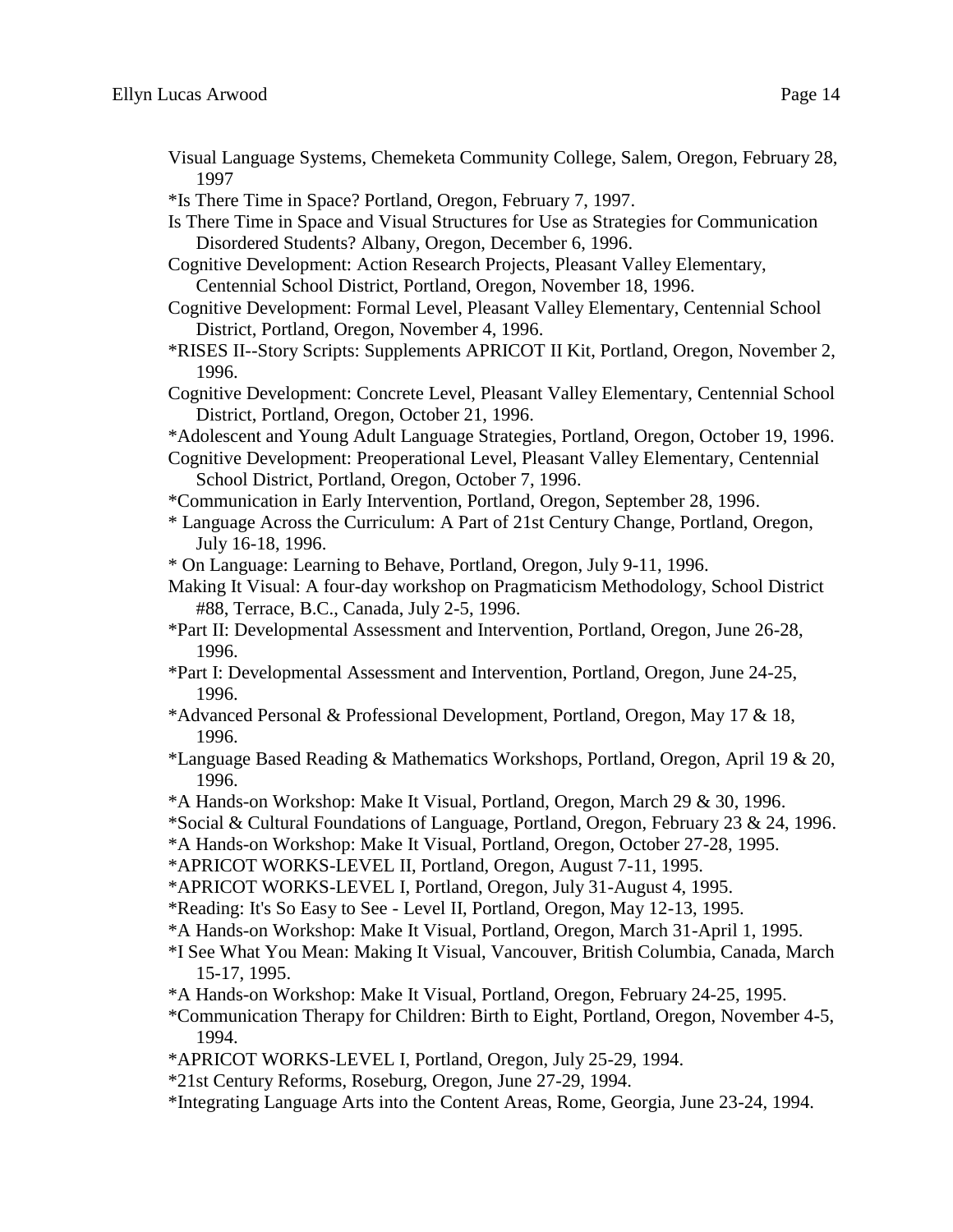- \*Community Classroom: Integration, Inclusion and Adjustment, Cartersville, Georgia, June 20-22, 1994.
- \*Early Intervention: What is the Relationship between Learning and Development? Eugene, Oregon, June 3, 1994.
- \*M.A.T.H.: Mathematical Art through Histography, Portland, Oregon, May 21, 1994.
- \*R.I.S.E.S.: Reading It's So Easy to See, Portland, Oregon, May 20, 1994.
- \*Make It Visual: I See What You Say, Educational Service District 105, Yakima Washington, May 10, 1994.
- \*Practical Strategies for Intervention, Vancouver, Washington, March 12, 1994.
- \*Two-Day Advanced Follow-up, Portland, Oregon, February 25 and 26, 1994.
- \*Consultation and Collaboration Skills Related to Serving Learning Disabled Students in Regular Classrooms, Portland, Oregon, August 2-6, 1993.
- \*What is a Neuro-Semantic Theory of Language Acquisition? Portland, Oregon, July 29- 31, 1993.
- \*Integrating Language Arts into the Content Areas, Portland, Oregon, July 22-24, 1993.
- \*Community Classroom: Integration, Inclusion, and Adjustment, Portland, Oregon, July 15-17, 1993.
- \*Math and Reading: Language Tasks, Portland, Oregon, May 14-15, 1993.
- \*Education Service District 123 and the Walla Walla School District, April 24, 1993.
- \*Authentic Education: Real Outcomes for Real People, Henderson, Nebraska, April 17, 1993.
- \*Integrated Curriculum, Yreka, California, March 26-27, 1993.
- \*Relationship between Development and Learning, Portland, Oregon, February 26-27, 1993.
- ADHD Support Group, Portland, Oregon, January 12, 1993.
- \*Intermediate Pragmaticism Methodology, Cartersville, Georgia, July 27-31, 1992.
- \*Strategy Counseling, Portland, Oregon, July 20-21, 1992.
- \*Behavior in the Classroom, Portland, Oregon, July 16-18, 1992.
- \*Learning Institute for Educators, Portland, Oregon, July 9-11, 1992.
- \*Advanced Personal/Professional Development, Kearney, Nebraska, June 25-26, 1992.
- \*Neurobiological Theory of Learning, Kearney, Nebraska, June 22-24, 1992.
- \*The Community Classroom: Johnny is O.K., Portland, Oregon, May 16, 1992.
- \*Neurobiological Learning Theory, Portland, Oregon, May 15, 1992.
- \*Parents as Team Players, Vancouver, Washington, April 11, 1992.
- \*Classroom Strategies for Implementing Pragmaticism Methodology with Special Education Students in Resource and Regular Classroom Settings, Yreka, California, March 13-14, 1992.
- \*Theory of Neurobiological Learning, Yreka, California, March 6-7, 1992.
- \*February Two-day Follow-up (Advanced Professional Development, Portland, Oregon, February 7-8, 1992.
- \*What's the Matter with Johnny? -- The Dysfunctional Classroom, Vancouver, Washington, April 6, 1991.
- \*What's the Matter with Johnny? -- The Dysfunctional Classroom, Grand Island, Nebraska, March 2, 1991.
- Two-day Follow-up to Summer Institutes, Portland, Oregon, February 1-2, 1991.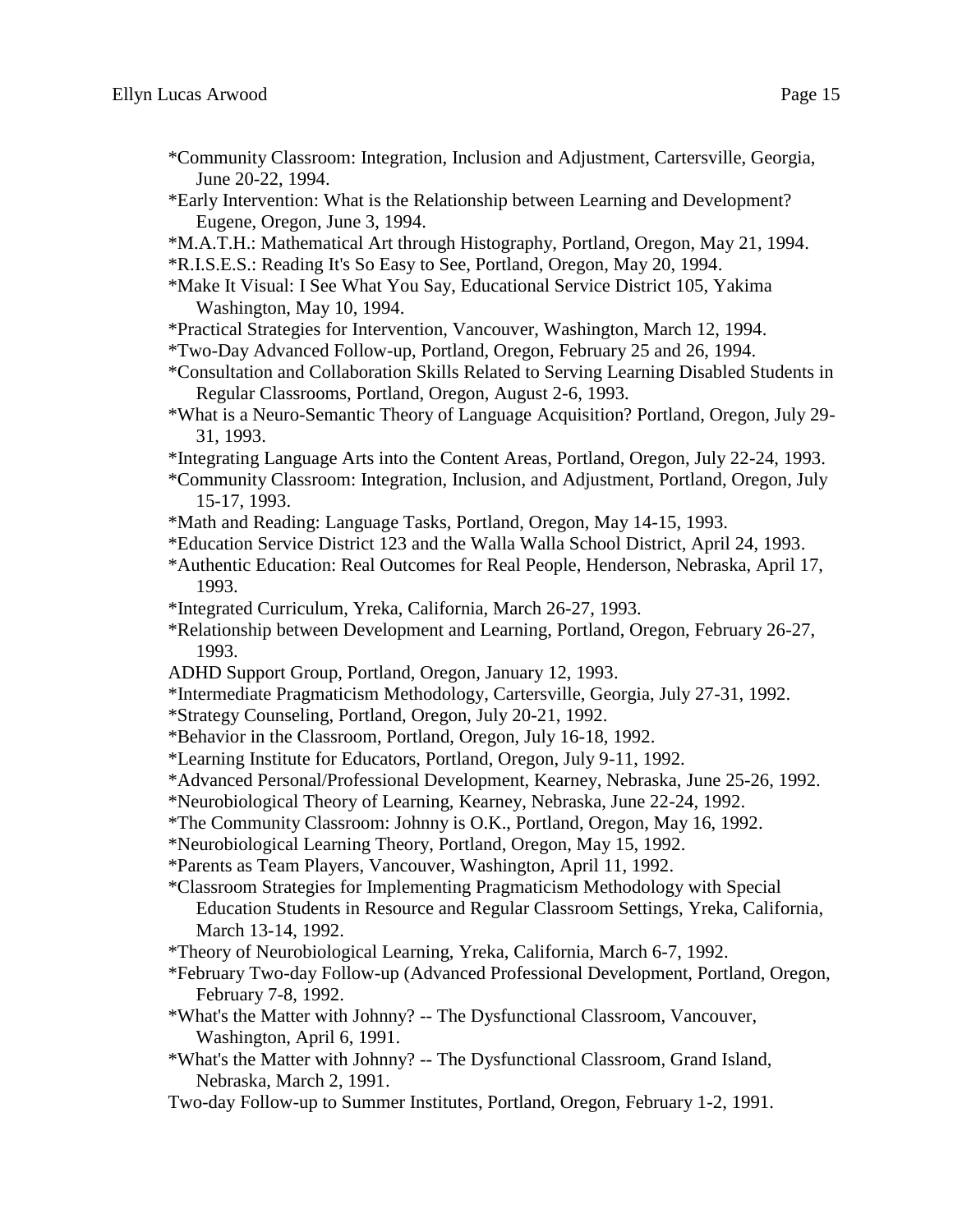Linn-Benton Educational Service District, Albany, Oregon, November 9, 1990. Wilson High School, Portland Public School/Personal Services Contract, October 16, 1990. Two-day Follow-up to Summer Institutes, Portland, Oregon, November 1989. Washington School for the Deaf, WAEHI, Vancouver, Washington, September 30, 1989. Linn-Benton Education Service District, Albany, Oregon, May 2, 1989. Language Assessment, Yreka, CA, March 2 & 3, 1989. Learning Language: Pragmaticism Methodology, Ferndale, WA, February 27, 1989. Oregon School for the Deaf, Salem, Oregon, February 12, 1989. Language in the Schools, Education Service District No. 112, Vancouver, WA, January 7 & 28, 1989. Language Management Techniques, Kansas City, KS, October 17, 1988. Communication, Language and Learning, St. Louis, MO, October 16, 1988. Inservice for Vernon School District, British Columbia, October 1988. Regional early childhood facilitators' project, September 30 & October 1, 1988. Assessment and Intervention, Surrey, B.C., September 23 & 24, 1988. Pragmaticism Methodology: An overview, Boise, Idaho, May 13 & 14, 1988. Language, Communication, and Pragmaticism, Albany, Oregon, January 8 & 9, 1988. Inservice for Portland Public Schools 1988-1989. Battleground School District, Battleground, Oregon, 1986-1987. Learning to Behave, Grand Island, NE, October, 1987. Learning and Auditory Language, Meadowood Springs, June 1987. Linguistic Usage, Springfield, Illinois, March 1987. Linguistic Usage, Newport, Oregon (OSHA), February 1987. Bend, Oregon, February 1987. Pendleton Oregon Schools, December 1986. Rainier Oregon Schools (Longview, WA), December, 1986 Washington, D.C., May 1986. San Diego Public Schools, San Diego, California, October 1985. Ohio Regional Workshop, Youngston, Ohio, September 1985. San Angelo, Texas, August 1985. Austin, Texas, Region XIII--3 days, June 1985. \*North Dakota State University, March 1985. Honolulu, Hawaii, December 1984. San Angelo, Texas, November 1984. West Texas State University, San Marcos, Texas, October 1984. Plainview Mental Health/Mental Retardation Center, August 1984. Atlanta, Georgia, two days, September 1984. \*Dayton, Ohio, one week, August 1984. Lincoln, Nebraska, August 1984. Clovis Municipal Schools, two days, August 1984. Educational Service Center, two days, Austin, Texas, July 1984. University of Nebraska, three days, June 1984. \*Spokane, Washington, sponsored by the Speech Department of Washington State University through Continuing Education, April 1984.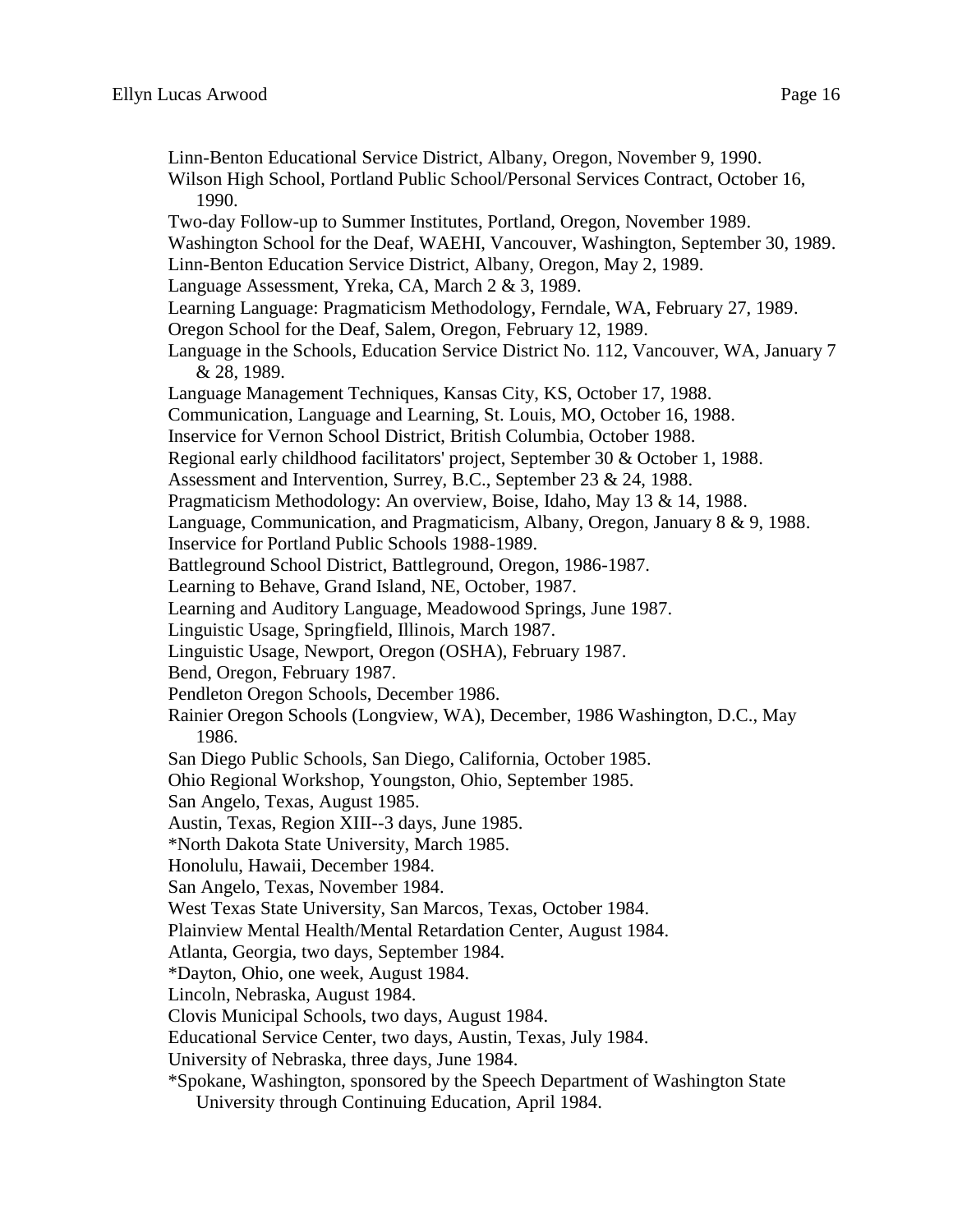Highline Community College, Midway, Washington, sponsored by the Speech Department of Washington State University through Continuing Education, March 1984. San Antonio Educational Service Center, two days, March 1984. Abilene Educational Service Center, two days, September 1983. Richardson Educational Service Center, three days, August 1983. \*Three weeks Advanced Language Course, sponsored by Texas Tech University, Summer 1983. British Columbia Schools Organization, two days, June 1983. Clovis, New Mexico, sponsored by the Eastern New Mexico State University, May 1983. Abilene, Texas, March 1983. Chicago, Illinois, March 1983. Richland, Texas, February 1983. Hastings and Lincoln, Nebraska, January 1983. Slaton Public Schools, Fall 1982, several days. Lubbock Independent School District, Fall 1982. Levelland Independent School District, Texas, Spring 1982. Hastings, Nebraska, February 1982. Lubbock Educational Service Center, March 1982. DEBT (Developmental Education Birth to Two), April 1982. Indianapolis, Indiana, workshop via telephone, January 20 and 27, 1982. Hastings, Nebraska, September 1982. Cedar Rapids, Iowa, two days, December 1981. Illinois Regional Language Workshop, May 1981. Honda Co-op Workshop, May 1981. Language Intervention, three-week workshop, Summer 1981. Lubbock Educational Service Center, Language Intervention, August 1980. Louisiana northern 30 parishes, workshops for educators of preschool handicapped children... a series of educational workshops designed to reach the hard to teach preschool child, 1979-1980. Lewiston, Idaho, Language Therapy: Severely Handicapped Children, preschool child, 1979-1980. Pullman, Washington, Pragmatics: Language Intervention for the Public Schools, March 1979. Pullman, Washington, Infant/Father Program for Fathers of 3 to 8-month-old infants, March 1979. Central Valley, Washington, Language Therapy: Semantics and Pragmatics, February 1979 (one day). Spokane, Washington, Language Therapy Techniques for Area Public School Clinicians, September 1978 (one day). Instructor for ASHA Videotape Workshop on Language Therapy, Summer 1977. Clarkston, Washington, Space-Time and Vocabulary: How to Relate to Academic Readiness, February 1979 (one day). Federal Way School Districts, Seattle, Washington, Language Therapy for the Brain Damaged Child, November 1977.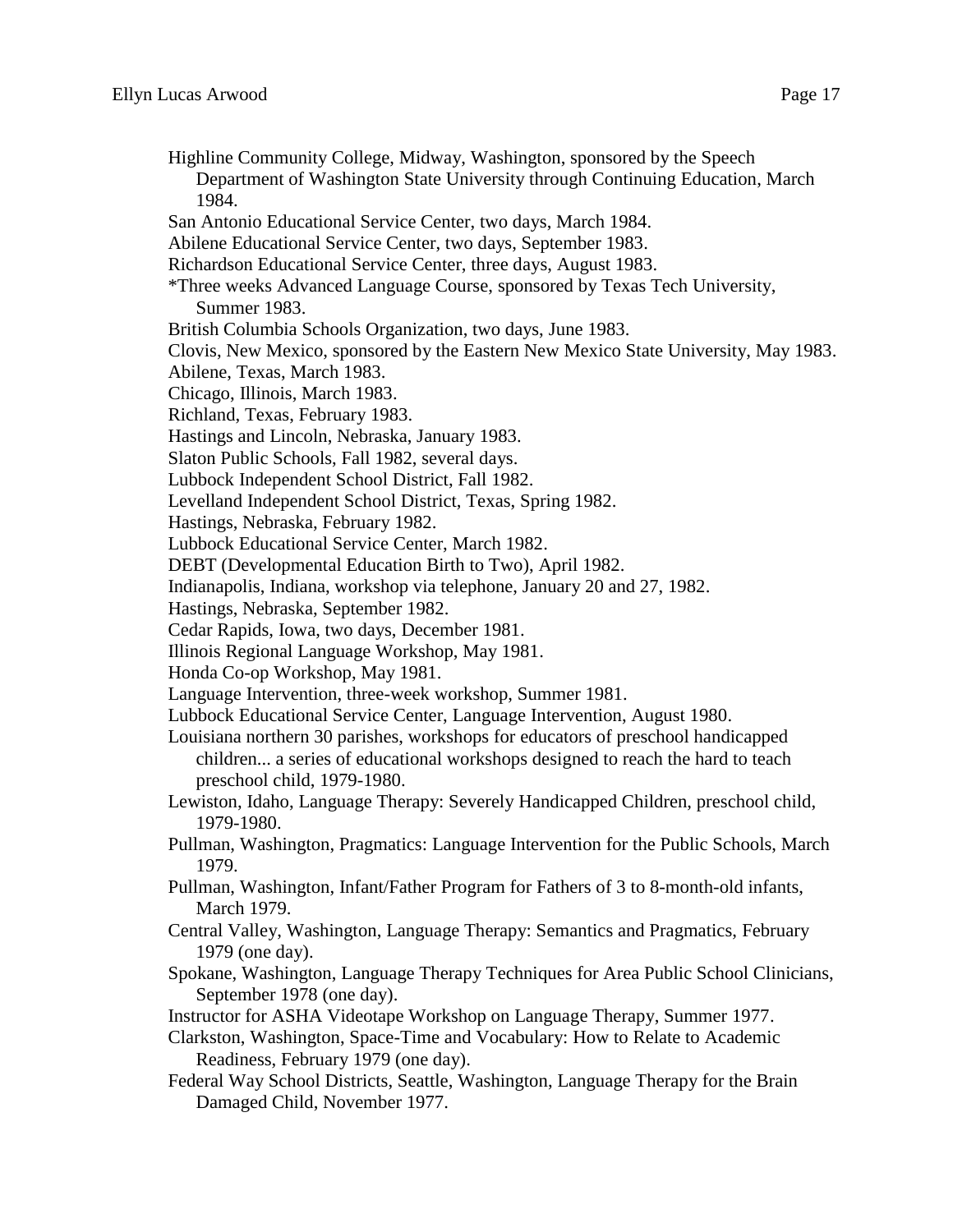- Augusta, Georgia Public Schools, Language Therapy for Public School Children, November 1976.
- Lewiston, Idaho Public Schools, Language Development as it relates to Academic Subject Matter, February 1978.

Champaign, Illinois Area School Clinicians, Therapy for Voice Disorders, 1975. HEED (Help and Education for Emotionally Disturbed Children), Illinois, 1975. New Haven Connecticut Language Disorders Symposium, August 1975.

I have provided numerous guest lectures for other disciplines and groups including pediatric staff and residents at medical schools, graduate special education students, high school "unwed" programs, colleges of education, educational psychology students, American Language Academy faculty, nursing program students, parents without partners club, civil organizations, church groups, high school groups, university clubs and retired educator groups. These specific guest lectures are not listed. Recent examples are provided under "service."

## C. PROFESSIONAL MEETINGS PRESENTED

## 1. INSERVICES/PRESENTATIONS FOR REQUESTING AGENCY

- Arwood, E. & Rostamizadeh, A. (2017). The Neuro-Semantic Language Learning Theory. Workshop for Crook County PD. June 22-23.
- Arwood, E. & Rostamizadeh, A. Language acquisition for Bend School District, March 24 and April 21, 2017 (two days).
- Arwood, E. Visual Thinking and the NsLLT for the School of Nursing, August and October (one full day), 2016.
- Arwood, E. Thinking and learning with a teenage brain. DeLaSalle North. Portland, OR.
- Visual Thinkers. Swindell's Child Center, Providence, May 9, 2013.
- The Visual Brain. Hello foundation, Portland, OR April 11, 2013.
- Learning with a Visual Brain at the College Level; UNLV nurses, University of Nevada—Las Vegas, May 11, 2012. Co-presented with Joanna Rowe Kaakinen.
- Language Acquisition: Learning to Think, Columbia Regional Program, April 30, 2012.
- Learning with a Visual Brain in an Auditory World, Glenfair Elementary, Reynolds School District, February 29 and March 21, 2012.
- SIMBall Training; UNLV Las Vegas, February 2-3, 2012.
- Thinking and Learning, Oregon Health Science University (OHSU), BRAINet, January, 19, 2012
- Thinking to Learn: Language is the Tool, Lane County 4J, Life Skills Network, Eugene, OR, January 3, 2012.
- Visual Language Strategies for Integrating Math Across the Curriculum; teachers and staff of Boulder, CO, June 1-2, 2011.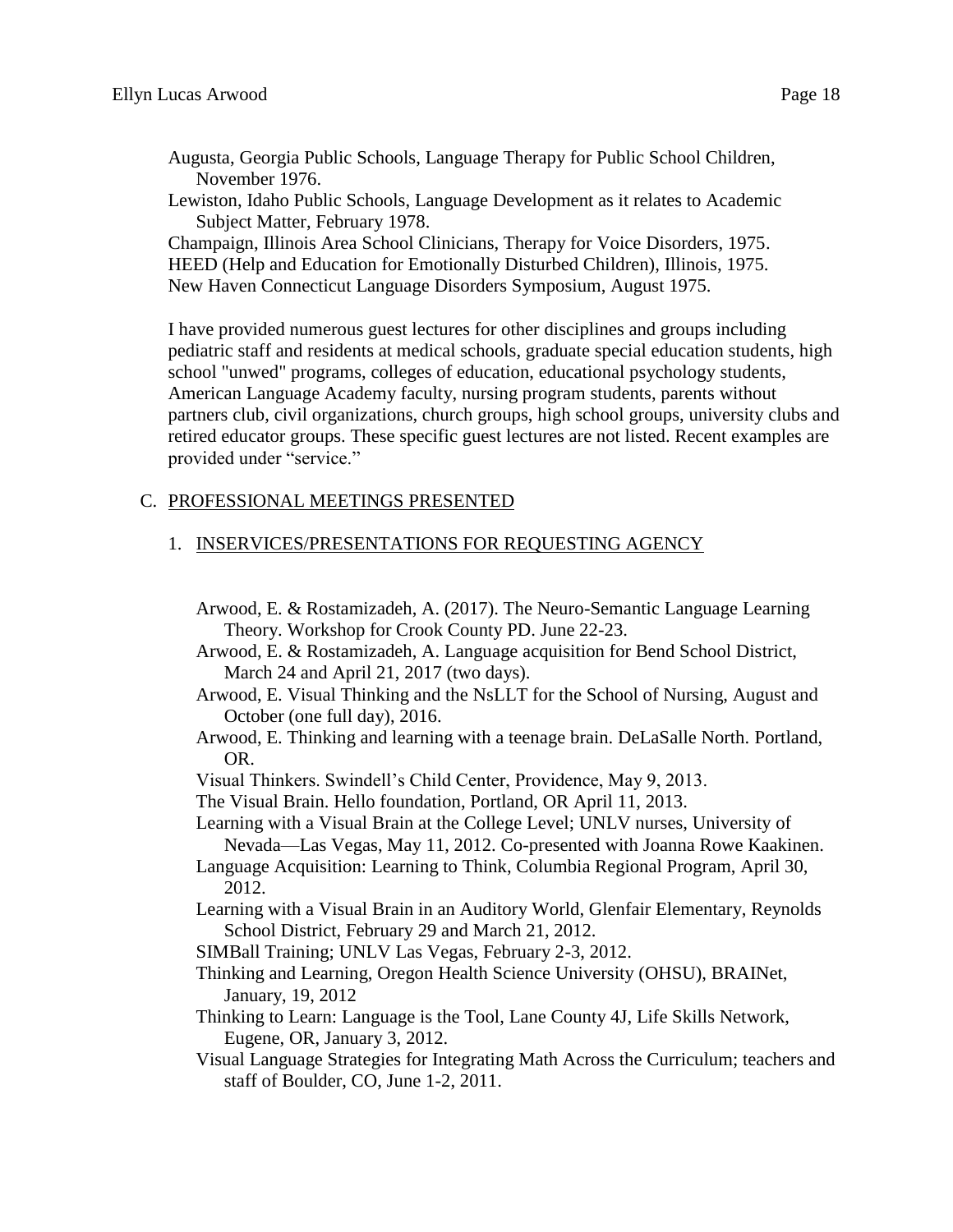- Assessment and Intervention, 6-hour consultation for Grandhaven Elementary School, McMinnville, OR, April 15, 2011.
- Thinking Through Doing: The Language of Pictures, 4J School District, Deaf and Hard of Hearing administrators, teachers and staff, Eugene, Oregon, April 9, 2011.
- Literacy Strategies for Learning with a Visual Brain in an Auditory World, CARD sponsored; PEPSA, FSU Med School, Ft. Walton Beach, March 11, 2011.
- Teaching the Visual Learner in an Auditory World, St. Pius K-8, Beaverton, Oregon, January 14, 2011.
- Visual Strategies through Language, Cascade Academics, Oregon City, Oregon, November 5, 2010.
- Visual Thinkers, 4J School District, Deaf and Hard of Hearing administrators, teachers and staff, Eugene, Oregon, October 16, 2010.
- Strategies for Children on the Spectrum, Caldwell, Idaho, February 16, 2010.
- Visual Teaching in an Auditory World, Oregon State University—Center for Teaching and Learning, Corvallis, Oregon, November 1 & 2, 2007. Co-presented with Joanna Kaakinen.
- Brain-Based Language Strategies for Culturally and Linguistically Diverse Students, Washington Speech and Hearing Association, Wenatchee, Washington, September 14, 2007.
- Teaching Visual Thinkers: Innovative Strategies for the Classroom and Clinical Setting, Healthcare Professionals Conference, Seattle, Washington, June 29, 2007.
- Learning and Language Processing: A Brain Function. ESU 6, ESU 7, and Lincoln Public Schools, Lincoln, Nebraska, June 14 & 15, 2007.
- Application of Cognitive Learning Theory to Develop Clinical Simulations. Wilmington School of Nursing, Faculty Development Day, University of North Carolina, May 9, 2007.
- Brain-Based Strategies for Language, Learning, and Literacy. Central School District, Independence, Oregon, August 29, 2005 and January 11, 2006.
- What Does it Mean to be a Visual Thinker? Edmonds Cyberschool, Edmonds, WA, October 14, 2005.
- Language, Literacy and Learning: With emphasis on motor access for neurogenic disabilities. Eastern Tennessee State University, Communication Disorders Department, Johnson, City TN, October 7 & 8, 2005.
- Visual Strategies in the Classroom, West Texas Rehabilitation Center, San Angelo, Texas, April 8 and 9, 2005.
- Learning and Language, St. Mary's of the Valley, April 2, 9, 16, May 7, and 21, 2003.
- Faculty Development: Strategies for the Visual Learner, Grand Valley State University, Grand Rapids, Michigan, April 22, 2003. Co-presented with Joanna Kaakinen.
- Make it Visual, Oregon Trail School District, Cedar Ridge Middle School, Sandy, Oregon, February 18, 2003
- How Do People Learn? Holy Rosary Homeschool Group, January 13, 2003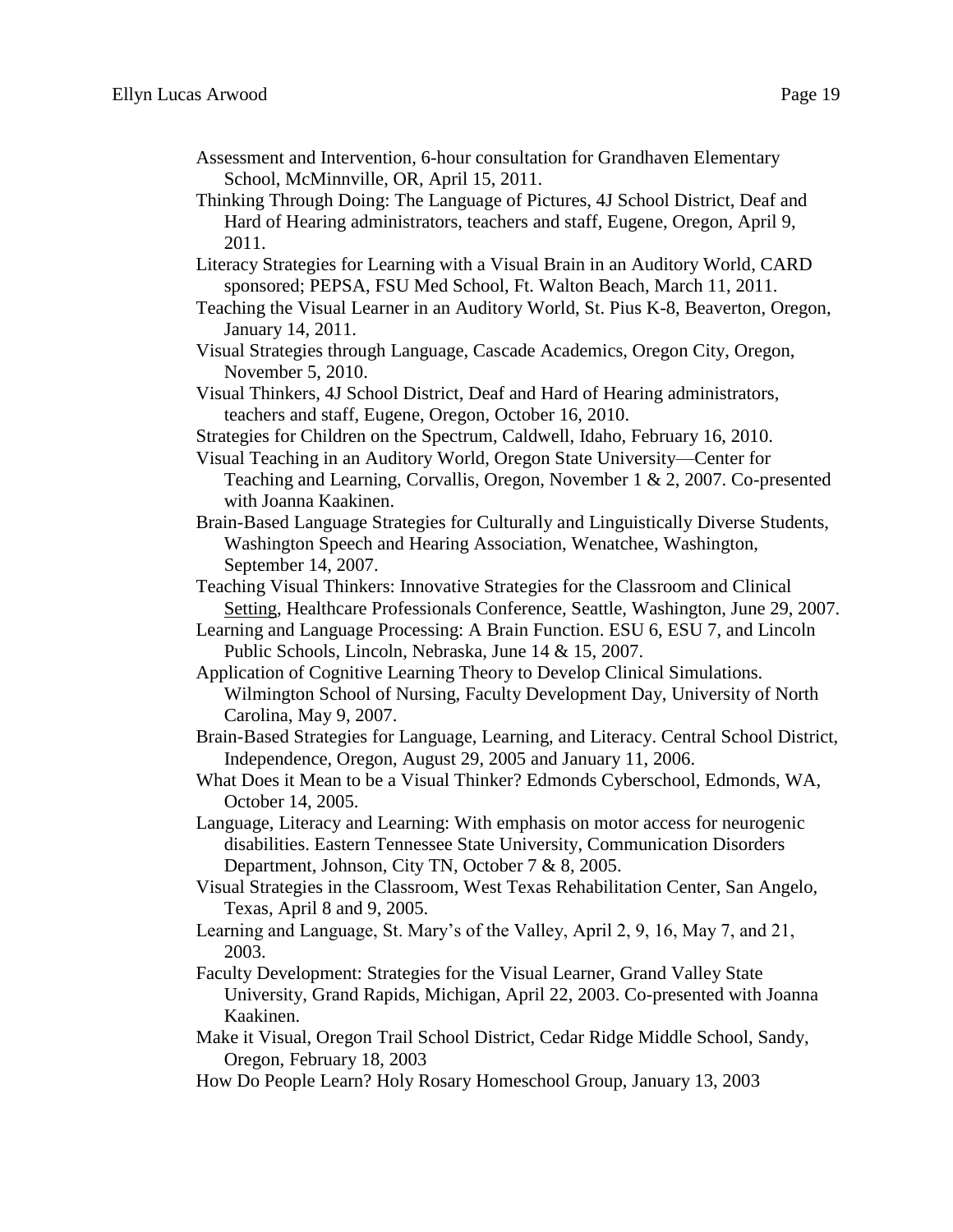- Visual Language Applications to At-Risk Students, Fariss High School, Gresham, Oregon, November 15, 2001 and January 10, 2002
- How do Different People Learn Language? Portland Homeschool Group/Holy Rosary Church, Portland, Oregon, December 10, 2001
- Mediation and Language, Clackamas County Youth & Family Mediation Program, Clackamas, Oregon, June 21 and July 6, 2001
- Visual Language, Astor Elementary of Portland Public Schools, Portland, Oregon, April 2, 2001

Language: A Social, Cultural, and Academic Tool for Advanced Learning, Cyberschool, Edmonds School District, Edmond, Washington, March 26, 2001

Educational Strategies for Community College Students, Salem, Oregon, November 19, 1999

- Educational Strategies for Community College Students, Salem, Oregon, September 13, 1999
- Visual Symbols, Gresham School District, Gresham, Oregon, March 10, 1999

How Do We Learn? Gresham School District, Gresham, Oregon, January 13, 1999

- How Do We Learn? Washougal School District, Washougal, Washington, November 16, 1998
- Practical Strategies for Classroom Intervention, Two Eagle River School, Pablo, Montana, August 17 & 18, 1998
- Pioneer Elementary School, Evergreen School District, May 22, 1997
- Language and Learning: Pragmaticism versus Behavior Modification, Wilsonville Autism Society, May 28, 1996
- Overview of Auditory and Visual Symbolizers, Wilcox Elementary School, Portland Public Schools, May 22, 1996
- CIM/CAM, Pleasant Valley Elementary, Centennial School District, January 12 and 19, 1996
- Adult/Learning, Mt. Angel Seminary, November 17, 1995
- Respect in the Classroom, Chimacum School District, Chimacum, WA, October 20 & 21, 1995

How do we Learn? Mesa Public Schools, Mesa, Arizona, October 9-11, 1995

Make it Visual, Lutheran Schools, Portland, Oregon, October 6, 1995

Who is in our Classroom? Chimacum School District, Chimacum, WA, September 20, 1995

- Advanced Follow-up, Yreka, California, June 1, 1995
- Pragmatics: Social Language Skills in the Classroom, Yreka, California, June 2, 1995
- Infant Assessment/Staffing at White Shield, Portland, Oregon, March 3, 1995
- Another Way of Thinking about Learning Disabilities, SCEC group, Portland State University, February 15, 1995

Effective Communication, Cathedral School, Portland, Oregon, October 14, 1994

Visual/Auditory Learning Systems, College of Arts and Science, University of Portland, May 9, 1994

Visual Time Management Concepts, Corvallis School District 509J, Corvallis, Oregon, April 15, 1994.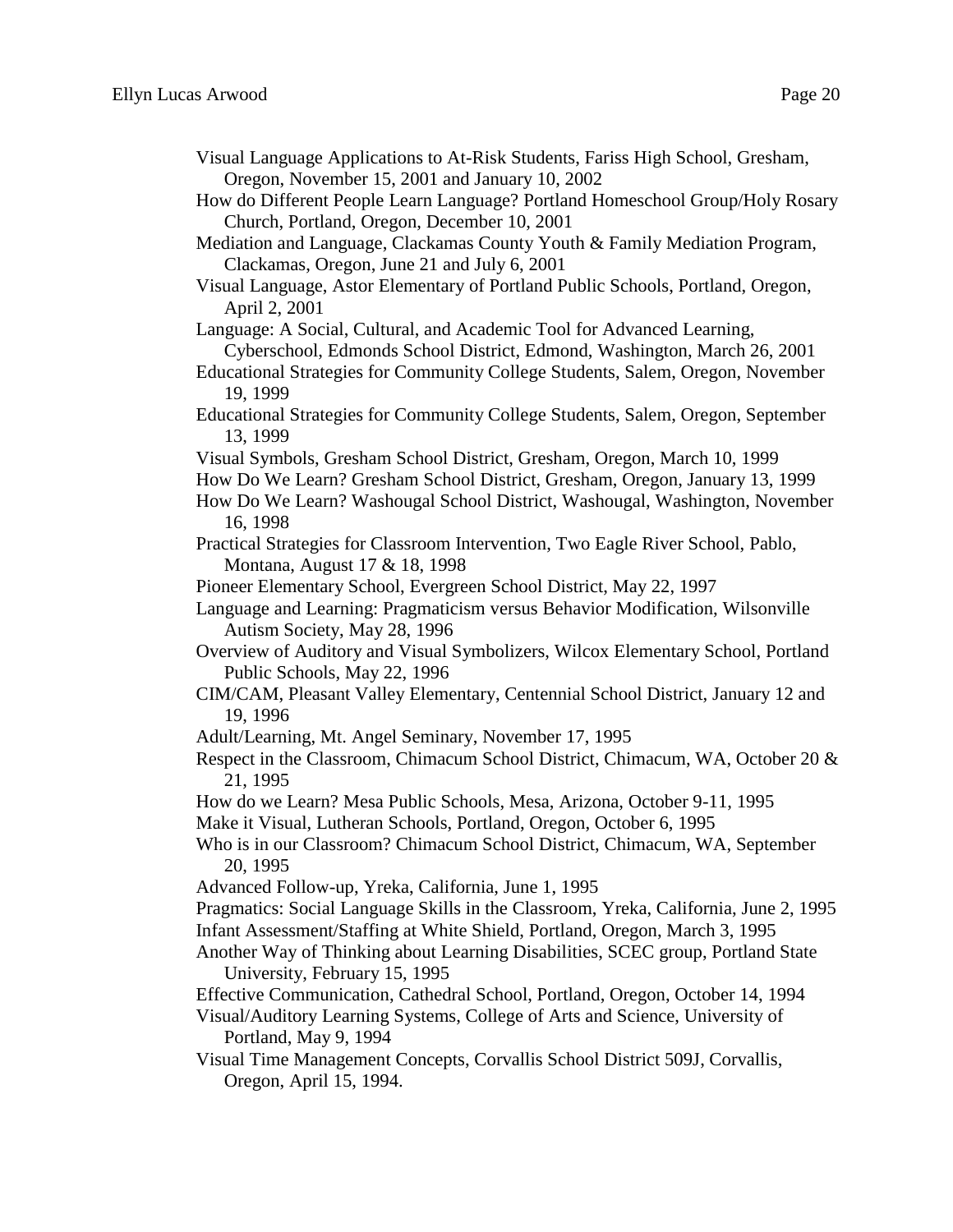- Classroom Respect, Coos Bay School District/Coos County Educational Service District, Coos Bay, Oregon, August 31, 1994
- Do You See What I Say? University of Portland Reunion '94, Portland, Oregon, June 25, 1994
- Did You Hear Me? Kaiser Permanente Research Division, Portland, OR, February 22, 1994
- Visual Structures for Use as Strategies, Vancouver CHADD, Vancouver, WA, January 14, 1994
- Language Based Curriculum, University of Portland School of Education Colloquium, October 21, 1993
- Visual Differences in Learning, Silver Star Elementary, Vancouver, WA, October 26, 1993
- Strategies for Including the Learning-Disabled Student in the Regular Classroom, Corvallis, OR, September 25 and October 2, 1993
- Pragmaticism with Vocational Work Clients, Corvallis School District 509J, April 30, 1993
- Freshman Seminar, University of Portland, Spring 1992 and 1993
- ADHD Support Group, Portland, Oregon, January 12, 1993
- Freshman Seminar, University of Portland, Spring 1992
- Learning and Language, Oregon Academy of Speech Pathology and Audiology, Portland, Oregon, December 19, 1991
- Beginning Pragmaticism Methodology Applied to the Deaf Population, Vancouver, Washington, January 18-19, 1991
- Portland Public Schools 1988 & 1989
- Vernon School District, BC, Canada, October 1988
- Pragmaticism for Speech/Language Clinicians, Eugene, Oregon, Winter, 1988
- Pragmaticism Methodology for the Classroom Teacher, Edmonds, Washington, Winter, 1988
- Pragmaticism Methodology, Portland Public Schools, Winter, 1988
- Pragmaticism Methodology, Albany, Oregon, Fall, 1987
- Pragmaticism Methodology, Rose City, OR, Spring, 1987
- Pragmaticism Methodology, Roseburg, OR, Fall, 1987
- Language for Special Educators/Speech Pathologists, Beaverton Schools, Spring 1987 and Fall 1987
- Plainview Child Development Center, Plainview, Texas, August, 1984
- Social Workers for Abilene Christian University, July, 1984
- West Texas Rehabilitation Centers, Abilene and San Angelo, Texas, 1983 to 1987 (numerous presentations)
- Slaton, Texas-Teachers, August, 1981, Language Intervention in the Classroom Slaton Speech Pathologists, Fall, 1981

Language Intervention Coordinator of Early Childhood Education for the Handicapped (1979-1980). The purpose of this position at Louisiana Tech was to provide inservice training for educators of preschool handicapped children residing in the 30 northern parishes of Louisiana. This position included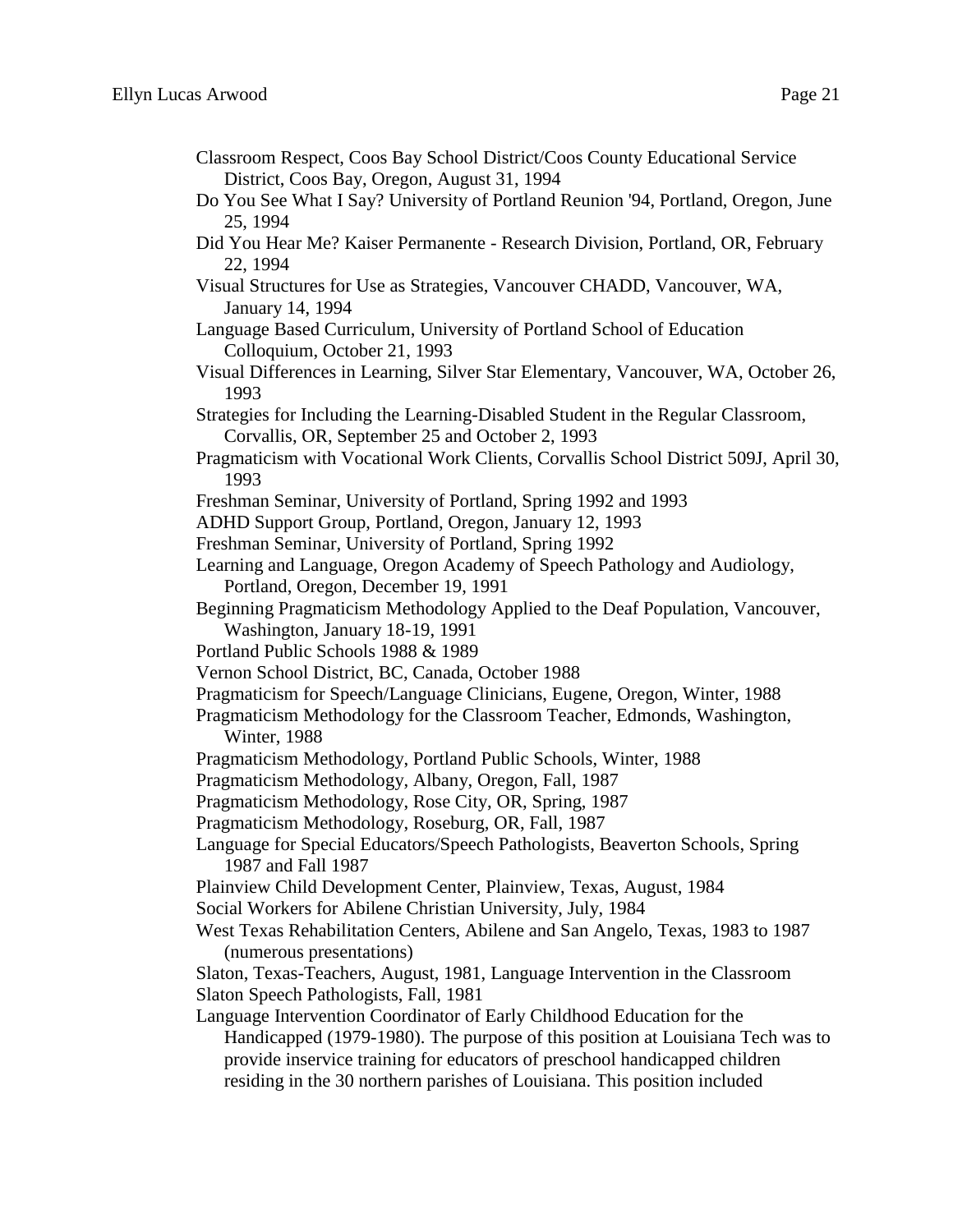preparation of conferences and workshops, setting up preschools for handicapped as well as direct delivery of services.

Rutland Center, Psychoeducational Model Facility for Developmental Therapy. A series of inservice training sessions during 1976-1977 on language intervention facilitation procedures based on pragmatics (speech acts).

2. INSTITUTES FOR PROFESSIONAL DEVELOPMENT AND/OR CONTINUING EDUCATION (Three-Day and Five-Day Institutes on Pragmaticism Methodology provided ASHA CEU's and University CEU's) Beginning Pragmaticism Methodology: Caldwell, Idaho, June 22-26, 1998 Portland, Oregon, Summers of 1995, 1994, 1993, 1992, 1991, 1990, 1989, 1988, 1987 Mesa, Arizona, October 1995 Yakima, Washington, March 24/25, April 22, May 19/20, 1995 Vancouver, B.C., Canada, March 1995 Roseburg, Oregon, July 1989 San Angelo, Texas, June 1988-1987 Midland-Odessa, Texas, June 1987 Seattle, Washington, August, 1985 Abilene, Texas, May, 1985 Beginning/Intermediate Pragmaticism Methodology: Cartersville, Georgia, 1994 Rome, Georgia, 1994 Yreka, California, August 1991 Kansas City, Kansas 1990 Intermediate Pragmaticism Methodology: Portland, Oregon, 1995, 1994, 1993, 1992, 1991, 1990, 1989, 1988 San Angelo, Texas, June 1988 Battleground, Washington, August 1986 Abilene, Texas, March, 1986 Lincoln, Nebraska, June, 1985 Intermediate/Advanced Pragmaticism Methodology: Kansas City, Kansas, August 1991 Advanced Pragmaticism Methodology: Portland, Oregon, July 1993, 1992, 1991, 1990, 1988 Advanced Professional Development: Kearney, Nebraska, June, 1992 San Angelo, Texas, June 1988 Lubbock, Texas, May-June, 1986 Applied Advanced Pragmaticism Methodology: Portland, Oregon, Summers 1991(3), 1988, 1987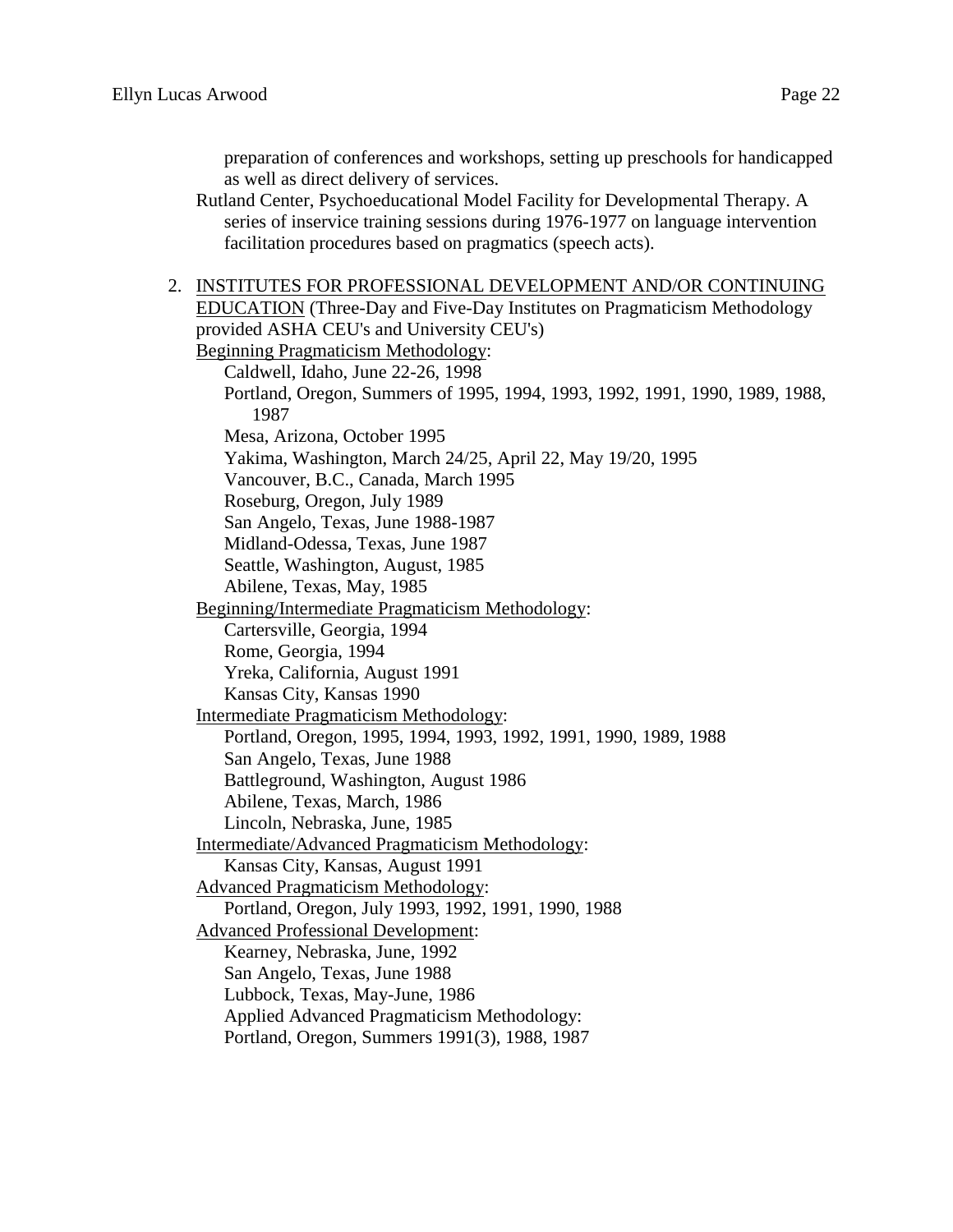#### **XI. AWARDS, FELLOWSHIPS, AND HONORS**

American Speech and Hearing Association (ASHA) Award for Continuing Education (ACE), 2012-2018. Nominated for ASHA Fellow, March 2016. Certificate of Appreciation, American Speech-Language Hearing Association, November 2014. Dundon-Berchtold Scholar 2013-2014. Education is a social justice issue. Student fellow: Bonnie Robb. Nominated for ASHA Fellow, March 2013. Faculty Scholar, Dundon-Berchtold Scholars for Applied Ethics, August 2013. American Speech and Hearing Association (ASHA) Award for Continuing Education (ACE), 2012-2016 Nominated for the Wallin Special Education Lifetime Achievement Award, CEC, 2012. Top presentation at ASHA National Conference 2011. Oregon 2011 Speech, Language, and Hearing Association Clinical Award for Outstanding Teaching and Research, October 2011. American Speech and Hearing Association (ASHA) Award for Continuing Education (ACE), 2011. American Speech and Hearing Association (ASHA) Diversity Champion Award, New Orleans, Louisiana, November 20, 2009 ACE (Award for Chapter Excellence), Kappa Delta Pi, Orlando, Florida, November 3, 2005. Nominated for UP teacher of the year many times. Most recent, 2007-2010; University Teaching/Scholarship Faculty Award, 1993. National Register's Who's Who in Executives and Professionals, 2000-2001 edition. Nominated for AAUW Scholarship Award by Marisa Davis, San Francisco, California, 2001. Who's Who Among America's Teachers, 1996 and 1997 (nominated by former UP student). Top Young Allied Health Professional in the U.S., 1984, (one of 33 chosen in the United States from all allied health disciplines). Nominated as a subsequent Kellog Fellowship applicant, 1986. Top 100 Allied Health Professional in the Southwest, 1983. Who's Who in International Medicine, 1985. Phi Kappa Phi Honor Society; Kappa Delta Pi Honor Society. Phi Kappa Delta Educational Honorary. Kappa Delta Pi education honor society since 1975. Who's Who in Education (nominated many times). Mortar Board (academic honor society). Sigma Alpha Eta (honor society). NIH Fellowship for Doctoral Studies. HEW Teaching Assistantship for Master's Studies. Various awards and recognition for work within schools and programs (e.g., Headstart) are not listed.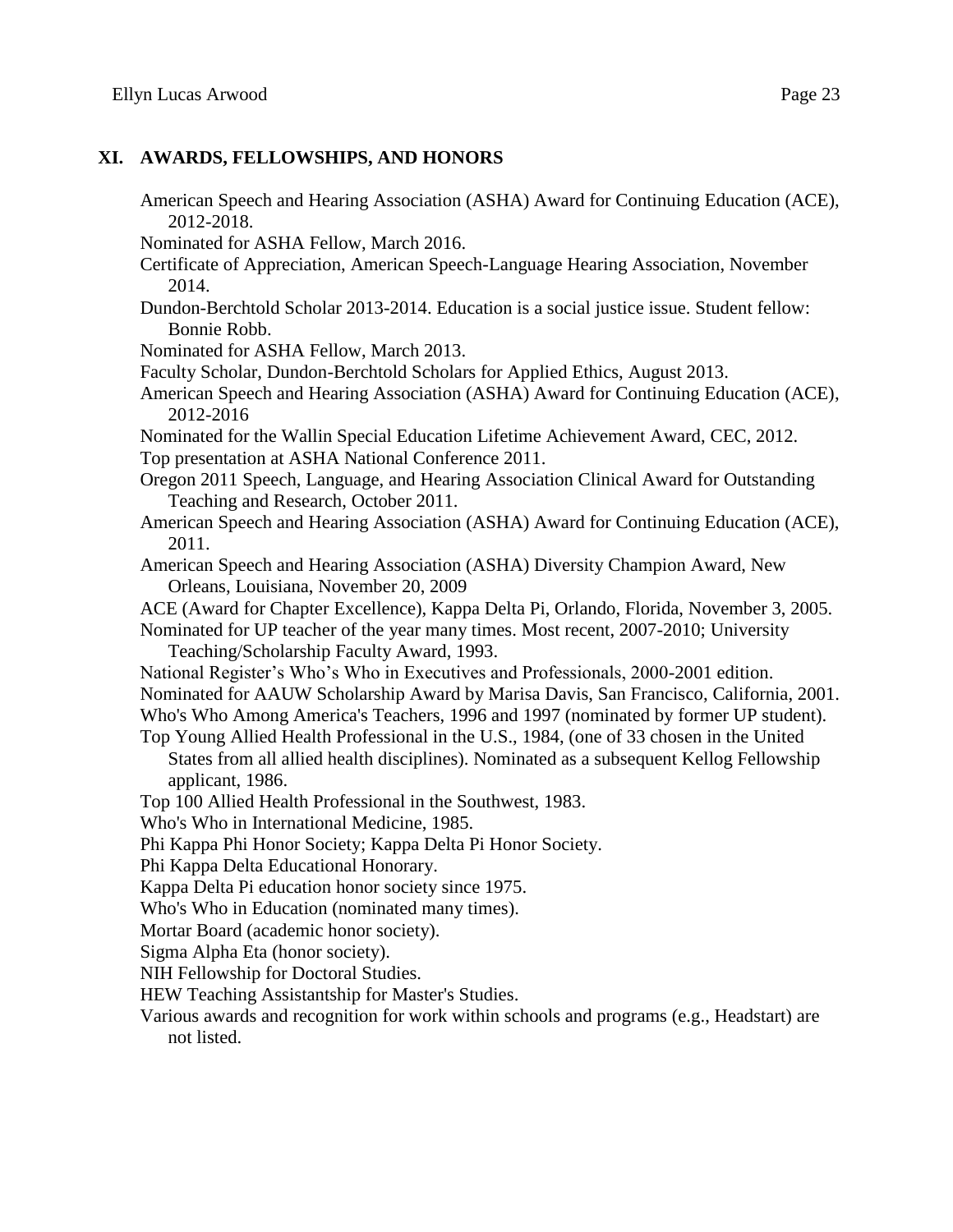## **XII. PAPERS PRESENTED TO PROFESSIONAL MEETINGS/CONFERENCES**

(\*These presentations were requested by the organization to serve in keynote or main speaker roles. All of the other convention papers were submitted and accepted through a refereed process. Presentations with future dates have been refereed and accepted.)

- Lam. C.; Arwood, E.; Merideth, C.; Robb, B.; Green-Mitchell, A.; Jaskowiak, E.; & Poulson, M. Using neuroeducation theory as a translational model to provide effective practices for K-12 teach education programs. Critical Questions in Education Conference. March 7. OR: Portland.
- Arwood, E. & Robb, B. (2018). Using neuroeducation theory to increase literacy, eliminate dyslexia, and improve critical thinking. Critical Questions in Education Conference. March 7. OR: Portland.
- Jaskowiak, E. & Arwood, E. (2018). "Is it his language?" A neuroeducation approach to exploring the connection between levels of language function and prosocial concepts with elementary students identified with EBD. Critical Questions in Education Conference. March 6. OR: Portland.
- Merideth, C. & Arwood, E. (2018) Using neuroeducation theory to inform the design, architecture, and implementation of online university courses. Critical Questions in Education Conference. March 5. OR: Portland.
- Arwood, E. (2018). A Neuro-Educational Approach to Socio-Cultural Inclusive Practices in K-12 Classrooms. ULead Council for School Leadership Conference, Banff, Alberta, CAD.; April 15.
- Arwood, E. (2017). Neuro-Education: A Possible Model for an Educational Paradigm Shift. STEM/STEAM Conference. Honolulu, HI, June 8-10.
- Green-Mitchell, A. Arwood, E. (2017) Functional language deficits among high and low achieving alternative school students. AERA Convention. San Antonio, TX. April 26- 29.
- Arwood, E. & Merideth, C. (2017). A Neuro-Educational Approach to Socio-Cultural Inclusive Practices in K-12 Classrooms. Banff, Alberta, Canada. April 9-12.
- Arwood, E. & Kaulitz, C. (2016). Literacy: An Effective Neuro-Education Language Model of Inclusivity. ASHA Convention. Philadelphia, PA. November, 17-19.
- Arwood, E. (2016) International Mind, Brain, and Education Society Conference Toronto, Ontario, Canada. September 15-17.
- Arwood, E., Merideth, C., & Kaulitz, C. (2016). Mental health through a neuro-education lens. Autism Society Conference, New Orleans, July, 7-9.
- Arwood, E. (2016). Critical Questions in Education Conference. San Antonio, TX. March 7. (with Chris Merideth)
- Arwood, E. (2016). Critical Questions in Education Conference. Honolulu, HI. Jan. (video presented with Chris Merideth)
- Arwood, E. (2015) Thinking with Better Language; Pro-Social Conceptual Learning. ASHA Convention, November. This was submitted as a seminar and was bumped up to a short course with outstanding reviews.
- \*Arwood, E. (2015) Behavior is all about thinking and language. Maine Speech Language Hearing Association. Nov 5. (Invited: Full day)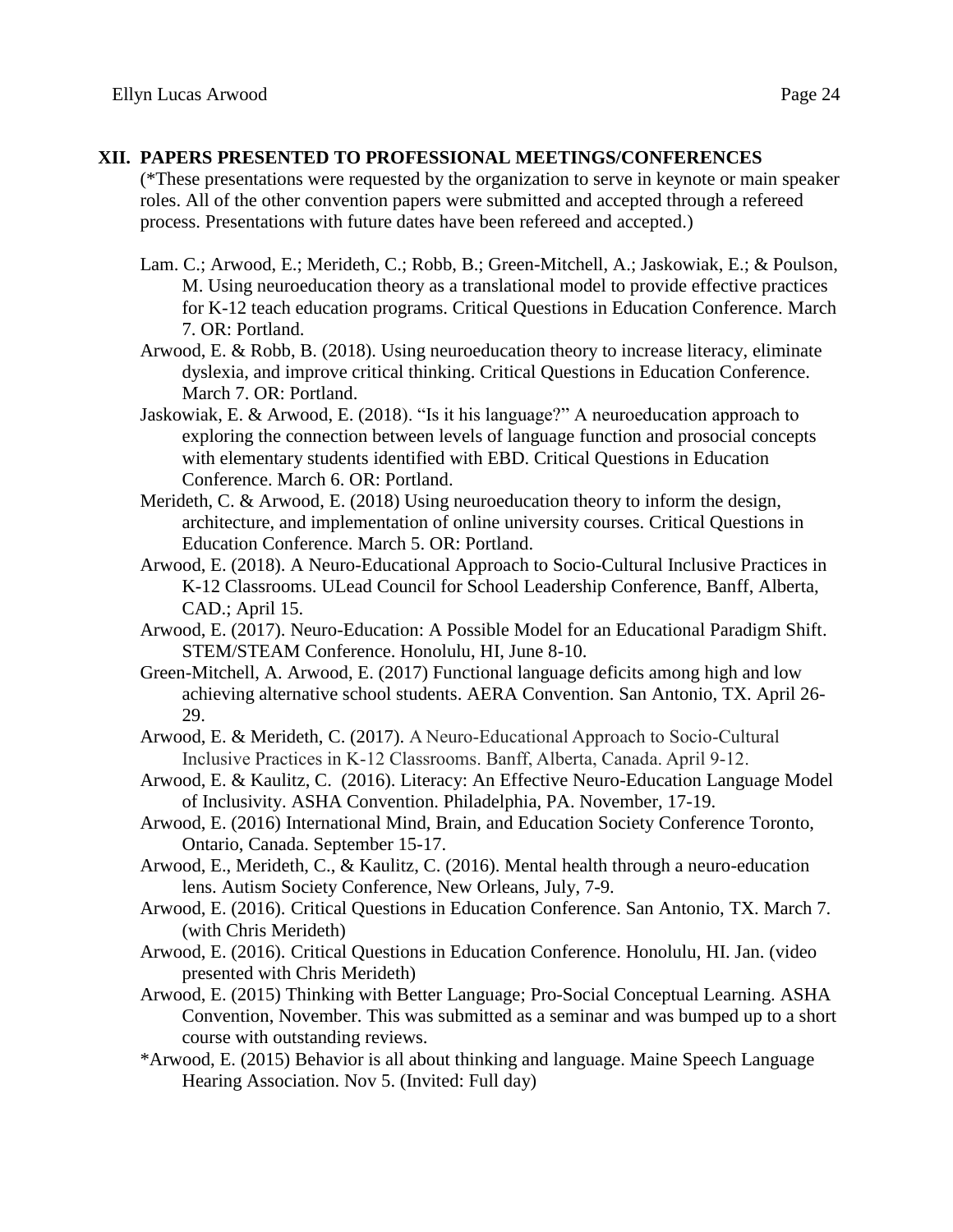- \*Arwood, E. (2015) Reading and writing is a language learning process. Maine Speech Language Hearing Association. Nov. 6. (Invited: Full Day)
- Arwood, E. (2015). Visual thinking: Meta-cognition of language. American Board of Disability Analysts Biannual Conference. Fl: Naples. October10.
- \*Arwood, E. (2015). Neuroeducation: Classroom Applications of Neuroscience, Cognitive Psychology, and Language. Lake Oswego, OR.
- \*Arwood, E. (2015). Language Strategies: Learning with a Visual Brain in an Auditory World. Surrey, BC Speech-Language Conference, September, 18-19 (two days).
- Arwood, E. & Kaulitz, C. (2015) The Language of Behavior: A Way to Pro-Socially Think. 46th Annual Autism Society National Conference. Co: Denver. July 10.
- Arwood, E. & Kaulitz, C. (2015). The brain and behavior: Concrete visual strategies for learning to be resilient. 8th Annual Social thinking Global Providers Conference. CA: San Francisco. June 21.
- Arwood, E. (2015). How do we learn? Neuroeducation conference: The road to inclusive practices. OR: Portland (Keynote). May 16.
- Arwood, E. & Merideth, C. (2014) Teaching collaboratively for inclusive practices: A paradigm shift. Oregon Research Association for Teacher Education (ORATE). OR; Portland. March 6.
- Arwood, E. (2014). Neuroeducation: A translation of neuroscience, cognitive psychology, and language for effective literacy practices for those with autism spectrum disorders. Spatial Intelligence Learning Pre-Conference for International Mind, Brain, and Education Society Conference, Nov.
- Arwood, E. (2014). Why children don't learn words. American Speech-Language Hearing Association. FL: Orlando, Nov.
- Arwood, E. & Kaulitz. C. (2014). Language strategies can raise cognition: Thinking is more than doing! American Speech-Language Hearing Association Convention, Fl: Orlando, Nov.
- Arwood, E. (2014) Reading and writing is a language learning process. Special Education Conference: Challenges and Innovations Pre-K through 12th Grade. San Francisco, CA, May 9th. (Invited: Full day)
- Arwood, E. (2014). Behavior and language: Behavior is not discipline. Special Education Conference: Challenges and Innovations Pre-K through 12th Grade. San Francisco, May 8th. (Invited: Full day)
- Arwood, E. (2014). Visual learning in an auditory world. Special Education Conference: Challenges and innovations Pre-K through 12th Grade. San Francisco (May 7th). (Invited: Full day)
- Arwood, E. (2014). Language strategies: Learning to think with a visual brain in an auditory world. Sacramento Speech and Hearing Association, Sacramento, CA. (Invited: Full day).
- Arwood, E. (2014). Language: Thinking with a Visual Brain in an Auditory World. Salem, OR: AHCEU. April 18th.
- Arwood, E., Mitchell, D., Robb, B., Varner, E. (2014). Neuroeducation: An Application of Neuroscience to Autism Spectrum Disorders. Society for Neuroscience: Oregon State Conference. Edgefield, OR: April 4-5.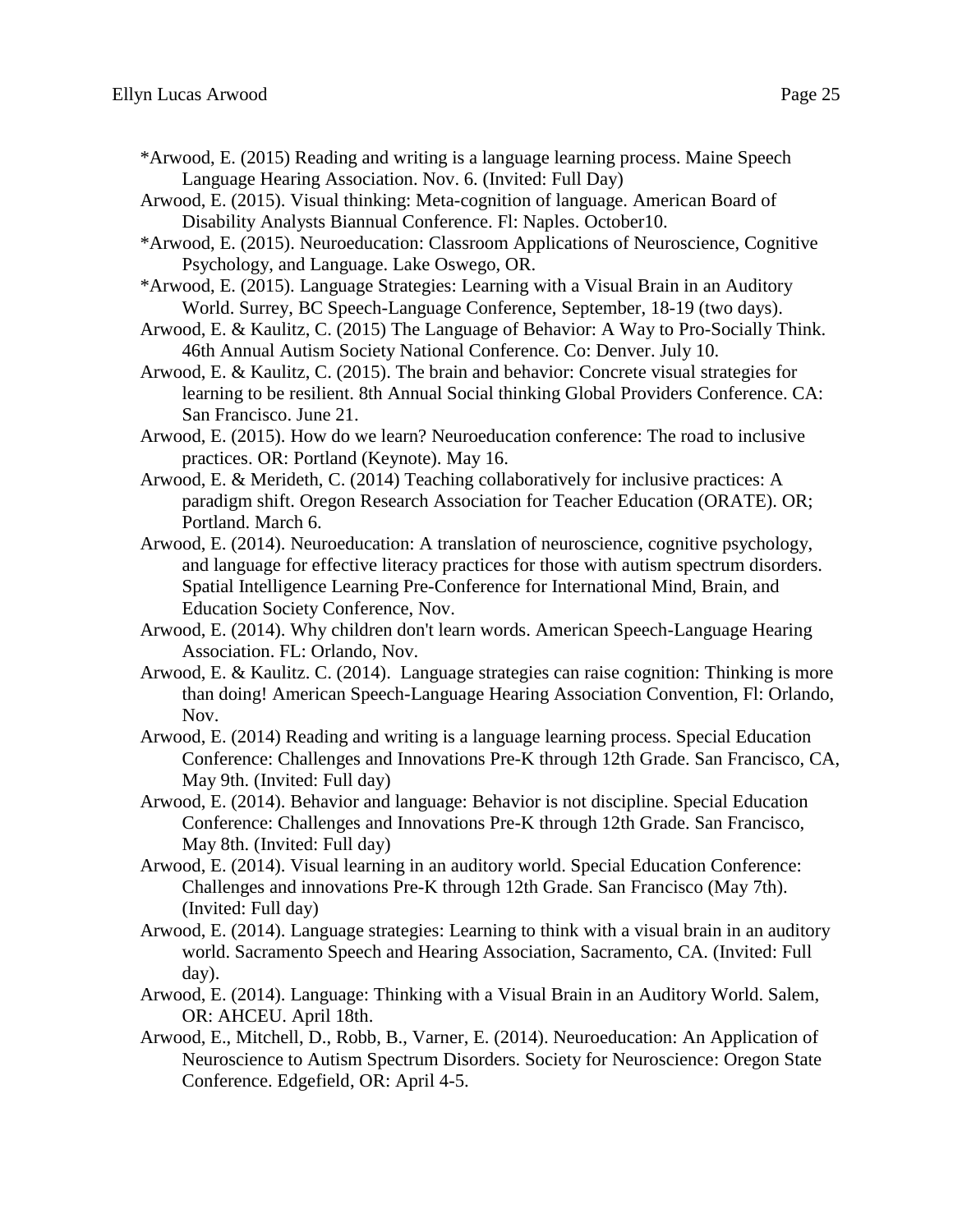- Arwood, E. & Egby, P. (2014). Neuro-education: Effective language-based literacy strategies for individuals with autism spectrum disorders. Council for Exceptional Children Conference, Philadelphia, PA.
- Visual Thinking: A Neuroeducation Application. Teaching Mindfully: The Role the Brain Plays in Learning, Manresa Center for Professional Development. Portland, OR. September 28, 2013.

Translating Neuroscience: When is the use of Clickers Effective for Student Learning? (Woo, T., Arwood, E., Rowe, J.) World Nursing Conference in Singapore, July 2013.

- AAPM 2013 Annual Meeting, Poster presentation. (Chou, R.; Mongoven, J.; Herr, K.; Arwood, E.; Watson, J.; & Ray, B. (Executive Committee of Interprofessional Pain Management Competency Program for UC Davis.) Indianapolis, IN, August 4-8, 2013.
- Learning with a Visual Brain in an Auditory World.  $43<sup>rd</sup>$  Annual Colloquium in Speech-Language Pathology, University of Pacific, Stockton, CA June 14, 2013.

Behavior and Language: Behavior is Not Discipline. 2013 Special Education Conference: Challenges and Innovations from Infancy to  $12<sup>th</sup>$  grade. Seattle, WA, March 8, 2013.

- Visual Learning in an Auditory World. 2013 Special Education Conference: Challenges and Innovations from Infancy to  $12<sup>th</sup>$  Grade. Seattle, WA, March 6 & 7, 2013.
- \*World of English. Video Greeting. March 2013, China. (PRC). Reported in *China Daily* (2013-03-14). In the university there is a simulated town of English.
- Using Neuroscience to Inform Visual Language Strategies for Severely Impacted Learners. 16<sup>th</sup> Annual Conference of the Oregon Association of Teacher Educators (ORATE), Portland, Oregon, February 22, 2013. Poster presentation with Chris Merideth.
- Learning is a Social Justice Issue. ORATE 16<sup>th</sup> Annual Conference: Learning and Teaching in a Culturally Diverse World, Portland, Oregon, February 22, 2013. Presenters: Arwood, E., Gillaspy, C., and Duffett, J.
- The Language of Learning to Behave: Strategies and Intervention. ASHA National Convention, Atlanta, Georgia, November 17, 2012.
- Media Literacy: Thinking is More than Doing. OATS Conference: Engaging Students in the Global Digital Society. Portland, OR, Oct. 26, 2012. Presenters: Arwood, E. and Hood, S.
- Core competencies: Shift in Paradigm from Teaching to Learning; Interprofessional Pain Summit for UC Davis, Sacramento, CA, August 3 & 4, 2012.
- Behavior and Learning. National Autism Society Conference, San Diego, CA, July 28, 2012. Co-presented with Carole Kaulitz.
- Neuroeducation: The vision of using neuroscience to inform practice. *Creating a community of learners: Guiding the future of education.* 15th Annual Conference of the Oregon Association of Teacher Educators (ORATE), Salem Conference Center: Salem, Oregon. (January 27, 2012). Presenters: Arwood, E., O'Neil, L. & Allen, S.
- Language Acquisition: Learning to Think. Young Child Wellness Summit, Multnomah Project Launch, Portland, Oregon, December 13, 2011.

Effective Language-Based Literacy Strategies for Individuals with Autism Spectrum Disorders. ASHA National Convention, San Diego, California, November 18, 2011.

- Language for Independent Thinking and Living. ABDA, Montreal, Canada, October 8-9, 2011.
- Behavior and Language: Semantic Assessment and Intervention Strategies for Social Thinking, 42nd National Autism Society Conference & Exposition, Orlando, Florida,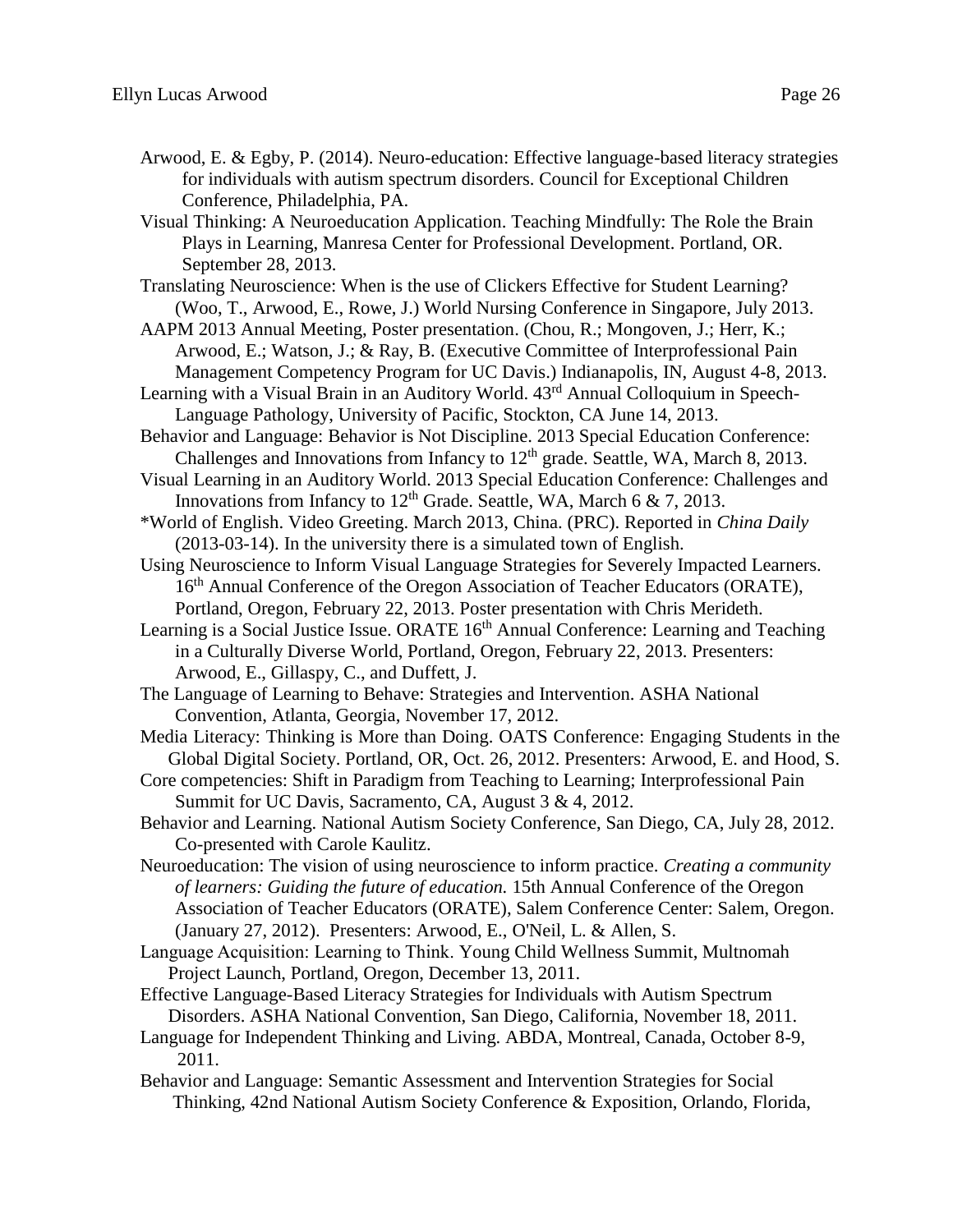July 6-9, 2011. Co-presented with Carole Kaulitz and Mabel Brown.

Learning to Be Social: Exploring the Spectrum of Social Communication through the Function of Language, Social Thinking Providers Conference, San Francisco, CA, June 24-26, 2011. Co-presented with Carole Kaulitz and Mabel Brown.

- Learning with a Visual Brain in an Auditory World: Expanding Our Horizons, NWATE, Lacey, Washington, April 1, 2011.
- \*Neuroeducation: Learning Under the Influence-Brain Implications for Children and Youth in K-12 Grade. Panel Presentation, March 31, 2011, Portland, Oregon.
- \*Literacy Strategies for Learning with a Visual Brain in an Auditory World: "Thinking in Shapes." Florida State University Center for Autism and Related Disabilities, Fort Walton Beach, Florida, March 11, 2011.
- Translating Neuroscience: When is the Use of Personal Response Systems Effective for Student Learning? ORATE, March 4, 2011, Portland, Oregon. Co-presented with Teri Woo, Ph.D. and Joanna Kaakinen, Ph.D.
- Visual Thinking Strategies: The Language of Pictures, 90-minute presentation, Oregon Speech-Language & Hearing Association (OSHA) annual convention, October 9, 2010, Vancouver, Washington. Co-presented with Carole Kaulitz and Mabel Brown.
- Behavior and Language: Semantic Assessment and Intervention Strategies for Social Thinking. 3rd Annual National Social Thinking Provider's Conference, Santa, Clara, California, June 26, 2010. Co-presented with Carole Kaulitz and Mabel Brown.
- Best Practices with a Lens for Language Function, 1-hour presentation, Oregon Research Association for Teacher Education (ORATE), Western Oregon University, Monmouth, Oregon, March 5, 2010. Co-presented with Alyse Rostamizadeh.
- \*Semantic and Pragmatic Language Disorders: Language Learning for Social and Cognitive Development. Invited Speaker for Washington Speech and Hearing Association (WSHA) annual convention, October 9, 2009 at Blaine, Washington.
- The Language of Pictures: Autism Society of America (ASA) 2009 National Conference, St. Charles, Illinois, July 22-25, 2009. Co-presented with Carole Kaulitz & Mabel Brown.
- Relating Cognitive Stages of Language Developments to Social Perspectives: Are You in My Picture? 2<sup>nd</sup> Annual National Social Thinking Provider's Conference, Santa, Clara, California, June 28, 2009. Co-presented with Carole Kaulitz.
- Autism: Language Strategies for Learning with a Visual Brain. Learning and the Brain Conference in Washington, DC, May, 2009. Co-presented with Carole Kaulitz.
- I See the Ideas: Visual Strategies for Teaching. Student Services and Retention Conference in Portland, Oregon, February 5, 2009. Co-presented with Heidi Senior.
- Designing Simulation Based on Learning Theory: Grading Students' Conceptual Knowledge: 9<sup>th</sup> Annual International Meeting on Medical Simulation, Orlando, Florida, January 11, 2009. Co-presented with Joanna Kaakinen, Ph.D.; Mary Oakes, M.S.; Patricia Gatlin, M.S.
- Autism: Language Strategies for Learning with a Visual Brain: Autism Society of America. 2008 ASA National Conference, Orlando, Florida, July 10. Co-presented with Carole Kaulitz.
- Simulation Based on Language and Learning (SIMBaLL): The Model: Graded Simulations: Objective Evaluation of Clinical Performance Symposium, University of Portland, July 19, 2008. Co-presented with Joanna Kaakinen, Ph.D.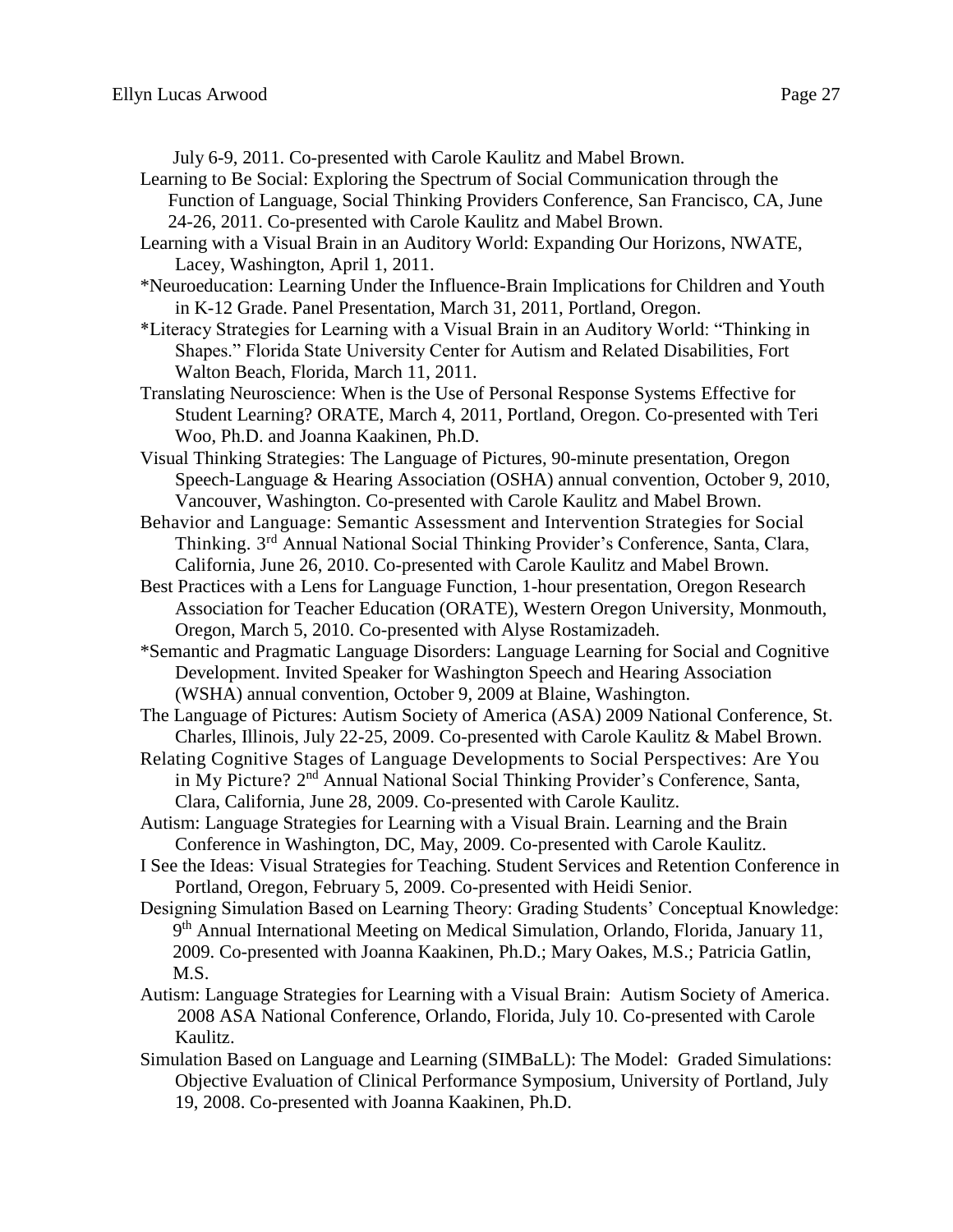- Learning with a Visual Brain in an Auditory World: Visual Language Strategies for Individuals with Autism Spectrum Disorders: 1st Annual National Social Thinking Provider's Conference, Santa, Clara, California, June 21, 2008. Co-presented with Carole Kaulitz.
- \*The Neurobiology of Learning: Teaching Visual Thinkers. American Association of Colleges of Nursing: Faculty Development Conference, Nashville, Tennessee, February 7, 2008 (with Dr. Joanna Kaakinen).
- Working with the Language of Individuals Diagnosed with Asperger Syndrome. Twelfth Annual ABDA/ABMPP International Conference, Atlanta, Georgia, July 14, 2007.
- \*Barriers Presented by Speech and Language Disorders for Habeas Corpus Resource Center, San Francisco, California, June 21, 2007.
- \*Learning and Language Processing: Comprehension and Assessment for Habeas Corpus Resource Center, Spring Conference Series. San Francisco, California, April 23, 2007.
- \*Visual Teaching in an Auditory World. Center for Teaching Excellence. Indiana University of Pennsylvania: October 28, 2006 (with Dr. Joanna Kaakinen).
- Autism: Learning with a Visual Brain, The 2006 state conference on autism: Tools for school, home, and community*,* (with Carole Kaulitz), Denver, Colorado, September 22, 2006.
- Language-Based Classroom: Applied Brain Research. 45<sup>th</sup> Biennial KDP Convocation: Infinite Possibilities in Education, Orlando, Florida, November 4, 2005.
- Learning Problems are Language Processing Problems: A Brain Function. Sailing the Sea of Knowledge: A Symposium of Global Ideas—IASE (International Association of Special Education) 9th Biennial Conference, July 10-13, 2005, Halifax, Nova Scotia, Canada. *Cross-referenced under XIII. Publications: 4. Journals.*
- Student Centered Learning: Visual Language with the Brain in Mind, The Teaching Professor Conference, Schaumburg, Illinois, May 20-22, 2005.
- Visual Language in the Classroom, NWREL Conference, ENF proposal (with Bonnie Robb, classroom teacher), February 28, 2005.
- Teaching in the Language of the Mind, AATC 11<sup>th</sup> Annual Conference (Oregon), Portland, Oregon, October 2, 2004.
- \*Our Visual Brains: Effective Learning/Language Strategies in Inclusive Classrooms, Keynote Address for the Oregon Association of Teacher Educators—7<sup>th</sup> Annual Conference, Tualatin, Oregon, February 27, 2004.
- Language Strategies: A Brain Function, Learning Brain Expo-8<sup>th</sup> Biannual Conference, San Diego, California, January 21, 2004. Co-presented with Carole Kaulitz.
- \*Pathways and Perspectives, Oregon Council of Healthcare Educators Conference, Resort at the Mountain in Welches, Oregon, October 10, 2003. Co-presented with Joanna Kaakinen.
- \*Understanding Students Who Use a Visual Learning System, 5th Annual Northwest Nursing Education Institute—"Competency<sup>3</sup>: Teachers, Students, Practitioners", OHSU School of Nursing, Portland, Oregon, June 23, 2003. Co-presented with Joanna Kaakinen.
- \*Visual Teaching in an Auditory World, Iowa Association for Nursing Continuing Education & Central Iowa Health Educators Network Conference, Des Moines, Iowa, June 13, 2003. Co-presented with Anita Lee Wynne.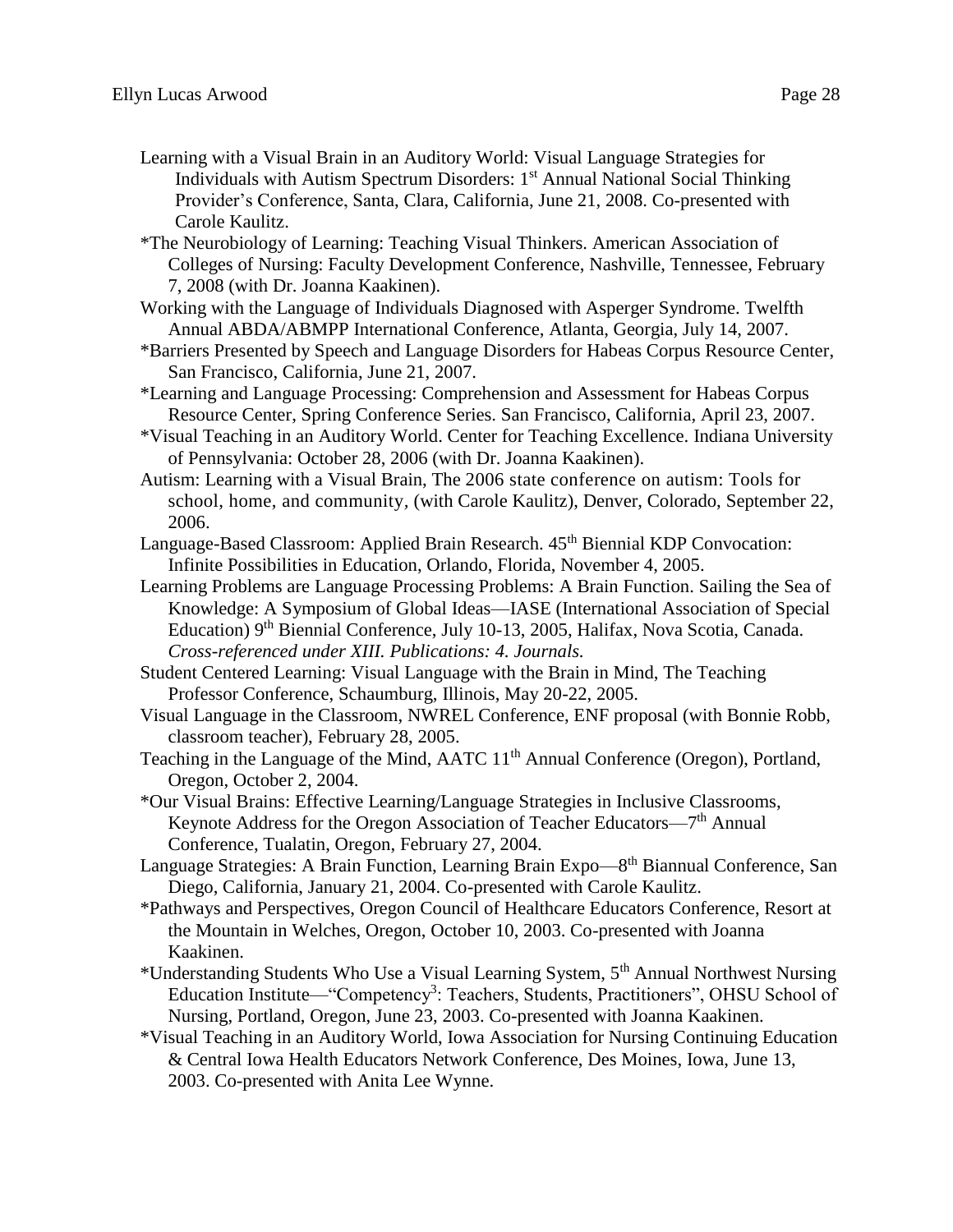- \*Visual Thinking, West Michigan NNSDO, Grand Rapids, Michigan, April 21, 2003. Copresented with Joanna Kaakinen.
- Improved Student Achievement through Applied Brain Research: The Brain—Language and Learning, Learning Brain Expo—7<sup>th</sup> Biannual Conference, San Diego, California, January 20, 2003. Published in Proceedings and as audiotape, Brain Store, 2003.
- Innovative Teaching Strategies for Visual Learners, Continuing Nursing Education, Conference Center, Chicago, Illinois, November 20, 2002. Co-presented with Joanna Kaakinen and Anita Wynne.
- \*Language Tools for Learning, Colorado Department of Education Annual Summer Symposium entitled: "The Culture of Childhood: A Summer Symposium for Parents and Providers in Early Childhood Care and Education," The Beaver Run Hotel, Breckenridge, Colorado, July 17 and 18, 2002.
- Thinking and Learning, International Conference of the American Board of Disability Analyst (ABDA), Quebec, CANADA, July 13 and 14, 2002.
- \*Innovative Strategies for Teaching Visual Learners: Thinking in Pictures, A Conference for Nurse Educators and Clinicians, Shoreline Conference Center, Seattle, Washington, June 27, 2002. Co-presented with Joanna Kaakinen and Anita Wynne.
- \*Visual Learning, 4th Annual Northwest Nursing Education Institute entitled: "Teaching in the Future: Barriers and Breakthroughs," Oregon Health Sciences University (OHSU), Portland, Oregon, June 24, 2002.
- \*Visual Learners: Theory and Practice, Towards Excellence in Promoting Productive Learning Conference, Kennebunkport, Maine, May 20-22, 2002. Co-presented with Joanna Kaakinen.
- Strategies for Visual Learners, Nurse Odyssey: Journey into the Future (A National Conference on Professional Nursing Education and Development), Seattle, WA, October 25, 2001. Co-presented with Joanna Kaakinen.
- Why Talk Therapy May Not Be Working, American Board of Disability Analyst (ABDA), Anchorage, AK, October 2001 with Dr. Lee Golden.
- How do we Help Adults with Learning Disabilities to Develop Organizational and Time Management Skills? American Board of Disability Analyst (ABDA) and American Board of Psychotherapists (ABPP), Honolulu, HI, February 2001. Co-presented with Dr. Lee Golden.
- Using Visual Language to Modify Social Behavior, ICCE, University of San Diego, San Diego, CA, June 28, 2000
- Language as a Mediator for Learning, Symposium on Effective Teaching Strategies for Diverse Learners, Portland, OR, June 29, 2000
- Using Student Capstone Reflections for Program Evaluation and Change, ORATE, Eugene, OR, March 3, 2000 (Lee Golden presenter) also presented at AHE, June 27, 2000
- Second Chance to Read: A Linguistic Based Approach, ASHA, San Antonio, TX, 1998
- The Assessment of Oral Language through Time, ASHA, Boston, MA, 1997
- ADHD and Language. American Board of Disability Analysts, International Conference, Cancun, Mexico, 1997
- \*Keynote Address: Adjusting the Classroom to Include All Learners, Nebraska Speech-Language-Hearing Association, November 3, 1995
- What is Visual Language? Oregon Speech-Language-Hearing Association, October 1995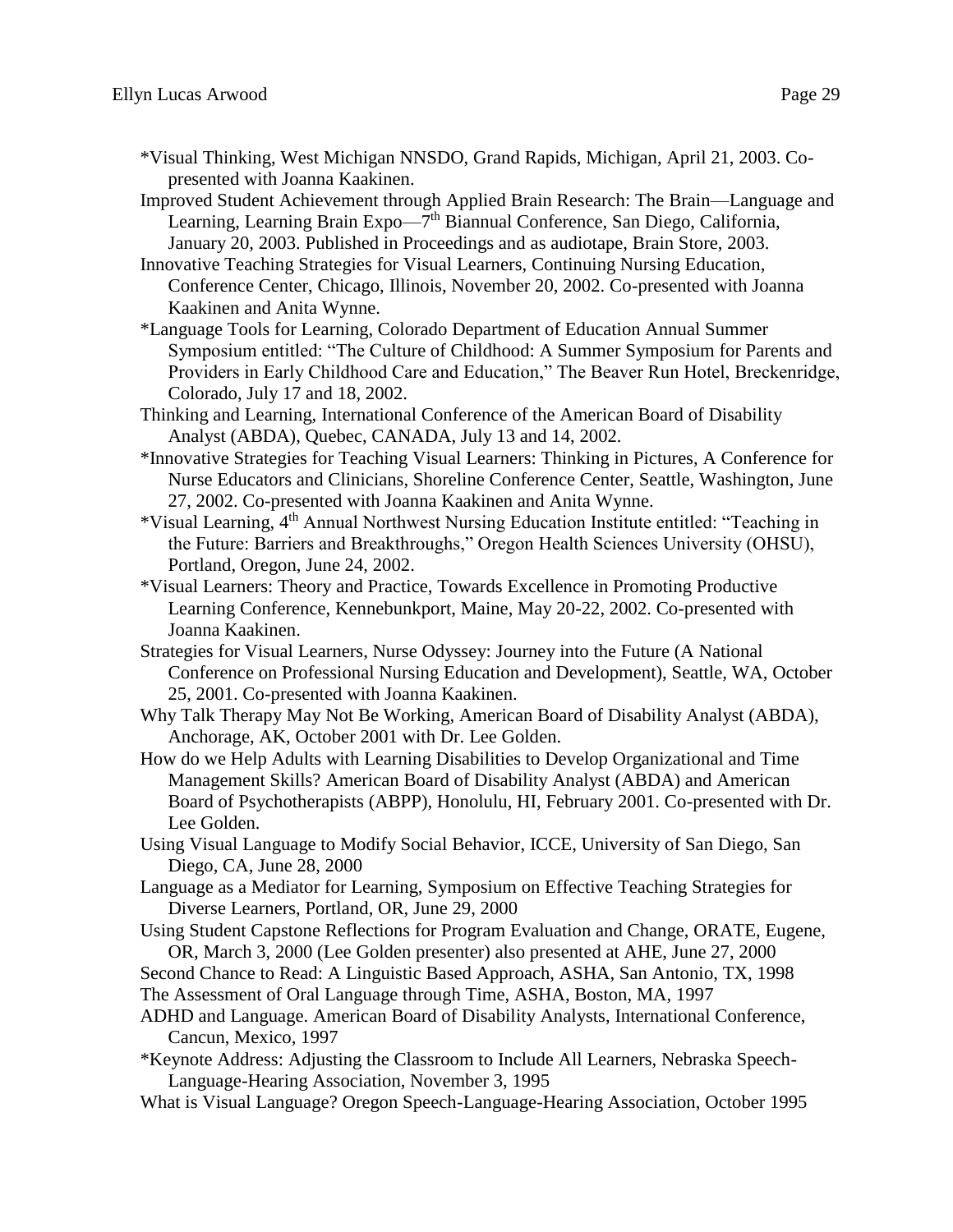- \*Speaker for the Autism Society of Washington (Clark Co. Chpt.) conference in Vancouver, WA, October 7, 1995, Pragmatic Communication: Evaluative Concerns
- \*Speaker for the Autism Society of Washington (Clark Co. Chpt.) conference in Vancouver, WA, October 22, 1994, Learning for a Child with Autism
- \*Best Practices Conference, Yakima, Washington, May 10, 1994

\*Oregon Educational Research Association, Lewis and Clark College, Portland, Oregon, October 22, 1993, Implications of a Three-Year Clinical Teacher Training Project: Teacher Education--A Clinical University Program (TEACUP) to Promote Successful Integration of Children with Disabilities

- \*Speaker for the Autism Society of Washington (Clark Co. Chpt.) conference in Vancouver, WA, October 23, 1993, Learning for a Child with Autism
- Comparison of Chinese Patterning in Classrooms to U.S. Instruction, Beijing, PRC, October 1992
- \*Keynote address for Idaho Speech/Hearing Association, Boise, Idaho, May 1992, Language in the Classroom
- \*Keynote address for Utah Speech Language Hearing Association Spring convention, Yarrow, Utah, May 4 & 5, 1989
- \*Learning and Language, Panhandle Speech Language Hearing Association, Lubbock, Texas, February 24 & 25, 1989
- \*Intervention of Language Disorders in School-Age Children, guest convention speaker, Illinois Speech Language Hearing Association, February 18, 1989
- \*Pragmaticism Methodology, conference for local chapter of National Speech Language Hearing Association, Bellingham, WA, April 8 & 9, 1988

\*Language Theory, guest speaker for conference at Summit, New Jersey, October 1989

Propositional Analysis, Mini-seminar, American Speech Language Hearing Association, Boston, MA, November 1988

- \*Language, Wisconsin Speech and Hearing Association, Key Speaker, April, 1988
- \*Audition and Hearing, Mid-State Conference, Grand Island, Nebraska, March, 1988, (copresented with Kerry Ormson, CCC-AUD)
- An Assessment Model for Isolated Rural Districts, American Council in Rural Special Education, Monterey, California, February, 1988, (co-authored and presented by Dvenna Duncan, Ph.D.)
- Propositional Analysis, OSHA/WSHA, Seattle, Washington, October, 1987
- Inservice Training of Regular Education Teachers to Serve as Special Education Consultants, National Rural and Small School Consortium, Arlington, Virginia, October, 1987, (copresented with Dvenna Duncan)
- Audition and the Brain, Portland, Oregon, August, 1987, (co-presented with Kerry Ormson, CCC-AUD)
- C.S. Peirce International Conference in Pragmatics, Antwerp, Belgium, July, 1988, (accepted—not presented)
- UP With Kids: An On-site Teacher Training Program, International Council on Education for Teaching Conference, The Netherlands, July, 1987, (co-authored with Dvenna Duncanpresented by D. Duncan)
- \*Virginia Department of Education, Developmental Language Instruction, 2 days, March, 1987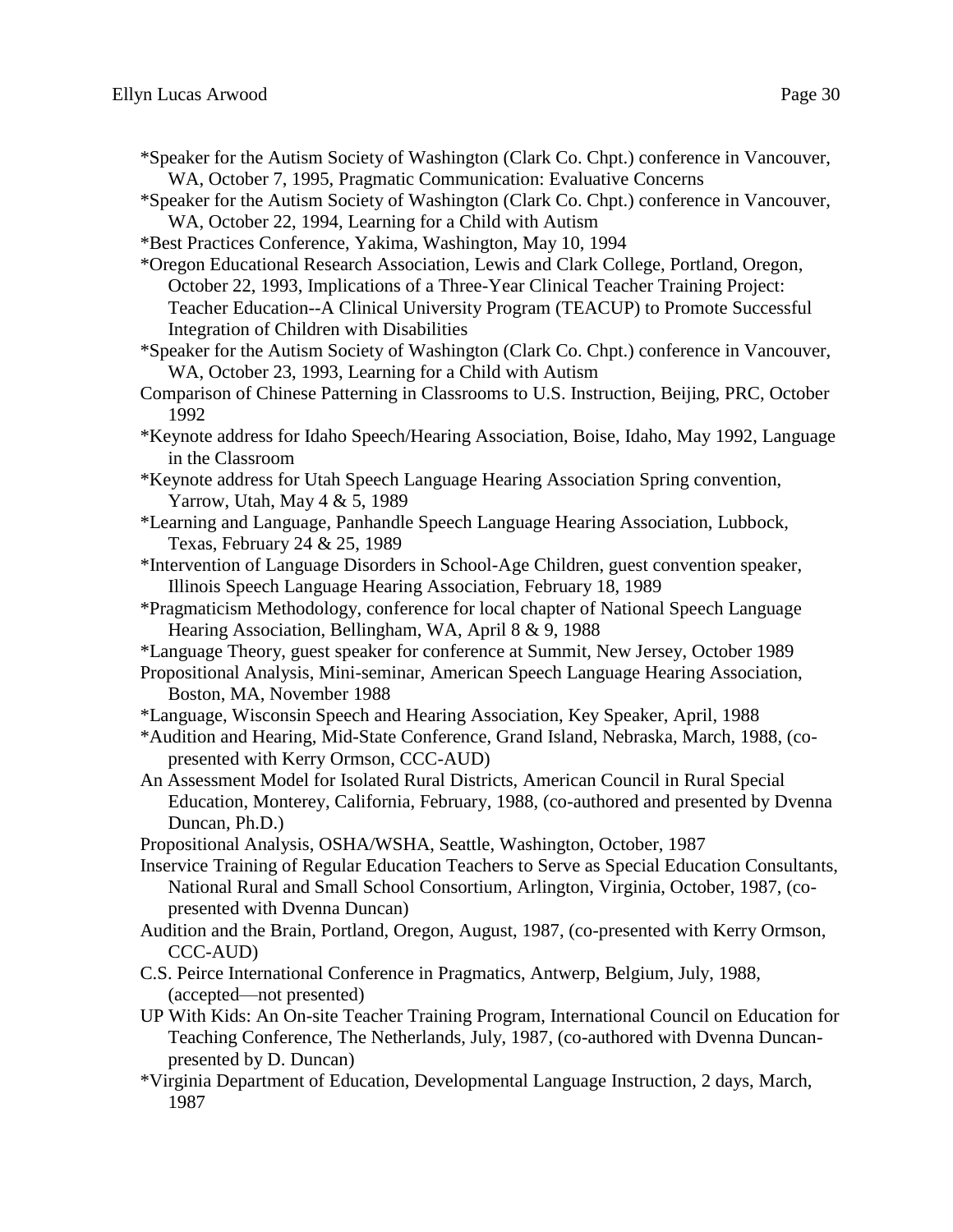\*Language/Linguistic Usage, Arizona Speech and Hearing Association State Convention, Key Speaker, September, 1986

CEC short course, New Orleans, April, 1986

Panhandle Speech and Hearing Association, Amarillo, Texas, October, 1985

- \*Minnesota Speech and Hearing Association State Convention, Key Speaker, October, 1985 \*Oregon Speech and Hearing Association State Convention, April, 1985
- \*New Jersey Speech and Hearing Association State Convention, April, 1985 (two workshops and Key speaker at luncheon session)
- \*Ohio Speech and Hearing Association State Convention, May, 1985 (workshop)

Pragmaticism Methodology, Mid-State Conference, Grand Island, Nebraska, March, 1984

\*Pragmaticism Methodology, Texas Speech and Hearing Association State Convention, Houston, Texas, February, 1984

\*Pragmatics, Keynote address, Santa Rosa NSSLHA, Albany, New York, March, 1982

- The Microcomputer and the Handicapped Learner, Including the Nonverbal Learner and the Autocom, The Association for the Severely Handicapped National Convention, October, 1981
- \*Language Acquisition and Development, Texas Speech Communication Association, October, 1981
- Intervention Techniques for Semantic and Pragmatic Language Disorders, An hour presentation for the American Speech and Hearing Association, Atlanta, GA, November, 1979
- \*Trends in Language Assessment and Remediation, Washington Regional Speech and Hearing Conference, March, 1979
- A Method of Language Facilitation Based on Pragmatics, A mini-seminar, American-Speech-Hearing Association, San Francisco, California, November, 1978
- \*The Use of Speech Acts as a Facilitation Model of Communication, Washington Association for the Education of Young Children, 1978
- A Language Intervention Program Based on Pragmatics, American Speech and Hearing Association, Chicago, IL, November, 1977
- An Alternate Approach to Oral Communication for an Autistic Child, A videotape theater presentation, American Speech and Hearing Association, Houston, Texas, November, 1976
- Language Therapy for Severely Emotionally Disturbed Children, (based on speech acts) a mini-seminar presented at the Georgia Speech and Hearing Association, 1976
- Language Therapy for Severely Emotionally Disturbed Children, a paper presented at the Louisville, Kentucky Interdisciplinary Linguistics Conference: Language Perspectives, May, 1976

# **XIII. PUBLICATIONS**

- A. IN PROGRESS
	- 1. Arwood, E. & Rostamizadeh, A. (2018). Neuro-Viconic Education System: A systemic approach to learning. APRICOT, Inc. OR: Portland. (Accepted/In-Press)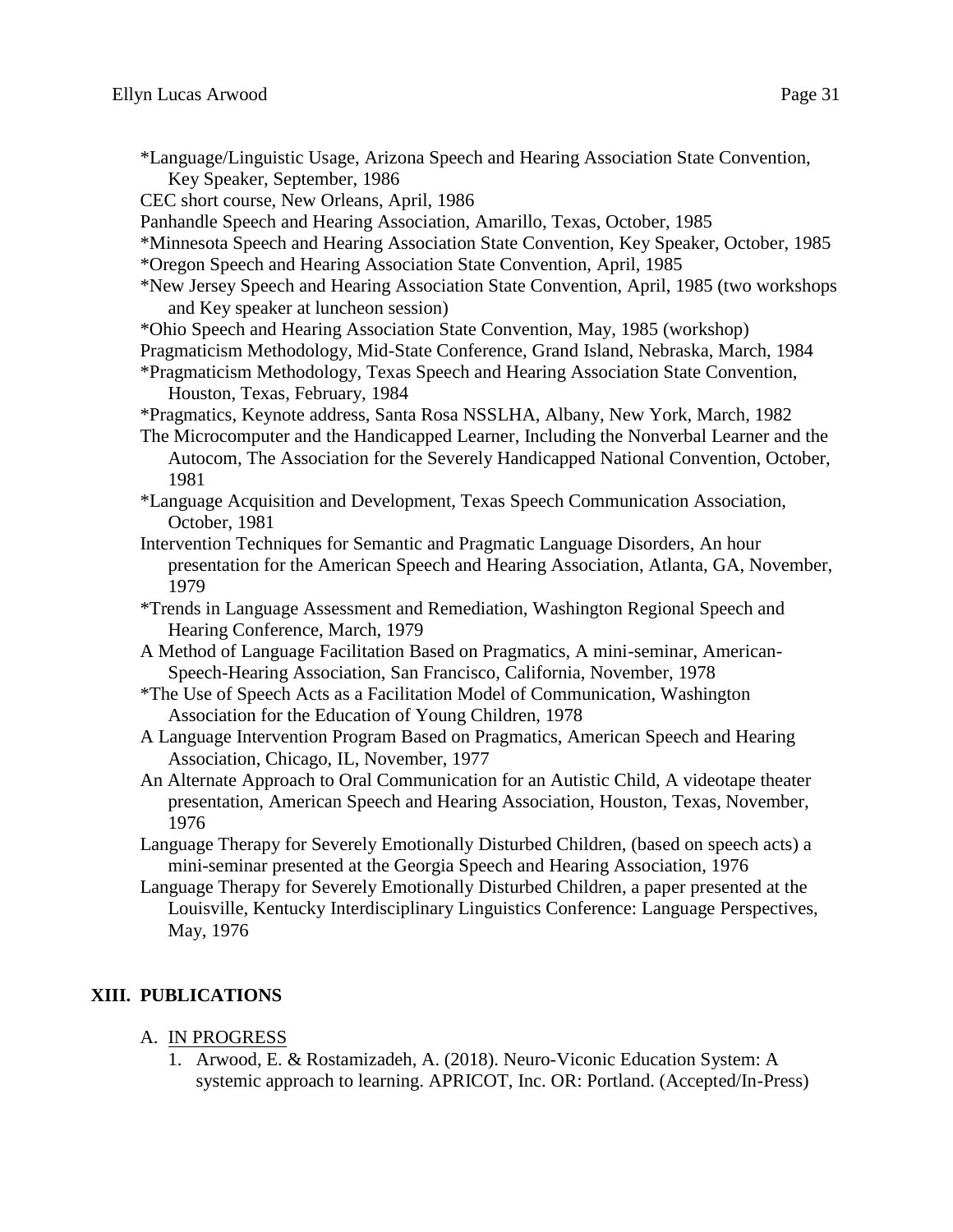#### B. PUBLISHED

- 1. TEXTBOOKS that represent Arwood's work, not compilation of others' works.
	- Lam, C. & Arwood, E. (2017) *Using neuroeducation as a model to evaluate the effect of imagery on Chinese character writing. US China Foreign Language and Sino-US English Teaching,* USA. David Publishing Company. NY: Valley Cottage.

Arwood, E. & Merideth, C. (2017). *Neuro-Education: A Translation from Theory to Practice* (multiple chapters from others; Merideth is primary editor). Portland, OR: An Arwood Neuro-Viconics Publication, Division of APRICOT, Inc.

- Arwood, E.; Brown, M.; & Kaulitz, C. (2015). Pro-social language: A way to think about behavior. Tigard, OR: APRICOT, Inc.
- Arwood, E. (2011). *Language Function: An Introduction to Pragmatic Assessment and Intervention for Higher Order Thinking and Better Literacy.* Herndon, VA: Jessica Kingsley Publications. (Released October of 2010.)

Arwood, E. Kaulitz, C. & Brown, M. (2009). *Visual thinking strategies for individuals with autism spectrum disorders: The language of pictures.* Shawnee Mission, KS: Autism Asperger Publishing Company.

- Arwood, E. and Kaulitz, C. (2007*). Learning with a visual brain in an auditory world: Visual language strategies for people with autism spectrum disorders*. Shawnee Mission, KS: Autism Asperger Publishing Company.
- Arwood, E. and Young, E. (2000). *The language of respect: The Right of each Student to Participate in an Environment of Communicative Thoughtfulness*. La Vergne, TN: Lightning Press.
- Arwood, E. (1991). *Semantic and pragmatic language disorders.* (2nd ed.). Rockville, MD: Aspen Systems Corporation.
- Arwood, E. (1983). *Pragmaticism: Theory and application.* Rockville, MD: Aspen Systems Corporation. Reviewed in *Journal of Reading* and in the *Volta Review* (solicited textbook).
- Lucas, E. (1980). *Semantic and pragmatic language disorders: Assessment and remediation*. Rockville, MD: Aspen Systems Corporation. Reviewed in ASHA. (Solicited textbook had four printings).

#### 2. MONOGRAPHS

Arwood, E. (1984). Pragmaticism: Treatment for language disorders. Clinical Series *Monograph of the National Student Speech Language Hearing Association,*  Volume 8, (solicited by NSSLHA).

#### 3. CHAPTER CONTRIBUTIONS

- Arwood, E. (2014). Learning and Learning Styles. In Parkay, Hass & Anctil. *Curriculum Leadership: Readings for Developing Quality Educational Programs* (10<sup>th</sup> Edition) (solicited) NY: Pearson.
- Arwood, E. L. & Kaakinen, J. R. (2010). Using Language Successfully in the College Classroom. In M. A. Fallon & S. C. Brown (Eds.), *Teaching inclusively in higher education* (pp. 95-112). Charlotte, NC: Information Age Publishing.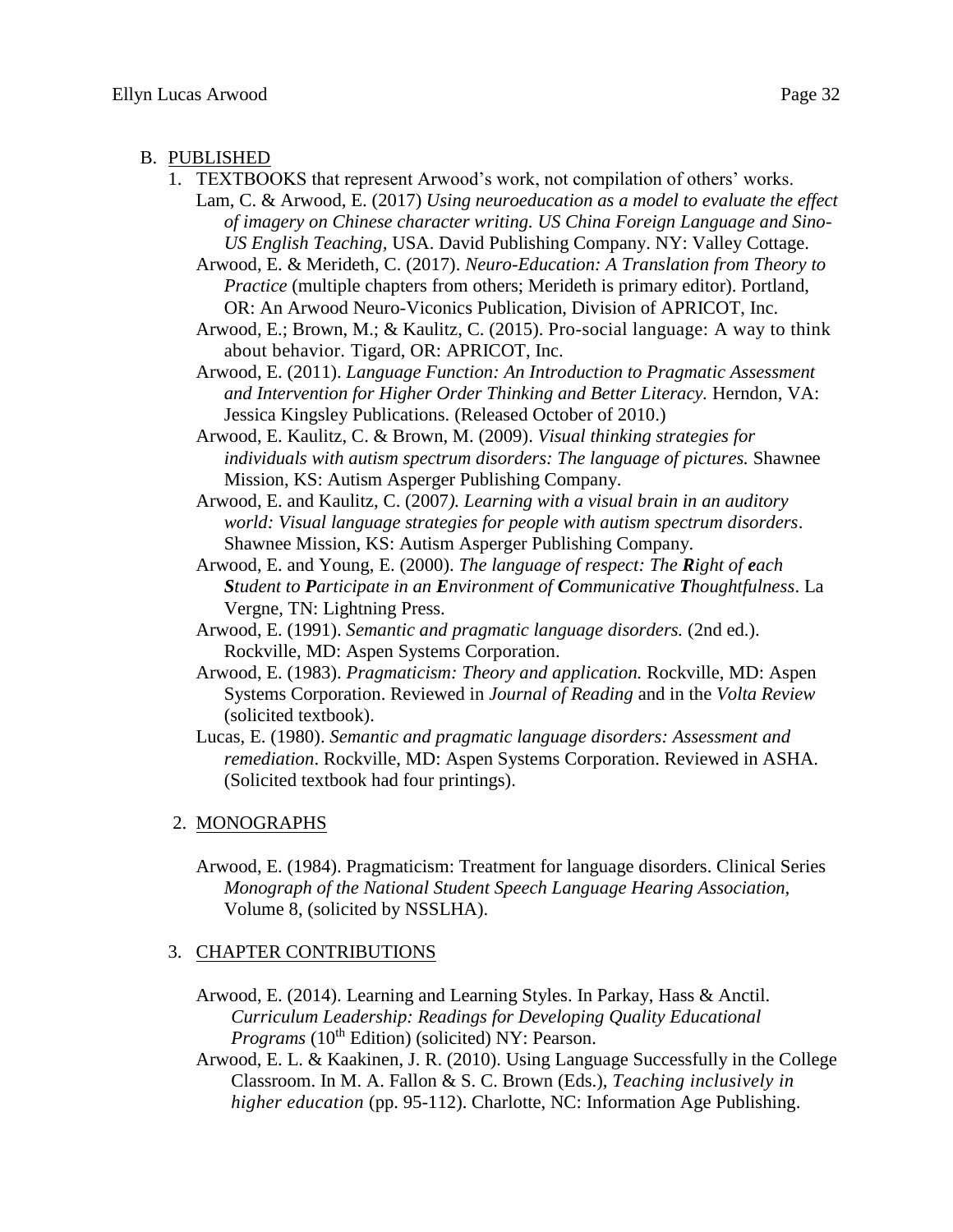Arwood, E. A Language Pathologist's Perspective on Catastrophic Injury in *Catastrophic injury*. Published spring 2002 (solicited).

Arwood, E. (1985). Educational Development Series (solicited). In D.J. Keyser and R.C. Sweetland (Eds.), *Test Critiques*, Vol. IV, (pp. 264-274). Kansas City, MO: Test Corporation of America (solicited).

## 4. JOURNALS

- Arwood, E. & Merideth, C. (2016). The IAFOR International Conference on Language Learning-Hawaii 2016-Official Conference Proceedings. *NLLT for mental health applications.* ISSN: 2189-104
- Veltri, L.; Kaakinen Rowe, J.; Shillam, C.; Arwood, E.; & Bell, K. (2016). [Controlled](https://www.researchgate.net/publication/298794436_Controlled_Postpartum-Newborn_Simulation_With_Objective_Evaluation_Exchanged_for_Clinical_Learning?ev=prf_pub)  [Postpartum–Newborn Simulation with Objective Evaluation Exchanged for](https://www.researchgate.net/publication/298794436_Controlled_Postpartum-Newborn_Simulation_With_Objective_Evaluation_Exchanged_for_Clinical_Learning?ev=prf_pub)  [Clinical Learning.](https://www.researchgate.net/publication/298794436_Controlled_Postpartum-Newborn_Simulation_With_Objective_Evaluation_Exchanged_for_Clinical_Learning?ev=prf_pub) *Clinical Simulation in Nursing.* May.
- Veltri, L.M.; Rowe, J.M.; Bell, K.J.; Arwood, E.; Kindler, L.L. (2014). The maternalnewborn assessment study-Can stimulation replicate the clinical learning experience in undergraduate nursing education? *JOGNN*, 43, 581-585.
- Arwood E., Rowe J., Singh N., Carr D., Herr K., Chou R. (2015) Implementing a Paradigm Shift: Incorporating Pain Management Competencies into Pre-Licensure Curricula. *Pain Medicine*. DOI=10.1111/pme.12563&ArticleID=1361514
- Fishman, S. M., Young, H. M., Arwood, E. L., Chou, R., Herr, K., Murinson, B., Strassels, S. A. (2013). Core competencies for pain management: Results of an interprofessional consensus summit. *Pain Medicine*, 14(7), 971-981. doi:10.1111/pme.12107 {Refereed journal article.]
- Woo, T., Arwood, E., & Rowe, J. (2013). *Proceedings of World Nursing Conference in Singapore*. Translating Neuroscience: When is the use of clickers Effective for Student Learning? July. DOI: 10.5176/2315-4330\_WNC13.52
- Fishman, S. Singh, N., Koebner, I., Mongoven, J., Young, H., Arwood, E., Chou, R., Herr, K., Murinson, B., Watt-Watson, J. (2013). Core Competencies for Pain Management: Results of an Interprofessional Consensus Summit. Accepted in *J. Pain Medicine.* June.
- Fishman, S.M.; Young, H.M.; Arwood, E.; Chou, R.; Herr, K.; Murinson, B.B.; Watt-Watson, J.; Carr, D.B.; Gordon, D.B.; Stevens, B.J.; Bakerjian, D.; Ballantyne, J.C.; Courtenay, M.; Djukic, M.; Koebner, I.J.; Mongoven, J.M.; Paice, J.A.; Prasad, R.; Singh, N.; Sluka, K.A.; Marie, B.S.; Strassels, S.A. (2013) Core Competencies for Pain Management: Results of an Interprofessional Consensus Summit. *Journal of Pain Medicine.*, April 11. doi: 10.1111/pme.12107. [Epub ahead of print]. PMID:23577878.
- Kaakinen, J.R. & Arwood, E. (2009) Systematic Review of Nursing Simulation Literature for Use of Learning Theory, *International Journal of Nursing Education Scholarship: Vol. 6*: Issue 1, Article 16.
- Arwood, E.L. & Kaakinen, J.R. (2009) SIMulation Based on Language and Learning (SIMBaLL): The Model. *International Journal for Nursing Education*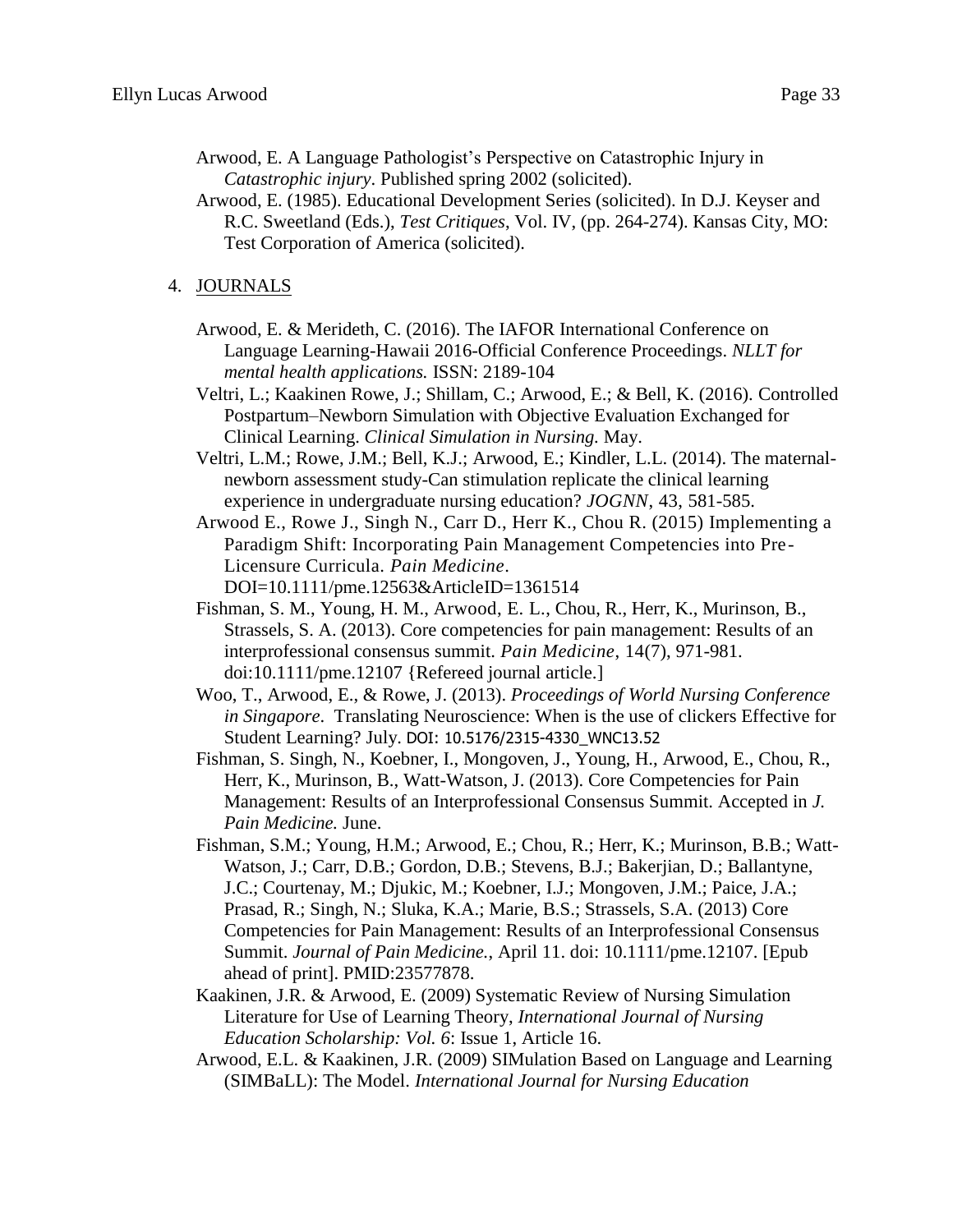*Scholarship: Vol. 6:* Issue 1, article 9. (Reported to be top 8 articles on this subject as of Fall 2013.)

Arwood, E. & Robb, B. (2008) *Language Events in a Classroom. The ESL Magazine, 61,* Key Publishing Co: UK.

Kondrasuk, J.N. & Arwood, E. (2008). *A US analysis of terrorism.*

- Arwood, E. (2005) "Learning Problems are Language Processing Problems: A Brain Function." Sailing the Sea of Knowledge: A Symposium of Global Ideas—IASE (International Association of Special Education)  $9<sup>th</sup>$  Biennial Conference, July 10-13, 2005, Halifax, Nova Scotia Canada. Published as refereed Proceedings in CD format. Cross-referenced in *XII. Papers Presented to Professional Meetings/Conferences (also refereed)*.
- Arwood, E. and Kaulitz, C. (2004) "Language Strategies: A Brain Function." Winter Learning Brain Expo—8<sup>th</sup> Biannual Conference, San Diego, California (refereed). Published audio recording San Diego, CA: Audio Visual Education Network, Inc. Published proceedings San Diego, CA: The Brain Store. Cross-referenced in *XII. Papers Presented to Professional Meetings/Conferences*.
- Arwood, E. and Kaakinen, J. "Visual Language Strategies for Innovative Teaching of Science." Journal of Science Education for Students with Disabilities (JSESD). Volume 10, p. 27-36, Winter 2004.
- Arwood, E. and Kaulitz, C. (2003) "Improved Student Achievement through Applied Brain Research" Winter Learning Brain Expo-7<sup>th</sup> Biannual Conference, San Diego, California, January 20, 2003. Published proceedings San Diego, CA: The Brain Store. Cross-referenced in *XII. Papers Presented to Professional Meetings/Conferences*.
- Arwood, E. & Golden, L. (February/March 2001) "The Brain, the Learner, the Teacher, and Language." Association of Teacher Education Newsletter (ATE), Volume 34, No. 1, p. 5-7.
- Ackley, B. & Arwood, E.L. (2000). *The goals of effective pre-service teacher education candidates: A longitudinal study.*
- Arwood, E. (1999). Obstacles and Opportunities: Teacher Education Survey Results (contributor to Lia Hutton survey), *Advising Quarterly for Professionals in International Education 47*, Winter, Washington, D.C.
- Niles, N.R., Partridge, J.W., Arwood, E., & Kronz, J. (Fall, 1996). Learning in Medical School: An Uncontrolled Experiment. Pathology Education.
- Kaakinen, J.R. & Arwood, E. (2009) "Systematic Review of Nursing Simulation Literature for Use of Learning Theory," *International Journal of Nursing Education Scholarship: Vol. 6*: Issue 1, Article 16
- Lucas, E. (August 1981). A lecture on pragmatic application in language disorders. In Grune and Stratton (Eds.), Audio Journal of Communication Disorder, (solicited).
- Lucas, E. (1980). A critique of Prutting's article. Journal of Speech and Hearing Disorders, 45, (1), 136-138.
- Lucas, E. (1979). A method of language facilitation based on pragmatics. In J. Andrews and M.S. Burns (Eds.), Selected Papers. Evanston, IL: Institute for Continuing Professional Education.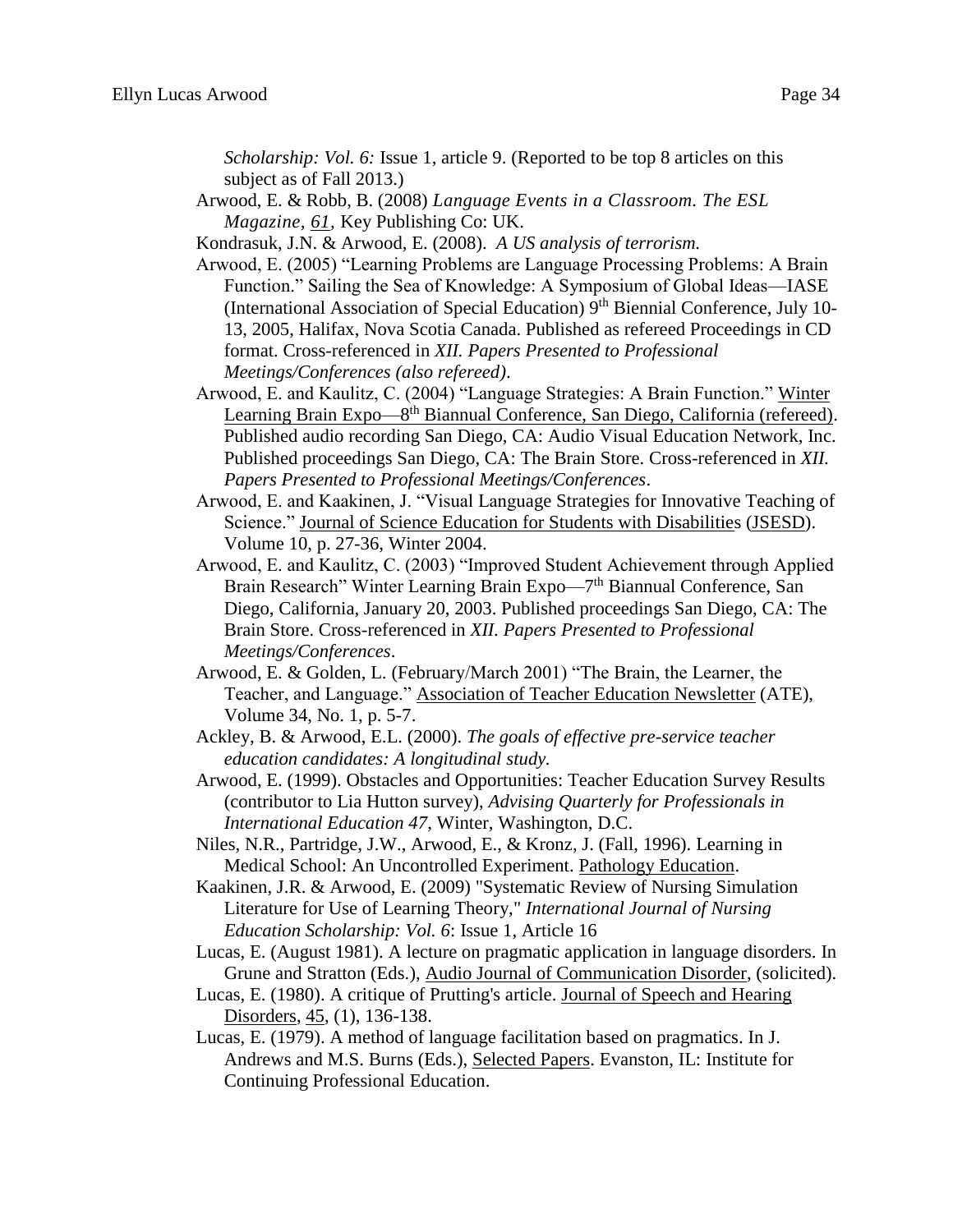- Lucas, E. (1979). A language intervention program based on pragmatics. Illinois Journal of Speech, Hearing, and Language Services.
- Lucas, E. (1978). A language intervention program based on pragmatics. In J. Andrews and M.S. Burns (Eds.), Selected Papers: Remediation of Language Disorders. Evanston, IL: Institute for Professional Education.
- Lucas, E. and Rosen, A. (1977). Therapy approach to alleviating dyplophonic voice quality. British Journal of Communication Disorders, 12(1), 69-74.
- 5. PROFESSIONAL REVIEWS…solicited requests (not a complete list): Numerous others requested and turned down

Sage, reviewer, February 2018-May 2018. *ASHA* (American Speech Language Hearing Association) *invited reviewer for autism proposals for November National Convention 2014, 2015, 2016; 2017. Pain Medicine, 2015-2017* for learning/education articles. *Educational Research Journal, 2011. International Journal of Nursing Education Scholarship, 2010. International Journal of Nursing Education Scholarship,* 2009. Pearson textbooks…literacy and sped; 2008-2009; 2012-2013. Content Reviewer for NWREL Classroom Management Practices, March 2007. Special Education Texts, Prentice-Hall, 2006-2007. Special Education and Behavior Texts. Prentice-Hall, 2005. Special Education Text, 2004. Prentice-Hall. Special Education and Parents, 2003. Prentice-Hall. Behavior Book, 2003, Allyn and Bacon. Special Education Book, 2003, Prentice-Hall. Textbook Reviews, 2001, Hardman. *Journal of Speech and Hearing Disorders.* Editorial Consultant, 1977-1982. *Language Disorders in Children.* Reviewed for Volta Review, 1982. *Education of Deaf Children.* Reviewed for Volta Review, 1982. University Park Press, book review, 1982. Aspen Publishing Company, book review, 1982. Diagnostic Methods in Speech Pathology. Reviewed for Publisher (Harper and Row), 1981.

#### 6. EDUCATIONAL MANUALS/MATERIALS

Arwood, E. Brown, M. and Robb, B. (2005) *Make it Visual in the Classroom: I'm in Your Picture.* Portland, Oregon: APRICOT, Inc.

Arwood, E., Kaakinen, J. and Wynne, A. (2002) *Nurse Educators: Using Visual Language.* Portland, Oregon: APRICOT, Inc.

Arwood, E. and Brown, M. (2002) *Balanced Literacy: Phonics, Viconics, Kinesics, Aspect.* Portland, Oregon: APRICOT, Inc.

Arwood, E. and Brown, M. (2001) *A Guide to Visual Strategies for Young Adults.*  Portland, Oregon: APRICOT, Inc.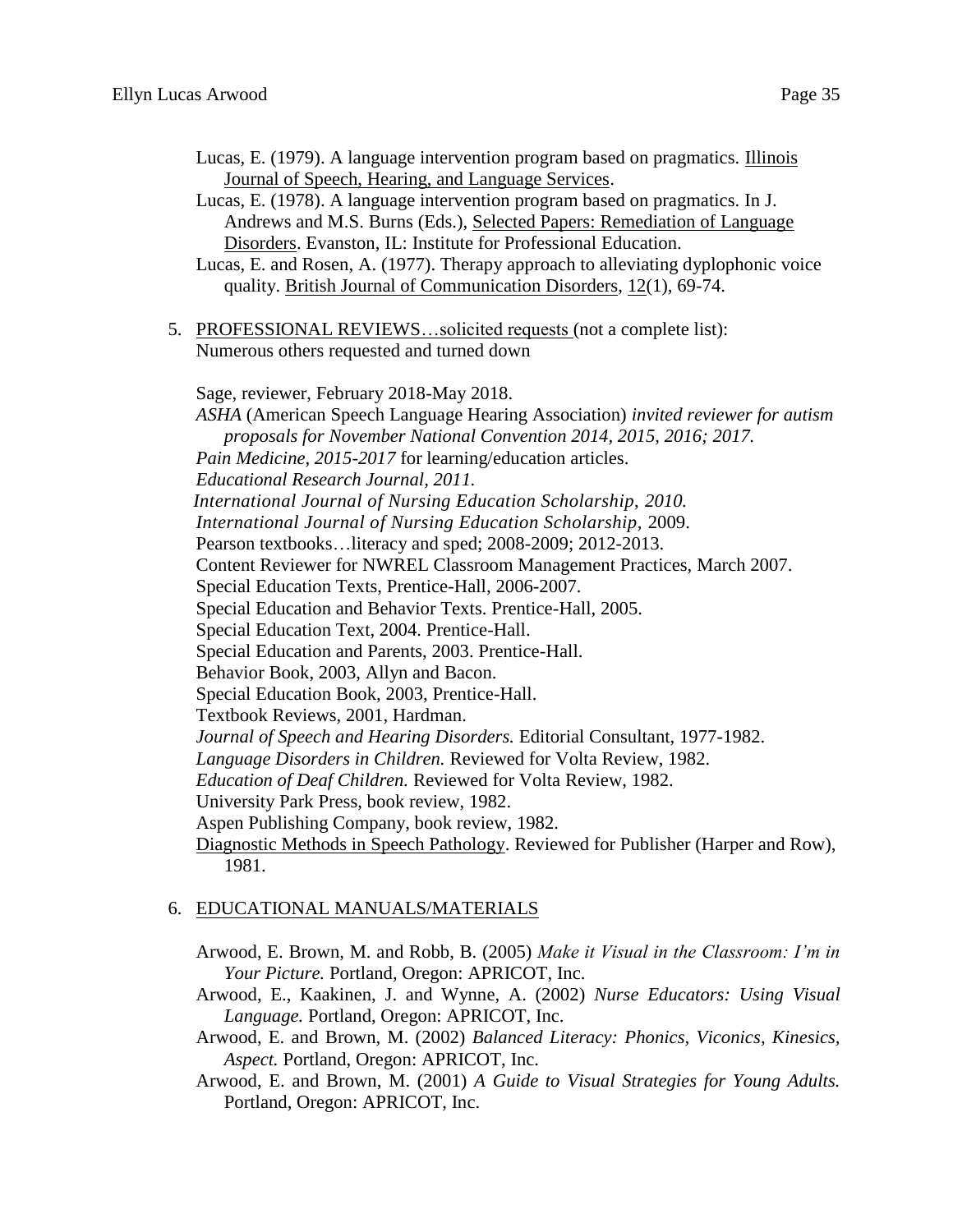- Arwood, E. and Unruh, I. (2000) *Event-Based Learning Handbook*. Portland, Oregon: APRICOT, Inc.
- Arwood, E. and Unruh, I. (2000) *A Whale of a Tale*. Portland, Oregon: APRICOT, Inc.
- Arwood, E. and Unruh, I. (2000) *Teacher Guide*. Portland, Oregon: APRICOT, Inc.

Arwood, E. and Brown, M. (1999) *A Guide to Cartooning and Flowcharting.* Portland, Oregon: APRICOT, Inc.

- Arwood, E. and Unruh, I. (1997) *Reading/writing: It's So Easy to See (RISES II): A way for all levels of students to develop literacy skills*. Portland, Oregon: APRICOT, Inc.
- Arwood, E. and McInroy, J. (1995) *Apricot Works: Level II Manual,* Portland, OR: APRICOT, Inc.
- Arwood, E. and McInroy, J. (1994) *Apricot Works: Level I Manual,* Portland, OR: APRICOT, Inc.
- Arwood, E. and McInroy, J. (1994) *Reading: It's So Easy to See (RISES): Pictured Language--Level I.* Portland, Oregon: Apricot, Inc.
- Arwood, E. (1993) *Visual Structures for Use as Strategies*, Portland, OR: APRICOT, Inc.
- Arwood, E. (1989) *APRICOT II MANUAL*, Portland, OR: APRICOT, Inc.
- Arwood, E. (1985). *APRICOT I MANUAL* (2nd ed.). Lubbock, TX: APRICOT Inc.
- Lucas, E. and Stein, B. (1978). *Workbook for language therapy.* Athens, GA: University of Georgia.
- Arwood. E. (1985). *APRICOT I:* 50 semantically based pictures for language intervention, 1985.

#### 7. ASSESSMENT TOOLS

- Arwood, E. and Beggs, M. (1992) *Temporal Analysis of Propositions (TEMPRO): A Tool for Analyzing Language Functioning.* Portland, OR: Apricot, Inc.
- Lucas Arwood, E. Scale of Communication for Disordered Learning Systems, copyright 1986.

Series of tests, copyright applied for 1982; received 1984. Published in *Pragmaticism,* Aspen Systems, 1983.

- (1) Lucas Arwood, E., Prelanguage Assessment System
- (2) Lucas Arwood, E., Language Assessment System
- (3) Lucas Arwood, E., Linguistic Assessment System
- Lucas Arwood, E. BISAP, 1977. Published in *Semantic and Pragmatic Language Disorders* (1st Ed.) Aspen Systems, 1980.
- 8. NEWSLETTERS

Arwood, E., Golden, L. & Golden, D. "A Parent's Advice for Adult Children with Disabilities. American Board of Disability Analysts. Fall, 2001.

Arwood, E. (Agnes Beveridge-Wavering, Editor) News from: APRICOT, Inc. Published quarterly 1988 through 1994.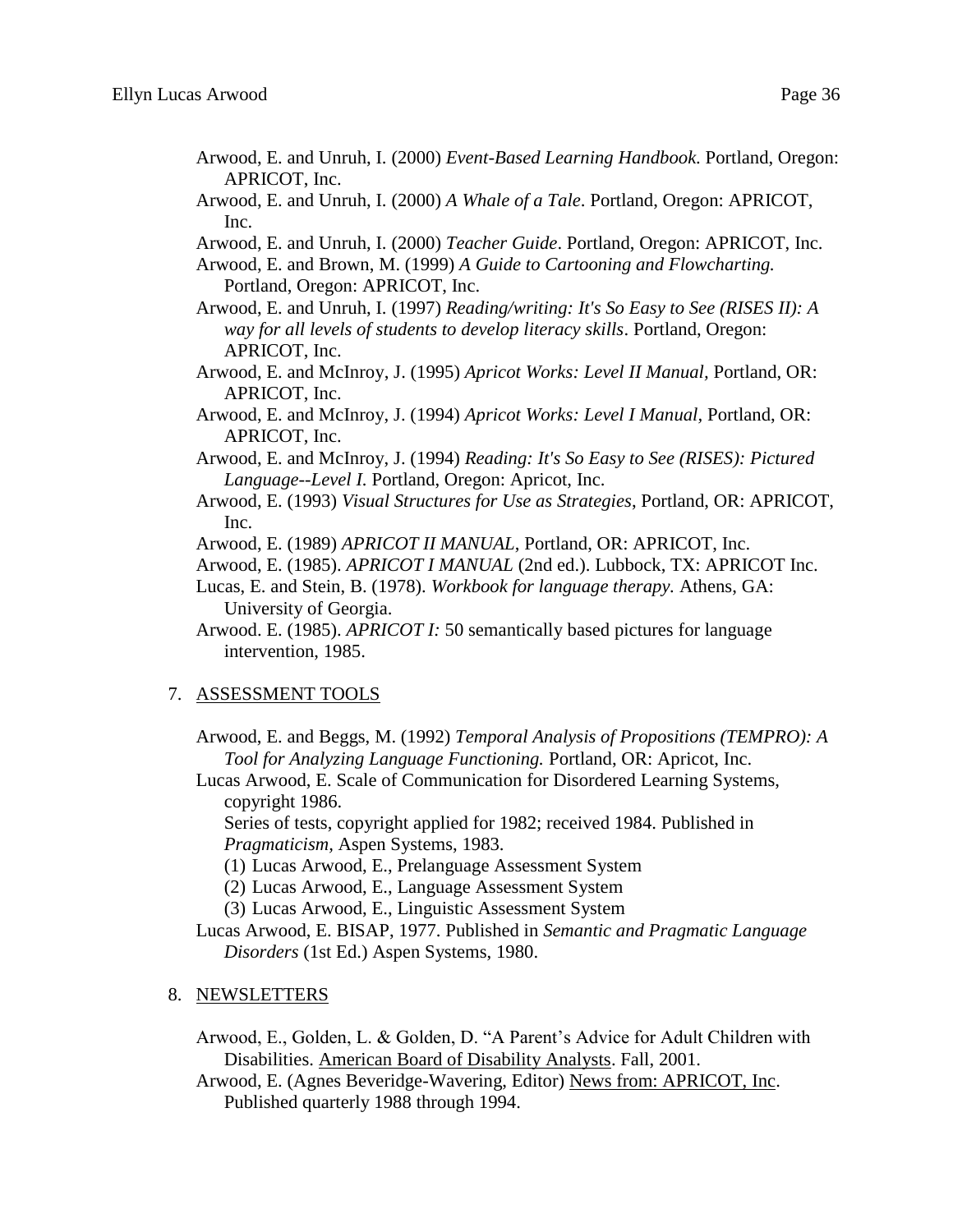Arwood, E. (1985). Expert's corner. The Communicator: Language News in Special Education. A Syndactics, Inc. Publication (solicited).

9. OTHER

(Reports for accreditation and for program changes, university handbooks, university documents, curriculum documents, and program development such as lesson plan development and syllabi are not included. These are service types of publications, not scholarship or limited distribution publications.)

- Arwood, E. Podcast about The Visual Brain. Hello Foundation, Portland, OR, April 11, 2013.
- Arwood, E. Podcast- Special Needs, Special Parents 11/06/12 Part I. Neuroscience and its application for educating students with special needs. Part II, 11/20/12 (interviewer Dr. Phyllis Egby) http://kmuz.org/podcasts/#needs.
- Arwood, E. Podcast of Neurosemantic Language Theory, 2010.
- Arwood, E. & Kaakinen, J. (2008). Advanced Academy for Teaching and Learning. *Visual Teaching in an Auditory World*. Oregon State University: Center for Teaching and Learning, DVD.
- Good Day Oregon (Oregon's Channel 12), "Ask the Doc" Television Segment regarding "Learning Differences Among School-Age Children," December 10, 1996.
- A television panel program for PBS, Spring 1981, RE: "Communication and the independence of a severely handicapped child".

# C. UNPUBLISHED BUT DISSEMINATED MANUSCRIPTS

- Arwood, E. and Beggs, M. (1996). Propositional Analysis: A Qualitative Assessment of Oral Language for Learning Disabled Students. Unpublished manuscript, Portland, Oregon.
- Arwood, E. and Williams, K. Characteristics of a Language Delivery Model: A Group Intervention. Submitted to Language, Speech and Hearing Services in Schools, 1989.
- Arwood, E., Bahls, G. and Crabtree, R. (1986). Acoustic reflex, reading, writing, and oral language found in learning disabled adults matched with typical learning adults. Unpublished manuscript, Texas Tech University, Lubbock.
- Arwood, E. and Swanson, B. (1982). Learning--language disorders. Unpublished manuscript, Texas Tech University, Lubbock.
- Lucas, E. and Sparks, J. (1981). Speech act theory. Unpublished manuscript, Texas Tech University, Lubbock.
- Lucas, E.V. and Tatarsky-Taylor, L. (1981). The dyadic effects of child-peer and childadult interactions on speech act types of non-handicapped three-year-old children. Unpublished manuscript, Texas Tech University, Lubbock. (Received local recognition for research quality).
- Lucas, E. and Hoag, L. (May, 1976). Speech acts: A language therapy strategy for emotionally disturbed children. Paper presented at the Interdisciplinary Linguistics Conference on Language Perspectives, Louisville, Kentucky.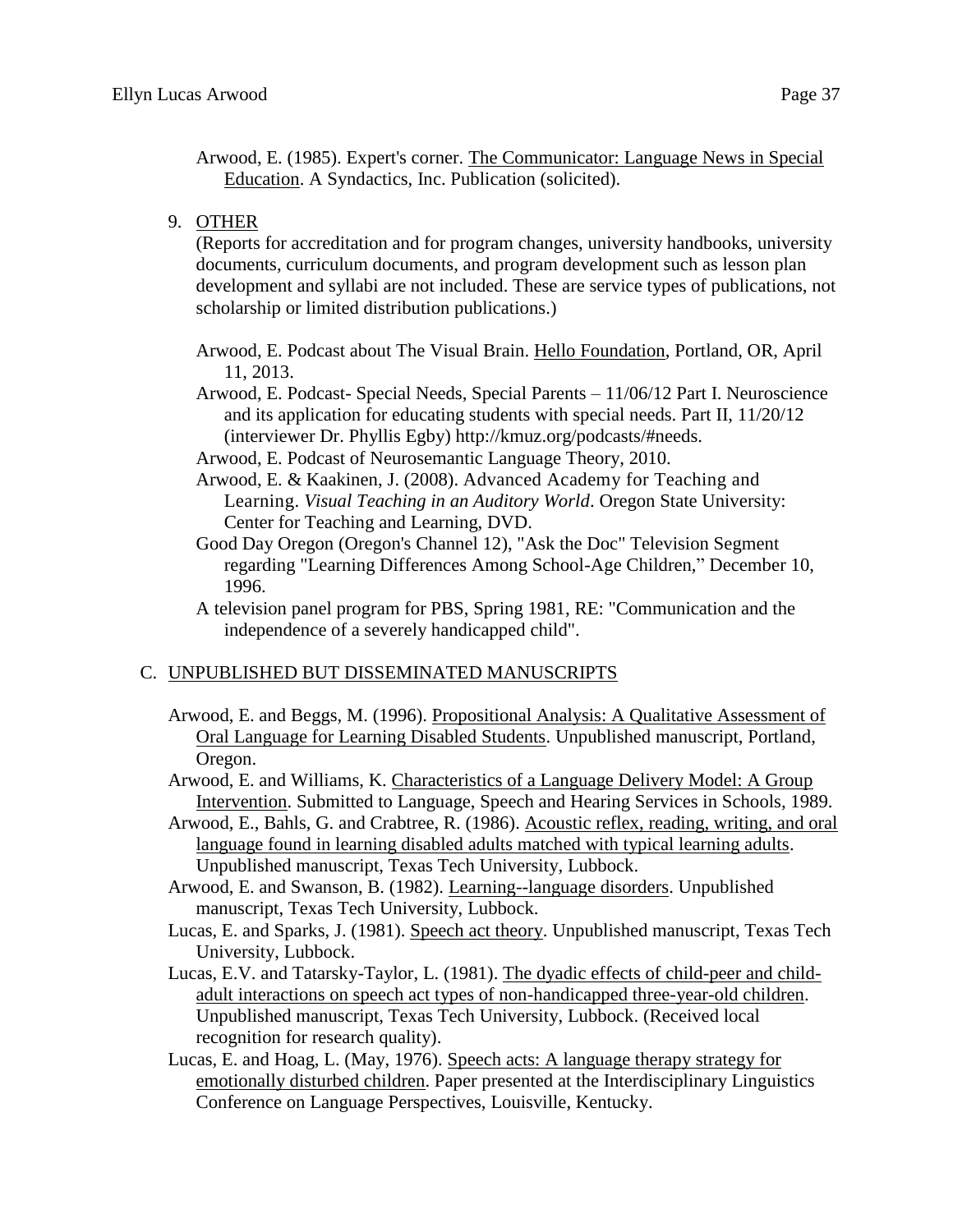#### D. OTHER PRIMARY WORKS BASED ON ARWOOD'S SCHOLARSHIP (not inclusive)

- Sklar, M. (2010) Seeing What I Need to Do—Course Notes and Instructor's Manual. Portland, OR: Aguanga Publishing. Course Notes: Dedicated to Dr. Ellyn Arwood.
- Sobotka, H., 2000, Bird Watching & Bird Habitats. Portland, OR: APRICOT, Inc.
- Sobotka, H., 2000, Pond and Stream Habitats. Portland, OR: APRICOT, Inc.
- Developmental Language Instruction Manual, June 1985, Virginia Department of Education
- "Talking to Alligators" (Interview with Jim Collings) Idaho Statesman, 1991
- McInroy, J. & Dethlefs, E., 1994, "Arwood's Pragmaticism and Preschool," Nebraska Speech-Language-Hearing Association, pgs. 51-54
- Beggs, M. and Matkins, R. "Applying socio-cognitive learning theory principles to classroom strategies for junior high students with language-learning disorders."
- Kaulitz, C. "Understanding students with visual learning systems." Paper presentation at Washington Speech & Hearing Association conference, 1995.
- McInroy, J. "Dynamic Language Assessment". Paper presented at National American Speech-Language-Hearing Fall Conference, New Orleans, LA, November 1994.
- Thompson, C. "Establishing Meaningfulness for Michael." Speech/Hearing Association of Virginia Journal, 34(1), Summer 1994.
- Gray, C. Georgia Language Conference, May 2, 1994.
- Hux, K., Morris-Friehe, M., & Sanger, D.D. Language Sampling Practices: A Survey of Nine States, Speech Language Hearing Services in the Schools, June 1993.
- Reichert, A. "Das Bildmaterial von Ellyn Arwood in der Arbeit mit sprachentwicklungsgestorten Kindern im Vor- und Grundschulalter", Hamburg, Germany, 16.06.1989 (thesis based on Arwood's work).
- Crowder, R., Hahn, O., Hoelscher, D., & Hess, S. (1989) Making Language Visual. State Presentation, based on Ballinger ISD.

## E. INSTITUTES AND WORKSHOPS BASED ON ARWOOD'S WORK (known or reported)

- 1. Kaulitz, C.—over 500 presentations since 1985
- 2. McInroy, J.—over 100 presentations since 1984
- 3. Collings, J.—over 50 presentations since 1985
- 4. Barnes, L.—over 50 presentations since 1985
- 5. Monda, J.—over 50 presentations since 1985
- 6. Gabrielsen, S. & Goible, C.—over 50 presentations since 1995
- 7. Robb, B.—over 10 presentations since 2003
- 8. Cox, A.—over 10 presentations since 2003
- 9. Rostamizadeh, A.-over 20 presentations since 2007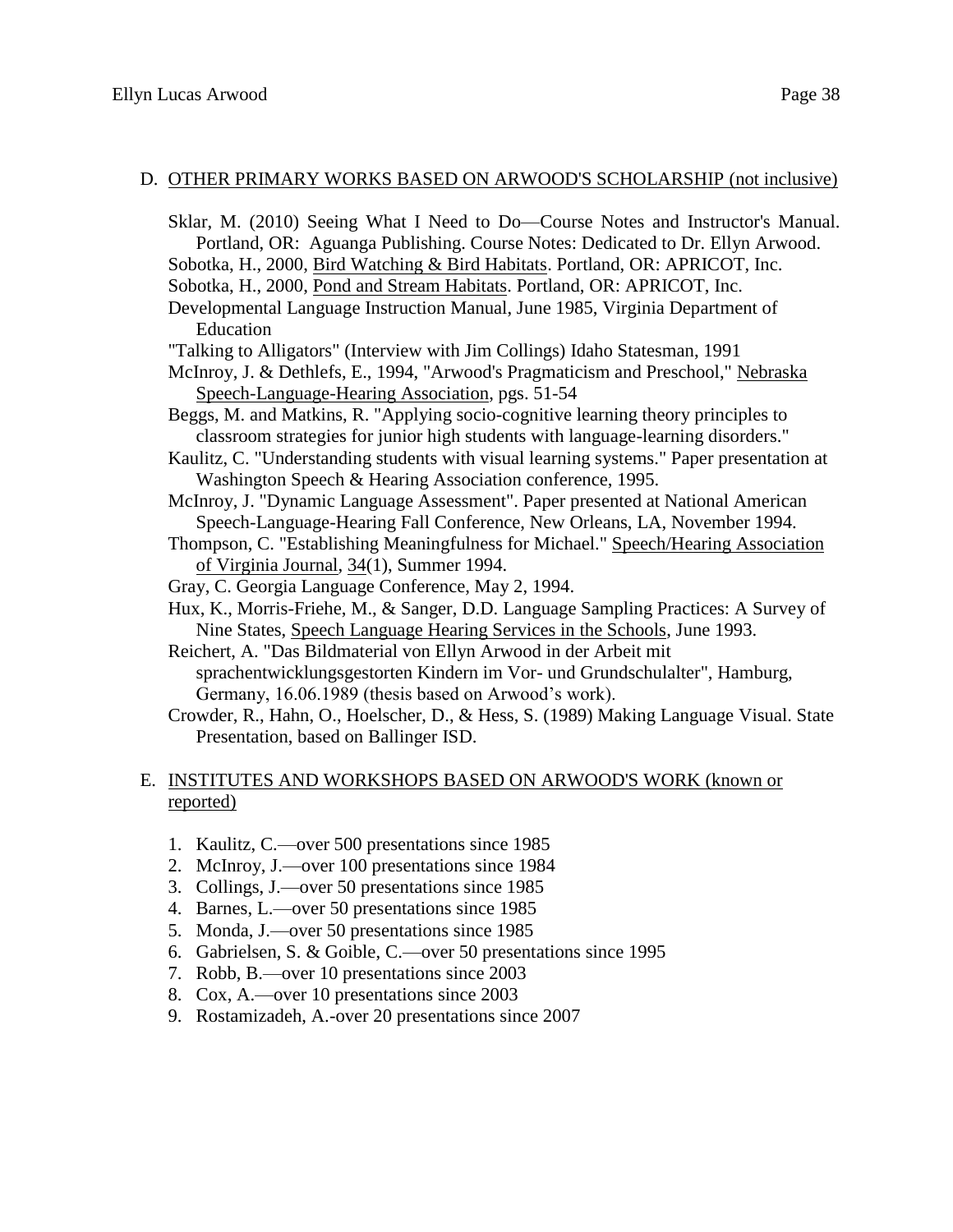#### F. ARWOOD'S WORKS CITED BY OTHERS (*not up-to-date*)

- Myles, B. Effective Practices for Students with Asperger Syndrome, Love Publishing Company, Denver, CO, 2002.
- Myles, B. and Adreon, D. Asperger Syndrome and Adolescence: Practical Solutions for School Success, p. 107, Autism Asperger Publishing Co., Shawnee Mission, KS, 2001.
- Crowe, L. and Reichmuth, S. The Source for Early Literacy Development, p. 74 & 83, LinguiSystems, Inc., East Moline, IL, 2001.

Fey, M. Language Intervention with Young Children, College Hill Press, 1994.

- Pragmatics, edited by J.F. Duchan, L.E. Hewelt & R.M. Sonnenmeier, Prentice Hall: Englewood Cliffs, 1994.
- Norris, J.A. & Hofman, P.R. Language Intervention within Naturalistic Environments. ASHA, Vol. 21, 1990, pgs. 72-84.
- The Language Learning Process, J. Laughton & M.S. Hasinstab, Aspen Systems: Rockville, MD, 1986.

Language Disorders, Robert E. Owens, Merrill Publishers, 1991.

# **XIV. UNIVERSITY SERVICE**

## A. DEPARTMENT COMMITTEES AND RESPONSIBILITIES

Committee member for Committees  $4 \& 5$ , Education, August 2016 to May 2018. Chair; Committee 3, Education, August 2106 to May 2018. Ed.D. Committee, SOE, 2012-16 Neuroed Standards Committee 2012-2013 Neuroeducation post master's program (development and follow through) 2008-2013 Diverse Learners Program Committee, SOE, 2008-2014 Intercultural Competence Ad Hoc Committee 2014-2015 (co-chair spring); 2015- 2016 Assessment Committee, SOE, 2002 to present Mentor for faculty, 2009-2010, 2010-2011, 2011-2012, 2013-2014 CEU proposal for SOE, 2010-2011 M.Ed. Committee, SOE, 2007-08 (UP) SOE ad hoc committee Chair of Strategic Planning Committee, 2006-2007, SOE (UP) Diversity Committee, 2006-2007, SOE (UP); ad hoc scheduling committee 2013- 2014 Media Presidential Advisory Committee, 2006-2008 (UP) CEAD, 1999 to 2002 (UP) Search Committee, SOE, Tenured Faculty: 1986-1997, 2000-2008, 2010-2011 (UP), 2015-2016 Search Committee for Dean of Education: 1988-1989, 1995-1996 (UP) Search Committee for Administrative Assistants: 1986 (UP) Search Committee Chair or Co-Chair: 1986, 1987, 1994-1995, 2000-2001 (UP)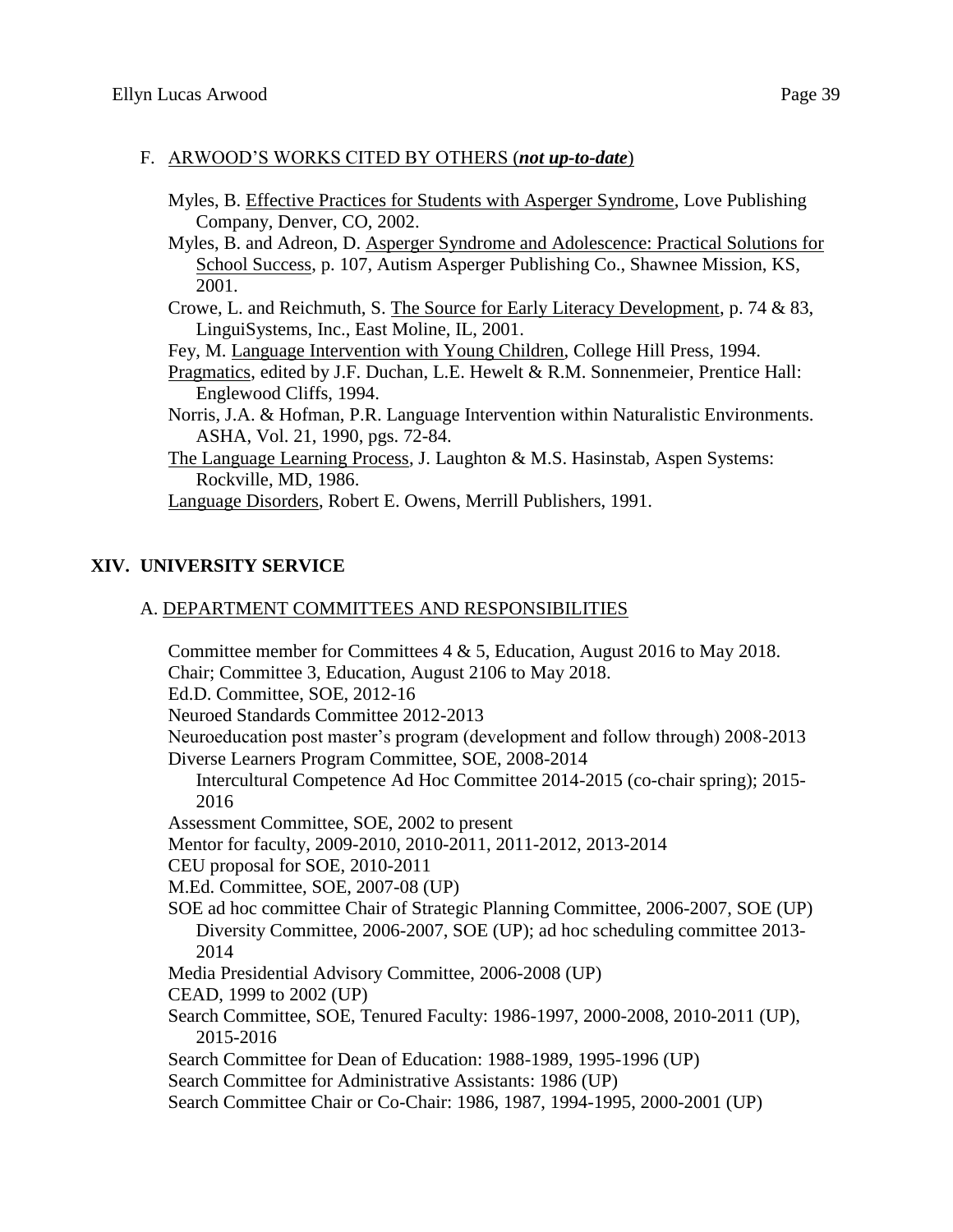OQAT ESL, 2001-2002 (UP) OQAT Special Education, 2000-2001 (UP) Self-Study for Renewal of Accreditation—Finance Sub-Committee, 1999-2001 (UP) Frameworks Committee, 1996-1997 (UP) Advising (Graduate and Undergraduate) 60-120 students per year, 1986 to 1998. Current advising  $+ 20$  Students (UP) MAT—Evaluation and Reform, Chairperson, (1994 to implementation) (UP) Co-Chair for Faculty Meetings & Business Agenda 1995-1996 (UP) Student Affairs Committee, 1994-1995 (UP) Administrative Council for School of Education (1993 to 1999) (UP) NCATE Knowledge Base, 1990 to 1992 (UP) Program Development: Counseling and College Student Personnel, 1991-1993 (UP) Governance Committee (NCATE 1991) Ad hoc, 1993-94 (UP) Director of Human Services, 1986 to 1990 (UP) Coordinator of Foundations, 1986 to 1990 (UP) Chair, Graduate Program Committee, 1986-89 (UP) University Teacher Education Committee member (UTEC), 1986 to 1999 (UP) Newsletter for Human Services, 1986, 1987, 1988 (UP) Curriculum Committee, 1986 to 1988 (UP) Chair, Preprofessional Departmental Committee, 1982-1983, 1985-1986, Texas Tech University (TTU) Co-advisor for student professional organization (NSSLHA), 1981-1983 (TTU); advisor for University of Portland Educator students 1990 Chair, Recruitment Departmental Committee, 1984-1985 (TTU) Graduate Admissions Committee, 1985-1986 (TTU) Peer Evaluation and Review Departmental Committee, 1980-1981 (TTU) Accreditation Departmental Committee, 1981-1982 (TTU) Curriculum Departmental Committee, 1980-1986 (TTU) Sponsor for student professional organization, Washington State University, 1977-1979

#### B. UNIVERSITY COMMITTEES AND RESPONSIBILITIES

Faculty Welfare Senate Committee, 2010-2013 CAR Senate Committee, 2009-2010 Curriculum Committee, 2007 Presidential Advisory Committee, 2006-2007 (UP) Teaching and Scholarship Senate Committee, 2003-2005 (UP) Ad hoc Senate Committee for Academic Regulations, 2002-2003 (UP) Rank and Tenure Committee, 1999 to 2001 (UP) Rank and Tenure Committee, 1993 to 1996 (UP) Committee on Teaching and Scholarship, elected chair, 1997 (UP) Faculty Welfare Committee, 1996-97 (UP) American Disabilities Advisory Board, 1994-1995 (UP) Freshman Seminar Committee, 1993 (UP) Academic Senate, 1989-1992, re-elected 1997 (UP)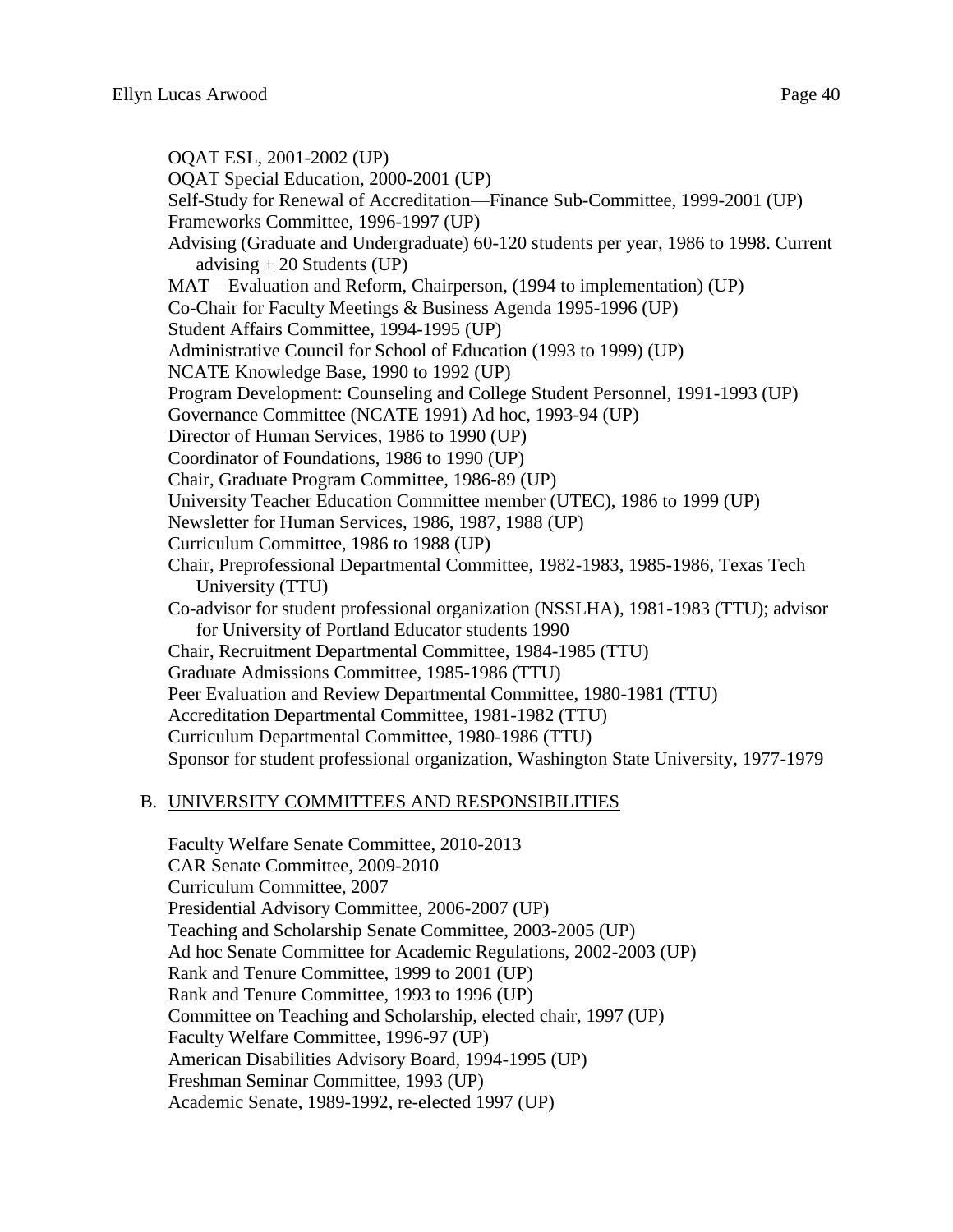Committee on Graduate Studies and Research, 1988-93; Chair 1989-90; 1990-91 (UP)

University Athletic Committee, 1991-92 (UP)

University Media Committee, 1990-91 (UP)

Committee on Student Affairs, 1988-1989 (UP)

Institutional Self-Study Committee member on Physical Plant, Materials, and Equipment, 1989 (UP)

Instructional Development Committee, 1987-1988 (UP)

Committee on International Education, 1987-1988 (UP)

ASCAP, Texas Tech University Committee, 1984-1986, ("Arts and Sciences Committee for Academic Programs" is an appointed position)

Advisor for transfer students, 1981-1986 (TTU), and Campus Wide Advisor for Washington State University, 1977-1979

# C. TEACHING RESPONSIBILITIES

# 1. UNIVERSITY OF PORTLAND

Evaluations required. Ratings excellent to outstanding. Average about 4.65 to 5.0 out of 5.0 for all classes. Currently teaching numerous Neuroeducation Courses for post master's, M.Ed., and Ed.D. programs

- a. Language Development and Disorders (also ESL learning)
- b. Neurogenic Disabilities
- c. Neuroscience and Learning
- d. Linguistics (includes phonetics)
- e. Behavior Disorders
- f. Exit Reflective Experience/Capstone projects
- g. Special Education
- h. Language Arts Methods
- i. Special Education Student Practicum/Student Teaching/Methods/Assessment
- j. Interpersonal Relations/Counseling/Community Relations/Professional Development/School-Family Relations
- k. Human (Life Span) Development
- l. Guidance and Counseling Courses
- m. Managing Classroom Behavior and Behavior Disorders
- n. Improving Writing Skills
- o. Practica/Student Teaching
- p. Social and Cultural Foundations
- q. Exceptional Child
- r. Theories of Learning
- s. Literacy Across the Curriculum
- t. Research Courses
- u. Elective courses (social/linguistic/cultural differences)
- 2. TEXAS TECH UNIVERSITY Evaluations required. Ratings excellent to outstanding.
	- a. Neuropathology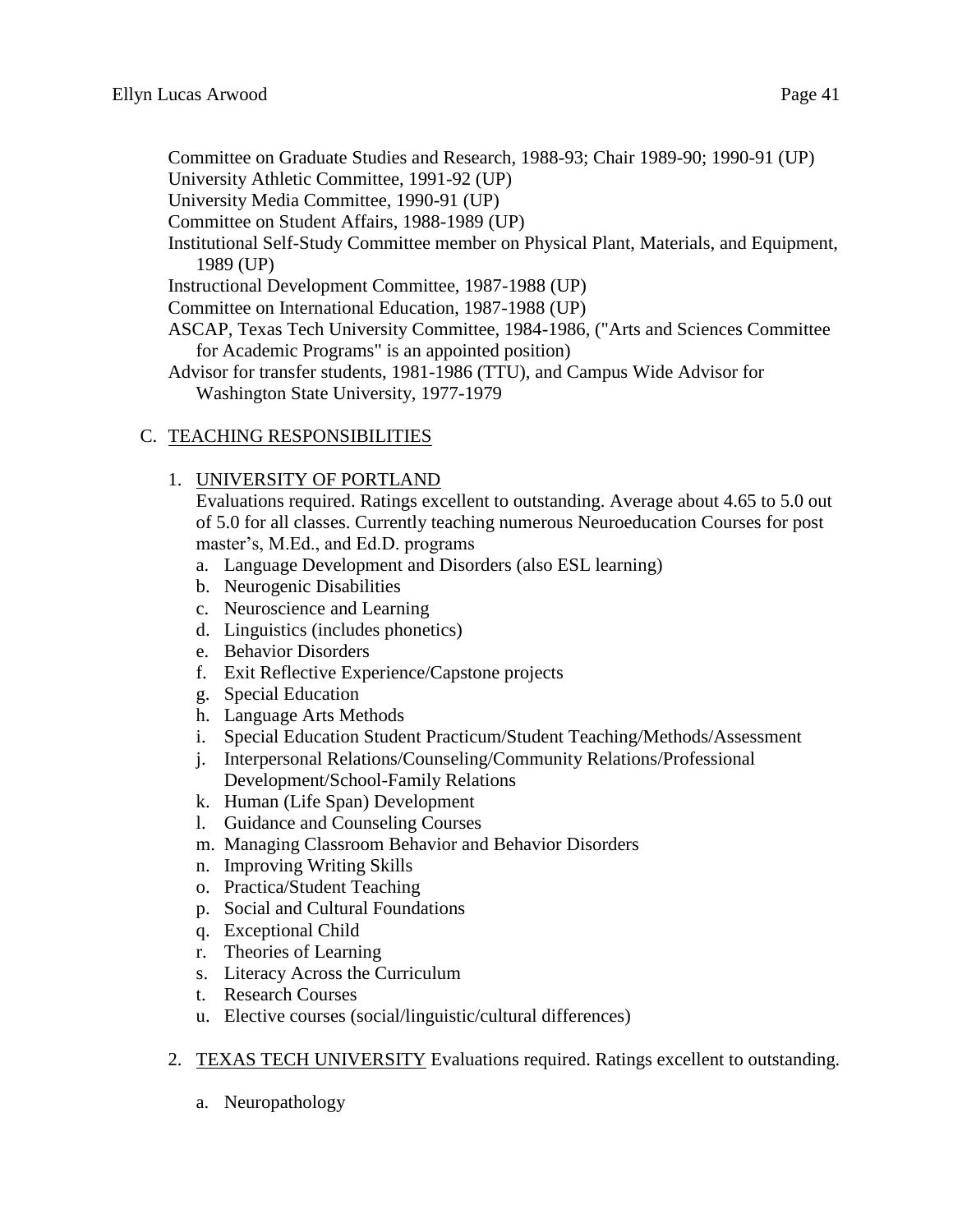- b. Diagnostics and Lab
- c. Augmentative Communication: Clinical Research and Evaluation
- d. Neurolinguistics: Audition
- e. Language Assessment/Intervention
- f. Psychosocial Educational Aspects of Hearing Impaired
- g. Oral Communication for the Hearing Impaired
- h. Psycholinguistics for the Hearing Impaired
- i. Nature of Language
- j. Language Assessment
- k. Language/Articulation Disorders
- l. Introduction to Communication Disorders
- m. Language Development
- n. Observational Classes
- o. Clinical Practicum as a class
- p. Doctoral seminars in semantics, semiotics, philosophy of language, neurogenics

# 3. SUBJECT AREAS TAUGHT AT OTHER UNIVERSITIES

- a. Voice Disorders/Intervention, University of Illinois
- b. Courses in early childhood education for the handicapped, University of Illinois, Washington State University, University of Georgia, Louisiana Tech University
- c. Graduate Psycholinguistics, Washington State University
- d. Various Language Assessment/Intervention Courses (Georgia, Washington)
- e. Exceptional child course (University of Georgia, Washington State University, Louisiana Tech University)

# D. DIRECTED THESES AND NON-THESIS MASTER'S (MA) PROJECTS -- ABBREVIATED TOPICS (Capstone masters' projects not listed…)

Rostamizadeh, A. (2009). *Visual strategies for critical literacy: Assigning meaning to formal concepts in social justice texts.* An unpublished thesis presented to the faculty at Western Oregon University, Monmouth, Oregon (committee member).

Spencer, D. Visual Language Strategies for Spanish Speakers, 2006-2007

Lane, A. Improving Indicators of Speaking Fluency and Free Productive Vocabulary, 2004

Docken, E. Literacy and Language through Literature Circles, 2003

Graham, B. Baseball Predictions, 2003

Peura, L. Dispositions to Principal Leaders, 2003

Rudolph, J. Dispositions of Residential Leaders, 2003

Chapman, M. ADHD: Side effects, diagnostics, tremors and medication, 2000

Eberhard, N. Visual Thinking in Middle School, 1998

Marchand, P. Writing for Visual Language, 1995

Pollak, D. Learning/Language, 1995

Behramkamdin, N., Relationship of Diagnosis and Intervention, 1994

Okese, C. Internalization, 1992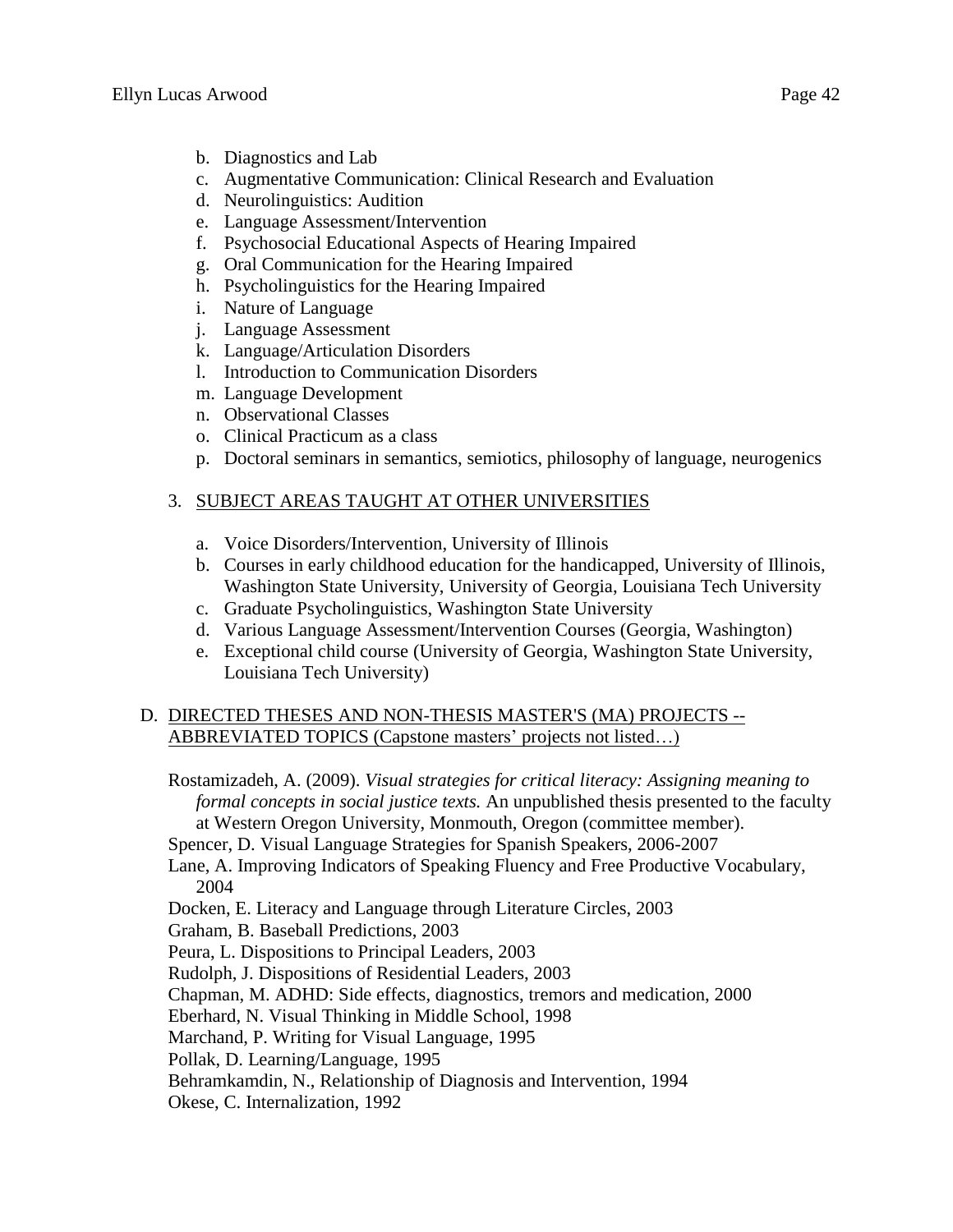- Padula, J. Anger Management, 1992
- Reisinger, T. Financial Aid, 1992
- Lien, K. Auditory Connection with Language, 1991
- Arancibia, N. Computers and Perceptions, 1989
- Foland, A. The Feasibility of Assessing the Sign- Symbol Relationships in Written Language, 1991
- Mayr, S. Russian Socio-Cognitive Theory and Its Implications to Learning, 1990
- Mlekush, R. Eating Disorders, 1991
- McCarter, B. Social Relations and Acceptance of Disability, 1988
- McKee, M. Financial Aid/Student Services, 1989
- Hammond, A. Life Review with the Elderly, 1987
- Stratten, N. Connotative Meanings of Humor and the Therapeutic Implications, 1987
- Crabtree, R. ABR/Acoustic Reflex Patterns Correlated to Language Disorder Patterns, 1986
- Swanson, B. Learning/Language Disorders, 1982
- Cremeens, P. Semantic Feature Acquisition, 1980-1981
- Tatarsky-Taylor, L. Speech Acts in Three-Year-Olds, 1980-1981
- Homchick, A. Comprehension of "More", 1978-1979
- Nichols, K. Cognitive Skills/Retarded, 1978-1979
- Ominski, L. Auditory Memory/Language, 1978-1979
- Whitaker, J. A Language Screening Instrument Based on Imitation, 1978-1979
- Caruso, N. Language Therapy for Retarded Children, 1977-1978
- Fleming, K. Development of the Spatial Relation "High", 1977-1978
- Hamilton, S. Comprehension-Imitation-Production, 1977- 1978
- Macy, T. The Use of Signs with the Profoundly Retarded, 1977-1978
- Mundell, C. A Parental Language Therapy Program for Down's Syndrome Children Based on Pragmatics, 1977-1978
- Muramoto, F. The Effects of Personalness on Passive-Active Sentences, 1977-1978 Randolph, C. Language Skills in the Aged, 1977-1978
- Schauer, M. Semantic Versus Syntactic Errors in the Retarded Child, 1977-1978
- Shelquist, D. Auditory Processing of the NSST, 1977-1978
- Thomas, K. A Comparison of Mothers' and Fathers' Language Facilitation Techniques, 1977-1978

Member of numerous committees past and present. Graduate students completing M.Ed. research or action research are not included here. Senior theses not listed here.

#### E. DOCTORAL COMMITTEE Chairs

Duffett, J. (2016). Using a neuroeducation lens based on language, neuroscience, and cognitive psychology in the identification, assessment, and treatment of suspected childhood apraxia of speech with supporting literature and artifact evidence. Chair, University of Portland, May.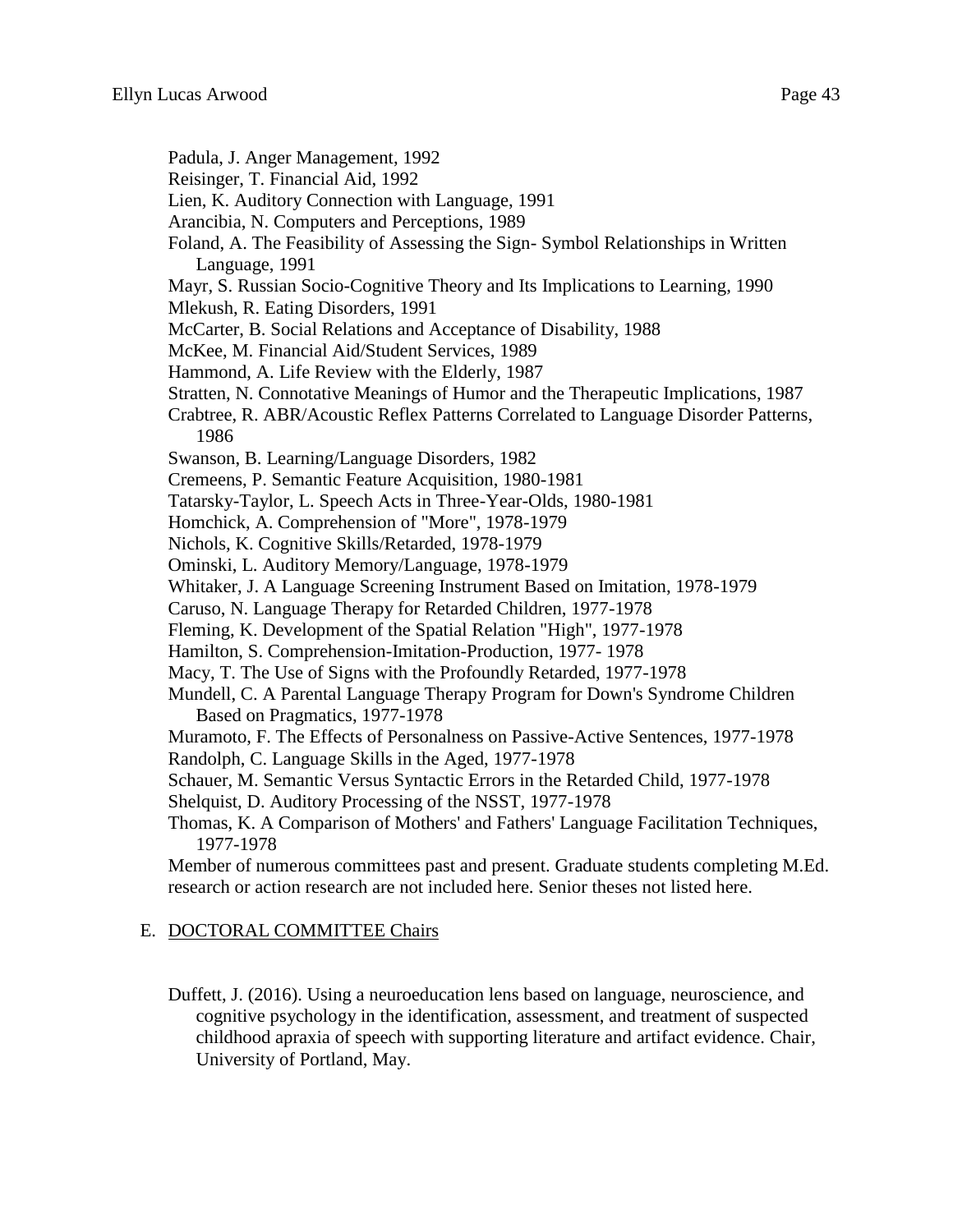Green-Mitchell, A. (2016). An investigation of language acquisition as a potential antecedent to pro-social moral development for secondary students at risk for behavior disorders at an alternative school. Chair, University of Portland, May.

- Jaskowiak, E. (2018). Is it his language? An investigation of language function in an elementary population of severely emotionally and behaviorally disordered
- Robb, B. (2016). A paradigm shift in classroom learning practices to propose methods aligned with a neuroeducation conceptual framework. Chair, University of Portland, May.
- Wagner, K. (2016). The mindfully embedded classroom: An investigation of the mindfulness traits, philosophies, and practices of high school teachers. Committee member, University of Portland, May.
- Xiang Lam, C. (2016). Investigating semantic alignment in character learning of Chinese as a foreign Language: The use and effect of the imagery-based encoding strategy. Chair, University of Portland, May.
- External Examiner for Chitra a/p K.M. Krishnan Adiyodi (for Ph.D.) (2010). Classroom instruction for preschool children with learning disabilities University of Malaya, Kuala Lumpur, Malaysia.
- Davidson, R. Indices for Communication in the Severely-Profoundly Handicapped 1984- 1986.
- Craig, D. (Special Education) Augmentative Communication and Computer Application, 1981-1985.

Stall, C. (Educational Psychology) Temporal Aspects of Hearing Impaired, 1981-1982.

# F. STUDENT THESIS AND DISSERTATION CONSULTATION

Several students from various places, (for example: London, England; New Orleans, Louisiana; Little Rock, Arkansas; Albany, New York; Lincoln, Nebraska; Fort Collins, Colorado; Germany and Canada) have requested and received help in specific research areas.

# **XV. COMMUNITY SERVICE RELATED TO PROFESSION (last 7 years)**

- A. Executive Committee of Interprofessional Pain Management Competency for UC Davis—monthly conference call.
- B. Life of an SLP, video interview, March 14, 2012.
- C. Advisory Council for Child Wellness (LAUNCH) 2011 to present.
- D. Advisory Member for Somoa Pacific Development Council (SDC) a non-profit organization; web site: [www.samoapacificdc.com,](http://www.samoapacificdc.com/) 2011 to present.
- E. Volunteer for Brain/Body Works (OMSI).
- F. Competency Advisory Committee Member for Interprofessional Pain Management at University of California, Davis—Chair of Methodologies.
- G. Hough Foundation Preschool Planning Committee, 2010 to 2012.
- H. BRAINet, Board Member, Chair of Education, 2010 to present.